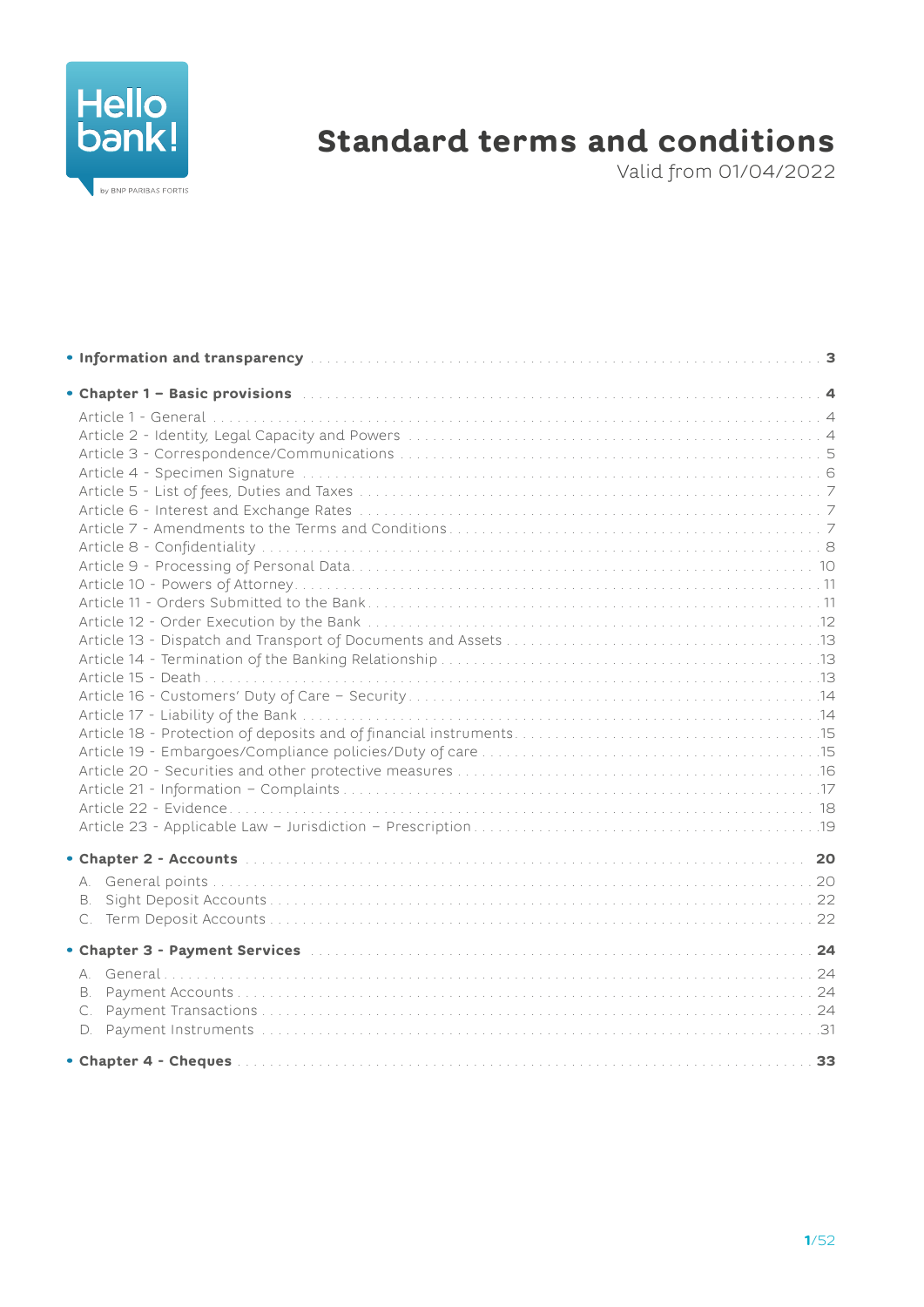

| • Appendix 1 - Special terms and conditions applicable to the Easy Banking Services [101] Appendix 1 - Special terms and conditions applicable to the Easy Banking Services [10] Appendix 40 |  |  |  |  |  |
|----------------------------------------------------------------------------------------------------------------------------------------------------------------------------------------------|--|--|--|--|--|
|                                                                                                                                                                                              |  |  |  |  |  |



#### **CONSIDER THE ENVIRONMENT**

Save these standard terms and conditions in a folder on your computer if you<br>would like to view it again. Where necessary, you can print out the relevant chapter alone.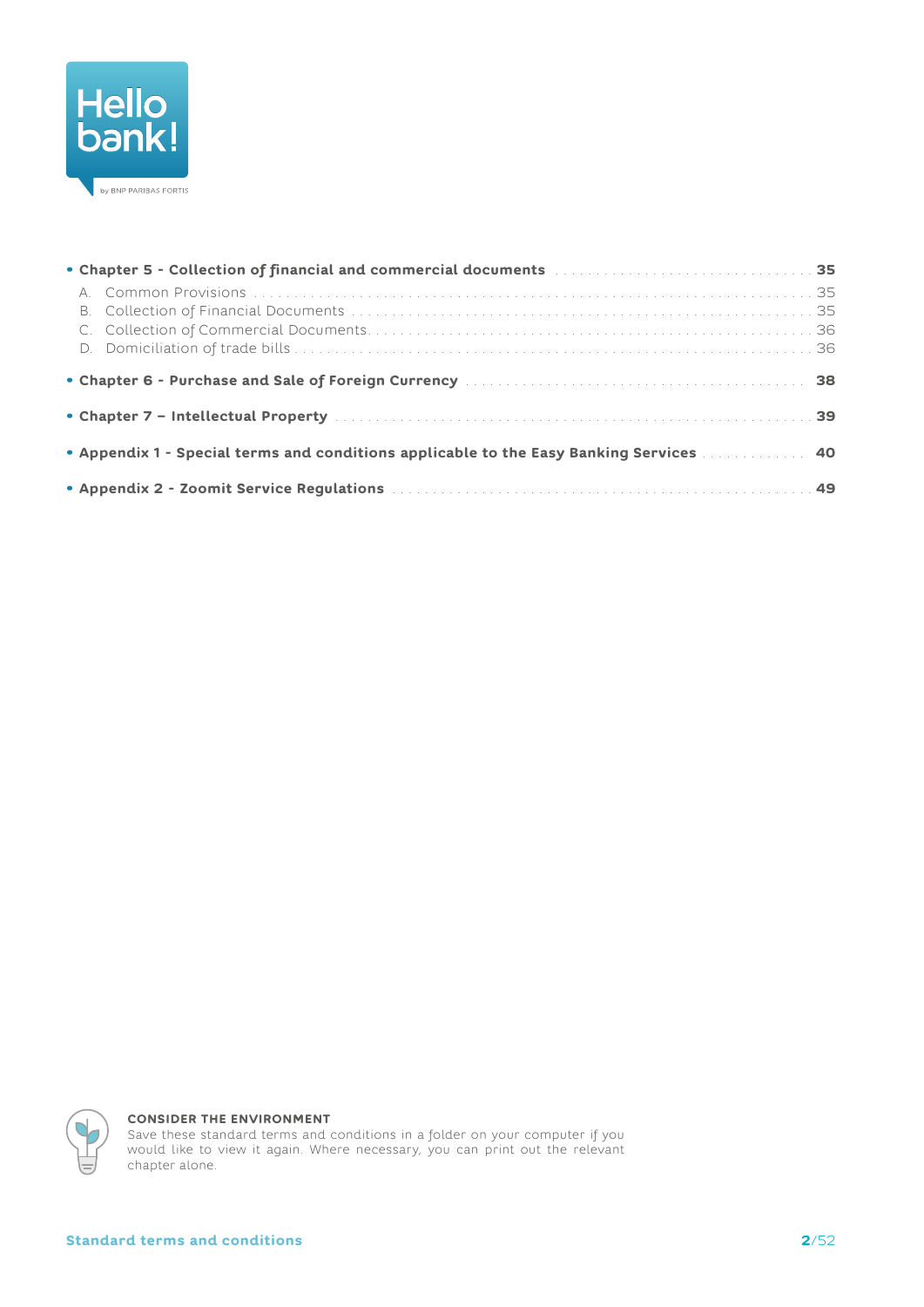<span id="page-2-0"></span>

# Information and transparency

| Company name                               | <b>BNP Paribas Fortis</b><br>since May 2009 BNP Paribas Fortis is part of the BNP Paribas Group                                                                        |
|--------------------------------------------|------------------------------------------------------------------------------------------------------------------------------------------------------------------------|
| Legal form                                 | Public Limited Company                                                                                                                                                 |
| Field of activity                          | Credit institution and insurance broker (financial services within the<br>meaning of Article I.8.18 Code on Economic Law)                                              |
| Registered offices and geographic address  | Montagne du parc/Warandeberg, 3 - 1000 Brussels                                                                                                                        |
| Contact information                        | Tel. +32 2 433 41 45<br>www.hellobank.be<br>info@hellobank.com                                                                                                         |
| Company number                             | VAT BEO403.199.702 - RPM Brussels                                                                                                                                      |
| Prudential control                         | European Central Bank<br>Banking Union - Single Supervisory Mechanism<br>60640 Frankfurt am Main<br>Tel +49 69 1344 1300<br>info@ecb.europa.eu                         |
|                                            | National Bank of Belgium,<br>boulevard de Berlaimont/ de Berlaimontlaan, 14 - 1000 Brussels<br>Tel. +32 2 221 21 11<br>info@nbb.be                                     |
| Investor and consumer protection           | Financial Services and Markets Authority (FSMA)<br>rue du Congrès/Congresstraat, 12-14 - 1000 Brussels<br>Tel. +32 2 220 52 11<br>www.fsma.be > Contact > Contact form |
|                                            | Federal Public Service Economy<br>rue du Progrès/Vooruitgangstraat 50<br>1210 Brussels<br>Tel. +32 800 120 33<br>https://economie.fgov.be/en                           |
| Personal Data Protection                   | Data Protection Authority<br>Rue de la presse/Drukpersstraat, 35 - 1000 Brussels<br>Tel. +32 2 274 48 00<br>contact@apd-gba.be                                         |
| Standard Terms and Conditions              | Available in French, Dutch, English and German<br>www.hellobank.be >Terms and conditions & rates > Standard terms<br>and conditions for the version in English         |
| Clauses on jurisdiction and applicable law | see Article 23 of the Standard Terms and Conditions                                                                                                                    |
| Charges                                    | Article 5 of the Standard Terms and Conditions<br>www.hellobank.be > Terms and conditions & rates > General<br>Banking Information > List of fees                      |

Information and transparency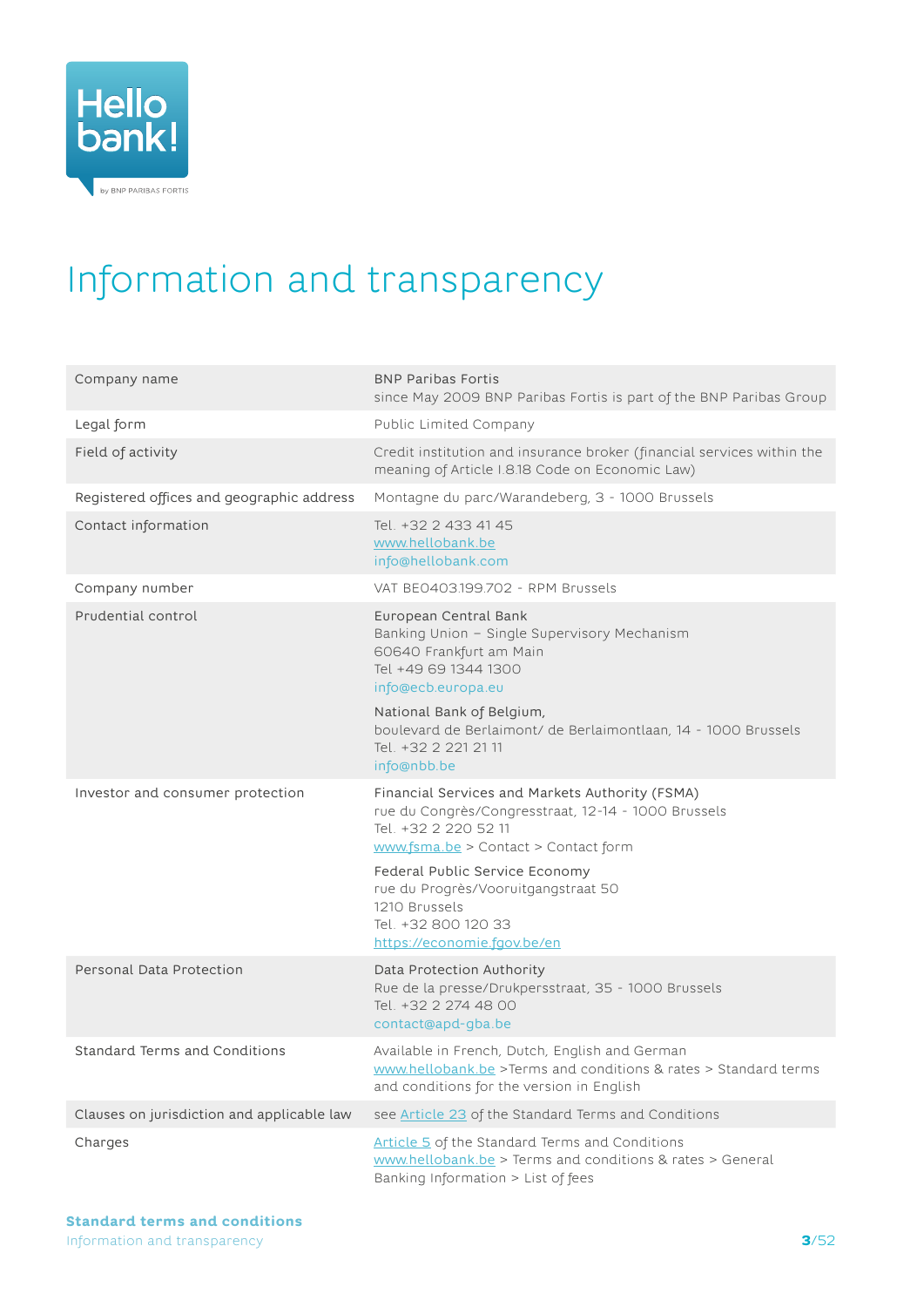<span id="page-3-0"></span>

# <span id="page-3-1"></span>Chapter 1 – Basic provisions

# Article 1 - General

These standard terms and conditions (hereinafter "the Terms and Conditions") constitute the overall framework of the contractual relationship between BNP Paribas Fortis SA/NV (hereinafter "the Bank") and its customers.

Unless otherwise stipulated, these Terms and Conditions shall apply to all the Bank's customers, including both natural persons (consumers or businesses) and legal entities, companies or associations.

Exceptions to these Terms and Conditions may be made at any time through special agreements, in which case the provisions of such special agreements shall take precedence over these Terms and Conditions to the extent that they differ from them. If any problem cannot be resolved on the basis of these provisions, it shall be settled in accordance with the law or, if applicable, the standard practice of the profession.

Subject to mandatory legal or public policy rules, the Bank reserves the right to decide freely whether or not to grant its services and/or to limit access to them.

In the context of its relationship with its customers, the Bank may distribute products acting either in its own name or on behalf of other entities, which may or may not be part of the BNP Paribas Group, for whom it may act as an intermediary, subcontractor or partner.

When distributing insurance products, the Bank acts as a tied agent, remunerated by commission, on behalf of AG Insurance SA and ATV SA. For such purposes, it is registered under its company number with the FSMA. It has a holding of more than 10% in AG Insurance SA/NV.

As an insurance intermediary, the Bank classifies its customers as retail customers within the meaning of the insurance regulations.

The Bank may use subcontractors in order to perform the services offered to its customers. For the term of this contractual relationship, the customer is entitled to receive, on request, at any time and under the conditions laid down in the Bank's List of fees, the documents, information and terms and conditions of their contracts, or a copy thereof, on paper or on another durable medium accepted by the Bank.

## Article 2 - Identity, Legal Capacity and Powers

Before entering into a banking relationship with the Bank or effecting a transaction, the customer must provide the data and documents requested by the Bank, including:

#### • **for natural persons:**

the identity, address, civil status, legal capacity and marital property arrangement; where applicable, the company number and/or the VAT number;

• **for legal entities, companies and associations:**

the deed of incorporation or a copy of the most recent version of the coordinated articles of association, together with any deeds confirming the powers of those duly authorised to represent the legal person in its dealings with the Bank, and, where applicable, the list of beneficial owners, the company number and, if applicable, the VAT number.

For customers who are not Belgian nationals, the Bank is not obliged to inquire into foreign legislation in verifying the submitted documents. Such customers shall inform the Bank of any changes in the legislation of their country which may affect how they are represented in their dealings with third parties. The Bank also has the right to require production of a translation of the submitted documents at the expense of the customer; it may also require the accomplishment of such formalities as it specifies, including a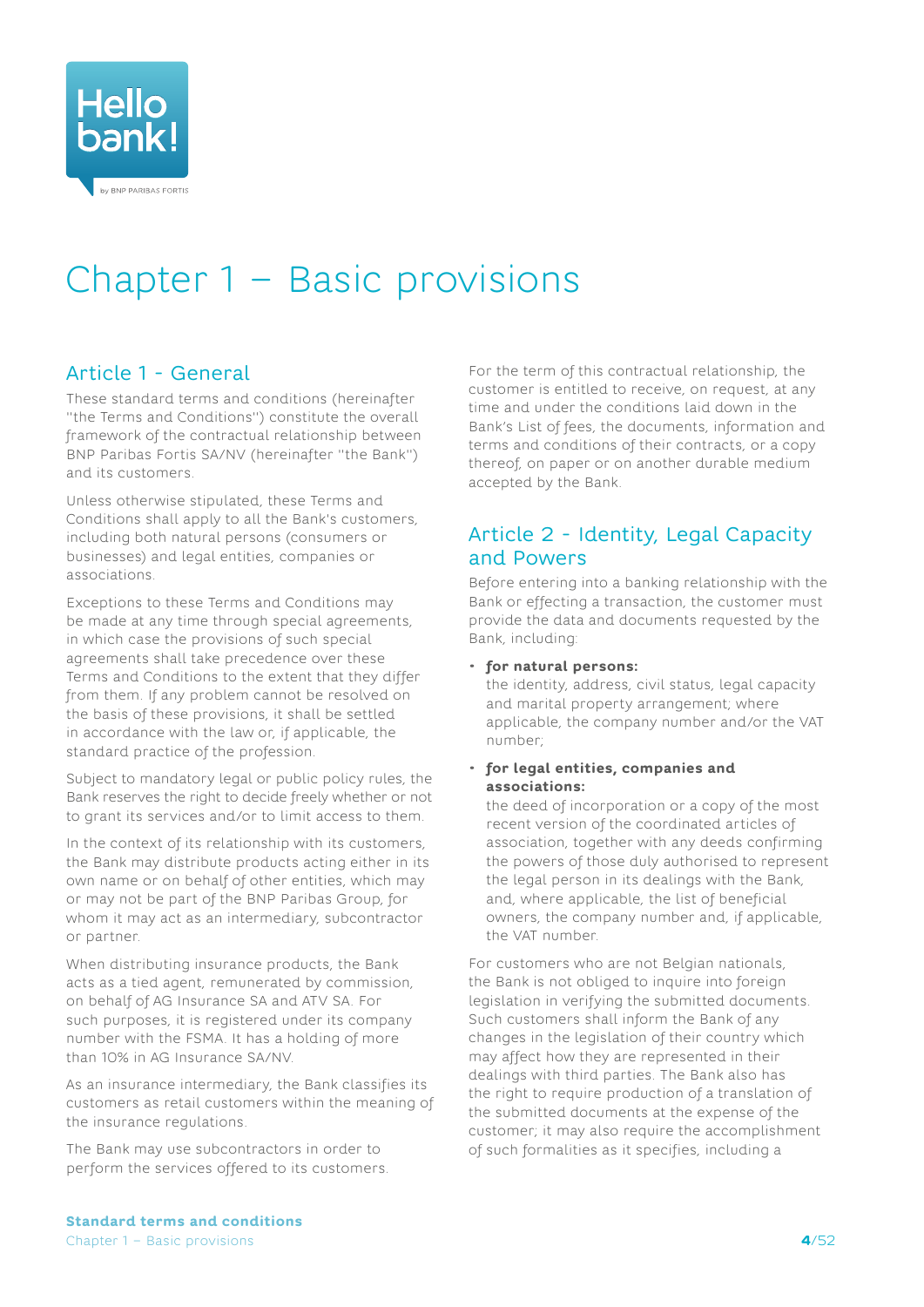<span id="page-4-0"></span>

certificate of enforceability for foreign legal rulings and notarial deeds.

The Bank is liable for the consequences of fraud or gross negligence on its part when recording the relevant data which it has requested. Customers are liable for all loss or damage resulting from a failure to provide the requested data and/or documents or from the provision of incorrect data and/or documents.

Customers shall notify the Bank in writing of any changes in the data or documents which they have provided to the Bank, including powers of representation. The Bank will take such changes into account as quickly as possible, and shall, in any event, do so from the third bank business day after either their publication, where this is a condition of their opposability, or their receipt in other cases.

The Bank draws the customers' attention to the fact that it is their exclusive responsibility to comply with the statutory and regulatory obligations that apply to them. The Bank may not under any circumstances substitute for customers in this regard. In particular, customers must honour tax obligations which are applicable to them both in the different countries concerned by their transactions or investments as well as in their country of residence, and must ensure that all transactions carried out with the Bank are in compliance with the relevant laws.

## <span id="page-4-2"></span>Article 3 - Correspondence/ Communications

#### **3.1. General rule**

Without prejudice to any special agreements, the Bank may correspond with the customer using any methods of communication (remote channel, post, phone, text message, website, etc.) appropriate to the banking relationship with the customer, and may so communicate any information required under its statutory, regulatory or contractual obligations.

In the case of communication via a website, the Bank shall communicate to the customer the web address and specific page where the Bank makes such information available.

The Bank shall prove by any ordinary means, when required by law, that the customer opted for a durable medium other than paper or agreed to communication via a website.

All correspondence and communication between the Bank and the customer shall be in the language agreed with the customer, i.e. English.

<span id="page-4-1"></span>If there is more than one relevant recipient, the Bank shall contact the recipient who has been designated by mutual agreement or, failing this, to one of the recipients as chosen by the Bank.

In each case, all recipients shall be deemed to have received the correspondence or communication.

#### **3.2. Methods of correspondence and communication via Easy Banking Web and/or the App**

Within the limits permitted by law, when the customera natural person or their legal representative- is a User of Easy Banking Web and/or App (within the meaning of [Appendix](#page-39-1) 1 of these Terms and Conditions), any information which must be communicated due to statutory, regulatory or contractual requirements, including account statements, shall be communicated by default (unless otherwise decided by the Bank) via Easy Banking Web and/or App.

Subject to specific statutory provisions, or if otherwise chosen by the User, bank statements shall be made available on the last bank business day of each month.

Depending on the account concerned, the User may have the option to ask the Bank, at any time, not to opt for this default method of communication and to receive this information by post. In such an event, the customer will be charged a fee according to the List of fees.

If there is more than one account holder affected by the communication, the default rule set out in paragraph 1 above shall apply to the extent that none of the joint account holders (or their legal representatives), within the limits of the powers at their disposal, have requested postal communication. If such a request has been made, the communication will be sent in accordance with the rule described in [Article 3.1, paragraph 5](#page-4-1).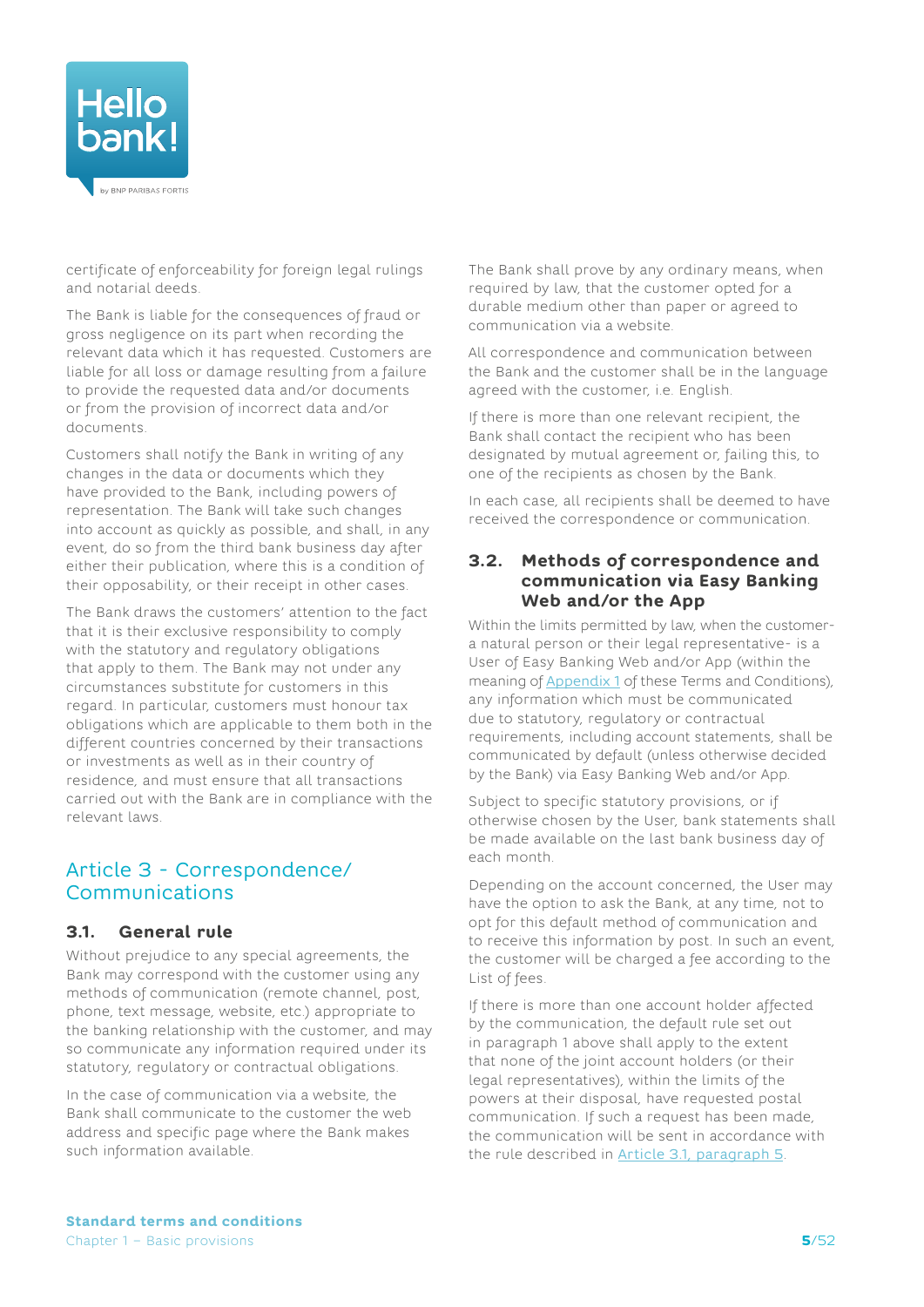<span id="page-5-0"></span>

Furthermore, an attorney-in-fact, User of the Easy Banking Services, shall receive via Easy Banking Web and/or App any communications relating to the accounts to which he has access in this capacity, via these channels and with the same frequency as that provided for in paragraph 2 of this Article.

## **3.3. Correspondence by e-mail**

E-mails shall be sent by the Bank to the last e-mail address provided by the customer.

The customer shall be responsible for any consequence or liability in the event of delay or failure to notify the Bank, in accordance with [Article](#page-5-1) 3.5 of these Terms and Conditions, of any change of e-mail address, or in the event of delay or failure to familiarise themselves with the content of any correspondence or communication.

The customer acknowledges to be perfectly aware and informed of the risks associated with the transmission of emails via an unsecured public network such as the Internet. The customer shall be solely responsible for the selection, installation, use and adaptation of appropriate measures to secure its electronic address, such as anti-virus software, a firewall or the creation of a robust password.

By choosing or accepting such means of communication, the customer releases the Bank of all liability and consequences (except in the event of fraud or gross negligence of the latter), in the event such e-mails and / or personal data and/or documents contained therein are intercepted by third parties.

## **3.4. Postal correspondence**

Postal correspondence is sent by the Bank to the last postal address provided by the customer or, if this is no longer correct, to the last address known to the Bank.

The customer shall be responsible for any consequence or liability in the event of delay or failure to notify the Bank, in accordance with [Article](#page-5-1) 3.5 of these Terms and Conditions, of any change of postal address, or in the event of delay or failure to familiarise themselves with the content of any correspondence or communication.

In the event the Bank accepts a customer's request not to send correspondence by the post, it still retains the right to use this or any other appropriate means of communication due to legal or regulatory requirements or if this is deemed in the Bank's legitimate interest.

#### <span id="page-5-1"></span>**3.5. Change by the customer of the language and addresses to be used for correspondence and communication**

The Bank shall strive to implement as soon as possible any changes in the language and/or postal or email addresses the customer wishes to be used for correspondence and communication, and in all cases within three bank working days from the time the Bank receives notification of the change.

## **3.6. Proof**

The Bank may prove that the correspondence or communication has been sent to the customer (and the content thereof) simply by producing a copy of said correspondence or communication, in accordance with the stipulations of [Article](#page-17-1) 22.1 of these Terms and Conditions.

# Article 4 - Specimen Signature

When the customer enters into a banking relationship with the Bank, they shall provide a specimen signature and, if applicable, the signature of their attorney(s)-in-fact. If the signature is subsequently changed, the customer shall provide the Bank with a new specimen signature without delay.

This rule also applies to the statutory representatives of the legally incompetent or incapacitated, and to persons duly authorised to represent legal entities in their dealings with the Bank.

The Bank shall be liable if it commits fraud or a gross negligence in verifying that the signatures match the specimen signature.

The Bank may also consider as a specimen of the signature, the customer's signature and, where relevant, that of any of the customer's attorneys- infact, as it appears on the identity documents or as otherwise collected by the Bank in any manner.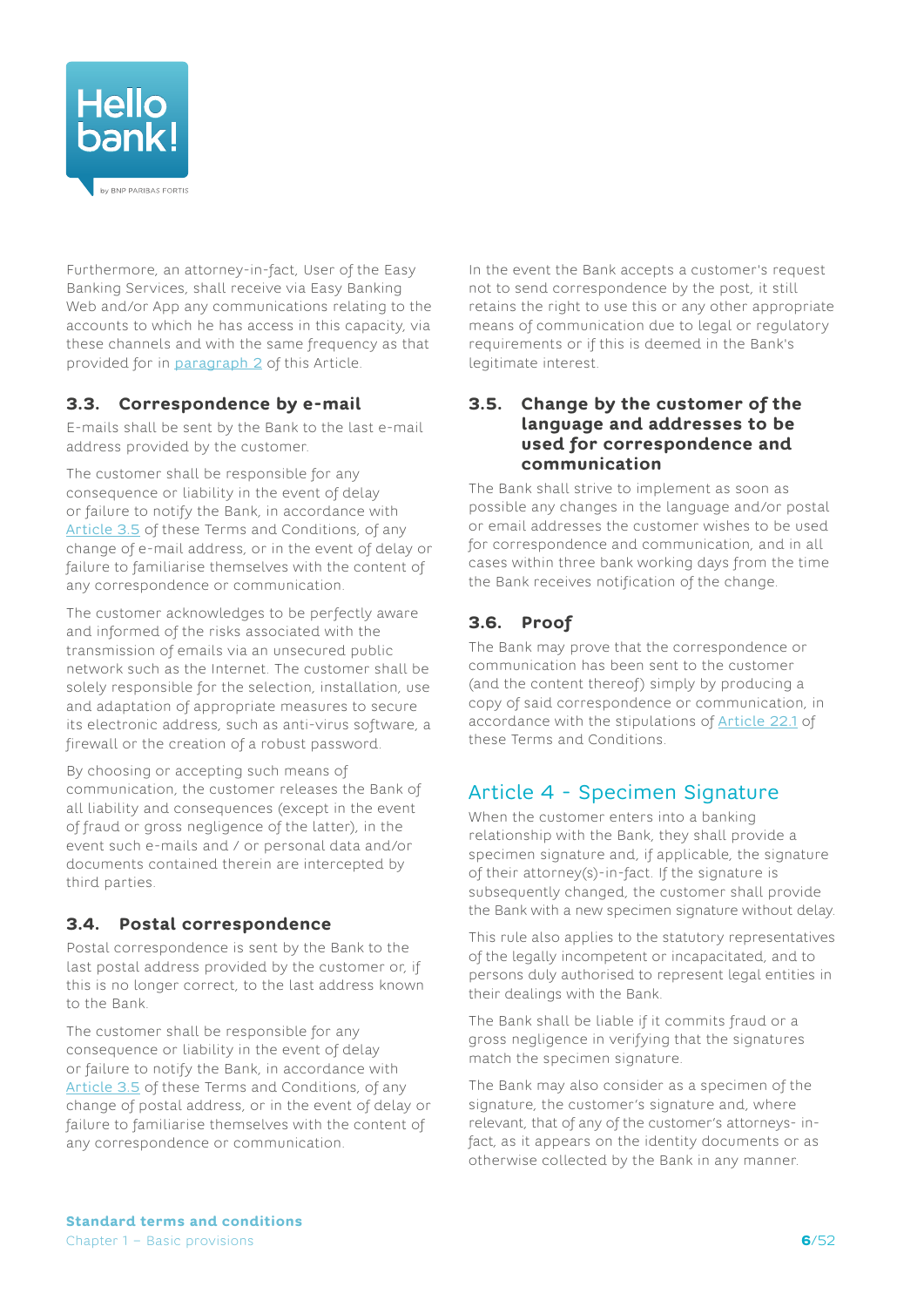<span id="page-6-0"></span>

# Article 5 - List of fees, Duties and Taxes

Standard charges are communicated to the customer in accordance with applicable legal provisions. They are also available, free of charge, in all of the Bank's branches.

Any changes to existing service charges shall be introduced by communicating them to the customer in accordance with [Article](#page-4-2) 3 of these Terms and Conditions. They shall also be made available in branch.

Such changes shall enter into force at least two months (or one month where the customer is not acting in the capacity of a consumer) after the communication initiated by the Bank, unless statutory or regulatory imperatives require another period. When the change is in favour of the customer, a shorter grace period may be envisaged.

Within this delay, the customer may, at no cost, terminate the agreement affected by such change in charges should the customer disagree with such change, except when this change results from a statutory or regulatory obligation, or is to the customer's advantage.

Within the legally authorised limits, the following charges are payable by the customer:

- the costs of delivery or transport of any assets or documents, postal and telephone charges and any other costs incurred by the Bank on behalf or in the interest of the customer;
- the charges incurred due to any measures taken by the authorities in respect of the customer's assets, including items placed in safe-deposit boxes, and the costs of attachment orders, notices of objection or claims for recovery of the assets by third parties;
- the costs of any measures taken by the Bank to enforce or recover its rights in relation to the customer;
- all stamp duties and registration fees and all duties and taxes due or payable as a result of or arising from a transaction carried out via the Bank or a service offered by the Bank.

All the fees and taxes mentioned in this article shall be debited from one of the customers' accounts, unless expressly agreed otherwise. The latter shall ensure that his accounts are adequately funded to enable these fees and taxes to be settled. Failing that, the customer undertakes to pay them immediately upon the Bank's first request.

## Article 6 - Interest and Exchange Rates

Interest and exchange rates shall be notified to customers in accordance with the applicable statutory and regulatory provisions and shall be available in all of the Bank's branches. The same shall apply for reference interest and exchange rates and, where appropriate, for the method of calculation and for any other factor relevant for determining the applicable rates.

Any changes to the interest rates payable by or to customers, as well as changes to exchange rates, shall apply immediately and without prior notice where such changes result from an agreed upon interest or exchange reference rate change. The Bank shall notify the customer as soon as possible.

With respect to services without a fixed term, the Bank reserves the right, subject to reasonable grounds and without prejudice to [Article](#page-23-1) 36, to modify the rates of interest payable by or to the customer, or the reference rates without prior notice. The Bank shall notify the customer as soon as possible. In such an event, the customer will be entitled to terminate any affected agreement with immediate effect.

## <span id="page-6-1"></span>Article 7 - Amendments to the Terms and Conditions

Any amendment to these Terms and Conditions is agreed to between the Bank and the customer by the Bank notifying the customer, in accordance with [Article](#page-4-2) 3 of these Terms and Conditions, of the amendment it has made.

The modified Terms and Conditions are also made available in branches as well as on the site of the Bank.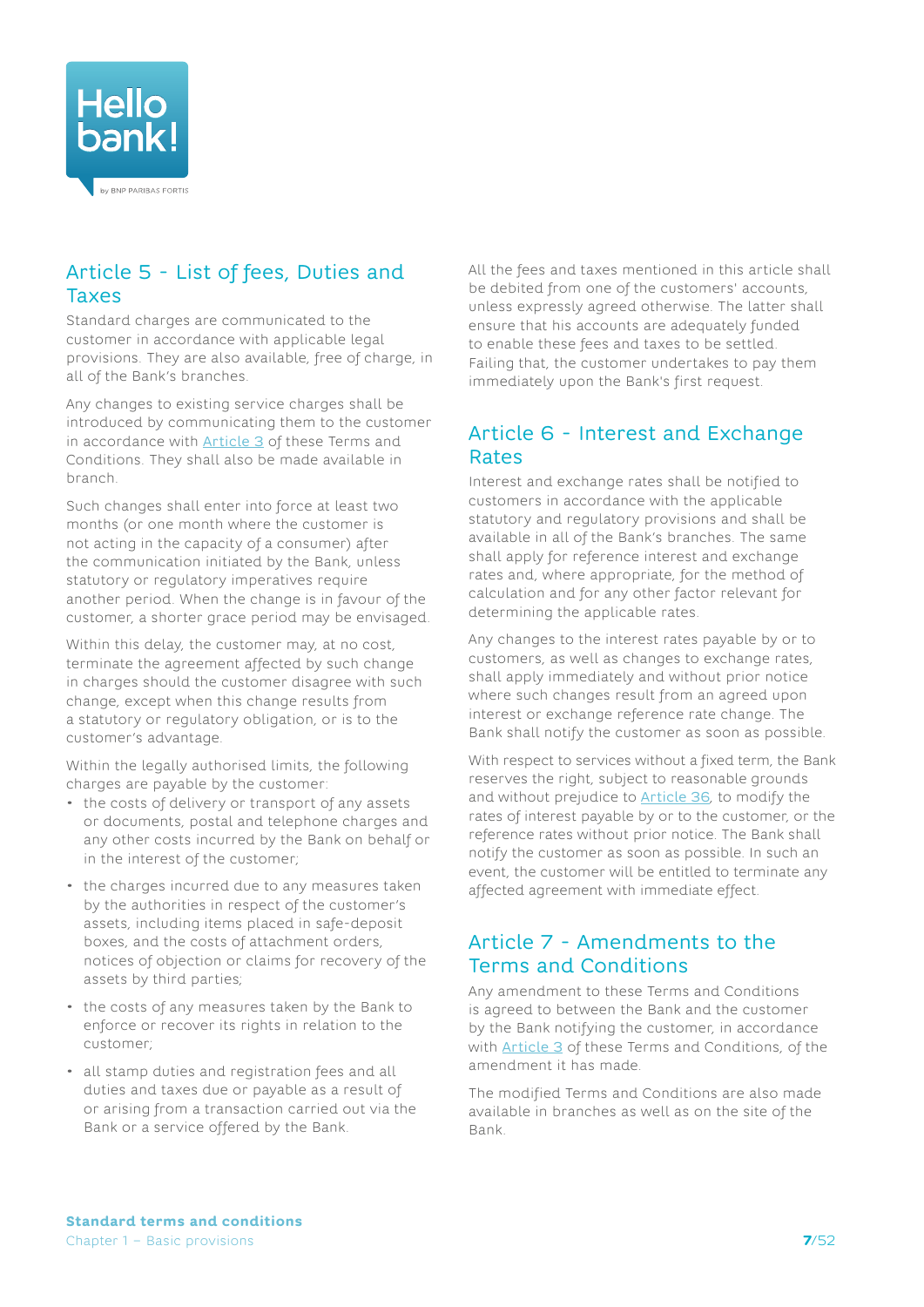<span id="page-7-0"></span>

Any amendment to open-ended agreements for services provided by the Bank shall be agreed with customers according to the same terms.

Amendments to these Terms and Conditions and other agreements shall come into force at least two months (one month where the customer is not acting in the capacity of consumer) after the Bank has notified the customer of the amendments, unless statutory or regulatory obligations impose another period. When the change is in favour of the customer, a shorter grace period may be envisaged.

Within this deadline, the customer may, free of any charges which would normally apply, terminate the banking relationship or affected agreement in the event it disagrees with the change made to these Terms and Conditions or the affected agreement, except where such change results from a statutory or regulatory obligation or benefits the customer.

# Article 8 - Confidentiality

## **8.1. General considerations**

Unless otherwise provided by law, the customer authorises the Bank to gather any information relating to it from its agents and/or brokers, as well as from companies belonging to the BNP Paribas Group.

Without prejudice to [Article](#page-9-1) 9 of these Terms and Conditions and the Privacy Notice to which it refers, the Bank shall not disclose to third parties any information relating to its customers without their explicit authorisation, or unless required to do so by law.

In any event, the customer authorises the Bank to share data concerning it to:

- the following persons to the extent necessary for the performance of their tasks: service providers, subcontractors; independent agents and other intermediaries or business introducers; commercial partners for whom the Bank acts as an intermediary; certain regulated professions such as lawyers, notaries or auditors, which the Bank uses.
- BNP Paribas Group companies, in particular for the monitoring and implementation of group policies (such as opening and managing customer relationships), with a view to updating customer

data and risk management, or with a view to presenting products and services distributed by these companies;

• persons outside the BNP Paribas Group, with whom it has a data sharing agreement, for the purpose of identifying customers and fulfilling the obligations arising from the legislation on the prevention of money laundering and terrorist financing.

#### **8.2. Communication to the Central Point of Contact**

To the extent provided for by law, the Bank must disclose (and keep updated) the following data to the Central Point of Contact of the National Bank of Belgium (CPC):

- **1.** the identification details of the customer and their attorneys- in- fact;
- **2.** the opening or closure of each account for which the customer is holder or joint holder, as well as the granting or revocation of a power of attorney to one or more attorney(s)-in-fact regarding such bank account and the identity of such attorney(s) in-fact, along with the periodic balance, date of such power of attorney and the account number;
- **3.** the existence of one or more financial transactions involving cash executed by the Bank, in which cash has been paid or withdrawn either by the customer or on their behalf and, in the latter case, the identity of the natural person who actually paid or received the cash on such customer's behalf, along with the date of the operation;
- **4.** the existence or termination of a contractual relationship with the customer, along with the relevant date, with respect to each of the following types of financial contract: **a.** rental of safe deposit boxes;
	- **b.** any agreement for investment and/or ancillary services, including holding, according to the customer's need, deposits or renewal term deposits pending their allocation to the acquisition of financial instruments or restitution; the disclosure shall also include the periodic aggregate amount, expressed in euro, to which these agreements relate.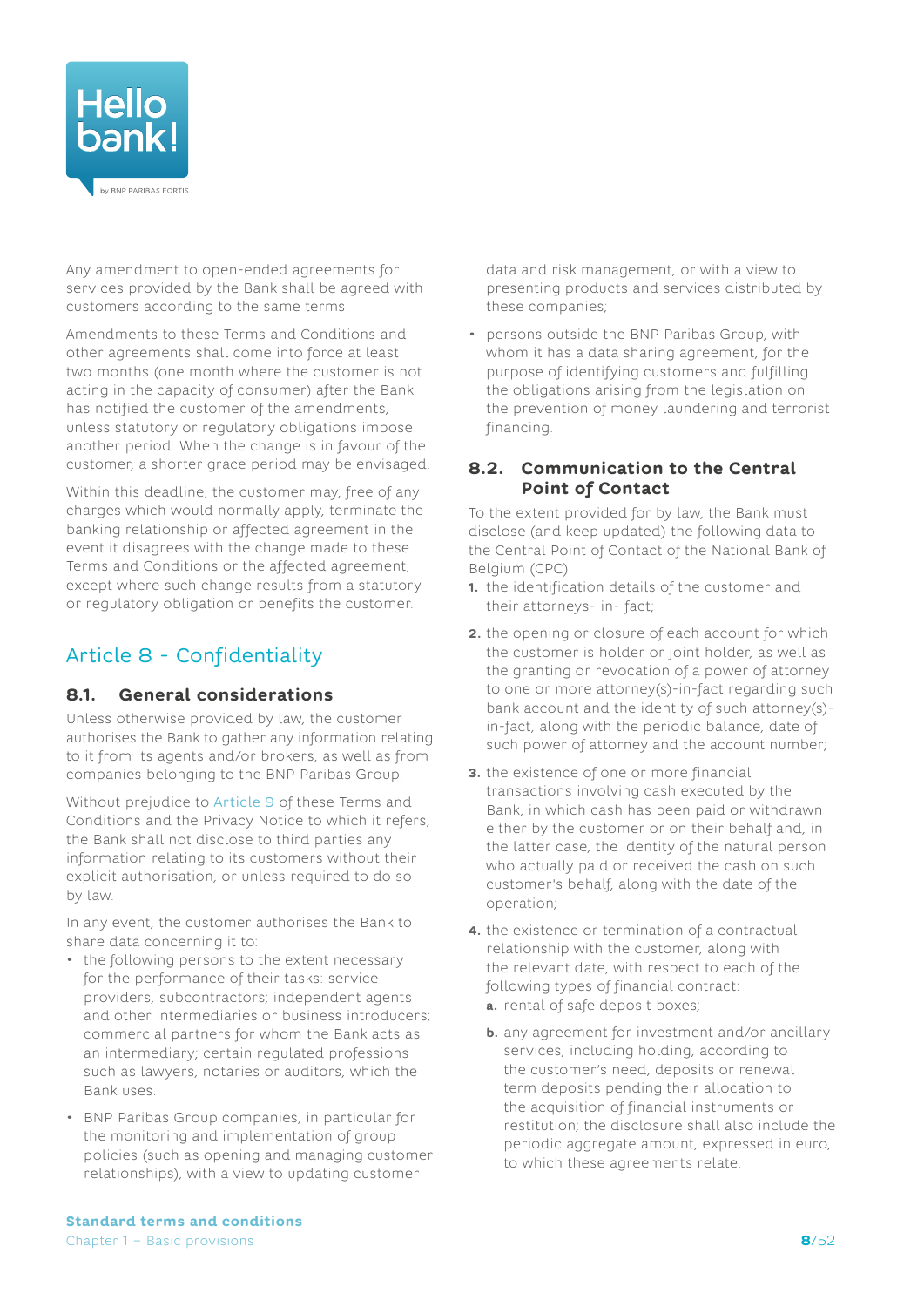

- **c.** mortgages whether over real estate or movables, whatever the description or form, granted to a natural person acting primarily for a purpose which may be regarded as unrelated to their commercial, professional or artisanal business activities;
- **d.** instalment loan agreements, namely any agreement, whatever the description or form, under which a loan is granted to a natural person acting primarily for a purpose which may be regarded as unrelated to their commercial, professional or artisanal business activities, and according to which a sum of money or other means of payment is made available to the borrower, who undertakes to repay the loan by periodic payments;
- **e.** the opening of credit, namely any agreement, whatever the description or form, under which a loan is granted to a natural person acting primarily for a purpose which may be regarded as unrelated to their commercial, professional or small business activities, and according to which an authority to buy, a sum of money or another means of payment is made available to the recipient of the credit, who may use this by carrying out one or more drawdowns on the credit, in particular using a payment instrument or in any other way, and who undertakes to make repayments according to the terms and conditions agreed;
- **f.** any agreement, other than those referred to in points b. to e. above, under which the Bank makes funds available to a natural person or legal entity, including an unauthorised overdraft on an account, or undertakes to make funds available to a company on the condition that such funds are repaid at term, or stands guarantor for a company;
- **g.** along with any other agreement or transaction to be communicated according to the regulations in force.

These data are saved by the CPC and retained for a period of 10 years.

For the following data, the starting point of this period is determined as follows:

- With regard to data related to the holder, joint holder or attorney-in-fact of an account: 10 years from the end of the calendar year during which the Bank communicated cessation of this status to the CPC;
- With regard to data related to the existence of a financial transaction involving cash, whether carried out by the customer or by a natural person paying or receiving the cash on the customer's behalf: 10 years from the end of the calendar year during which the Bank communicated the existence of such financial transaction to the CPC;
- With regard to data related to the existence of a contractual relationship as referred to in Article 8.2, paragraph 1, 4.: 10 years from the end of the calendar year during which the Bank communicated to the CPC cessation of the contractual relationship concerning the category of financial contracts concerned;
- With regard to data on the periodic balance of accounts or the periodic aggregate amount of agreements on investment or ancillary services: 10 years from the end of the calendar year to which such data relates;
- With regard to data related to the identification of the customer or an attorney-in-fact: up to the end of the last calendar year of an uninterrupted period of 10 calendar years during which no data indicating the existence of an account, a financial transaction involving cash or a contractual relationship concerning one of the categories of financial contracts referred to in Article 8.2, paragraph 1, 4. is registered with the CPC in connection with the data subject.

The data subject (customer, attorney-in-fact) has the right to consult any data held in their name by the CPC at the National Bank of Belgium (boulevard de Berlaimont 14, 1000 Brussels). The data subject (customer, attorney-in-fact) has the right to ask, through the Bank, that any inaccurate data registered to their name by the CPC be corrected or deleted.

The data communicated to the CPC may inter alia, be used in connection with a tax investigation, the search for infringements subject to criminal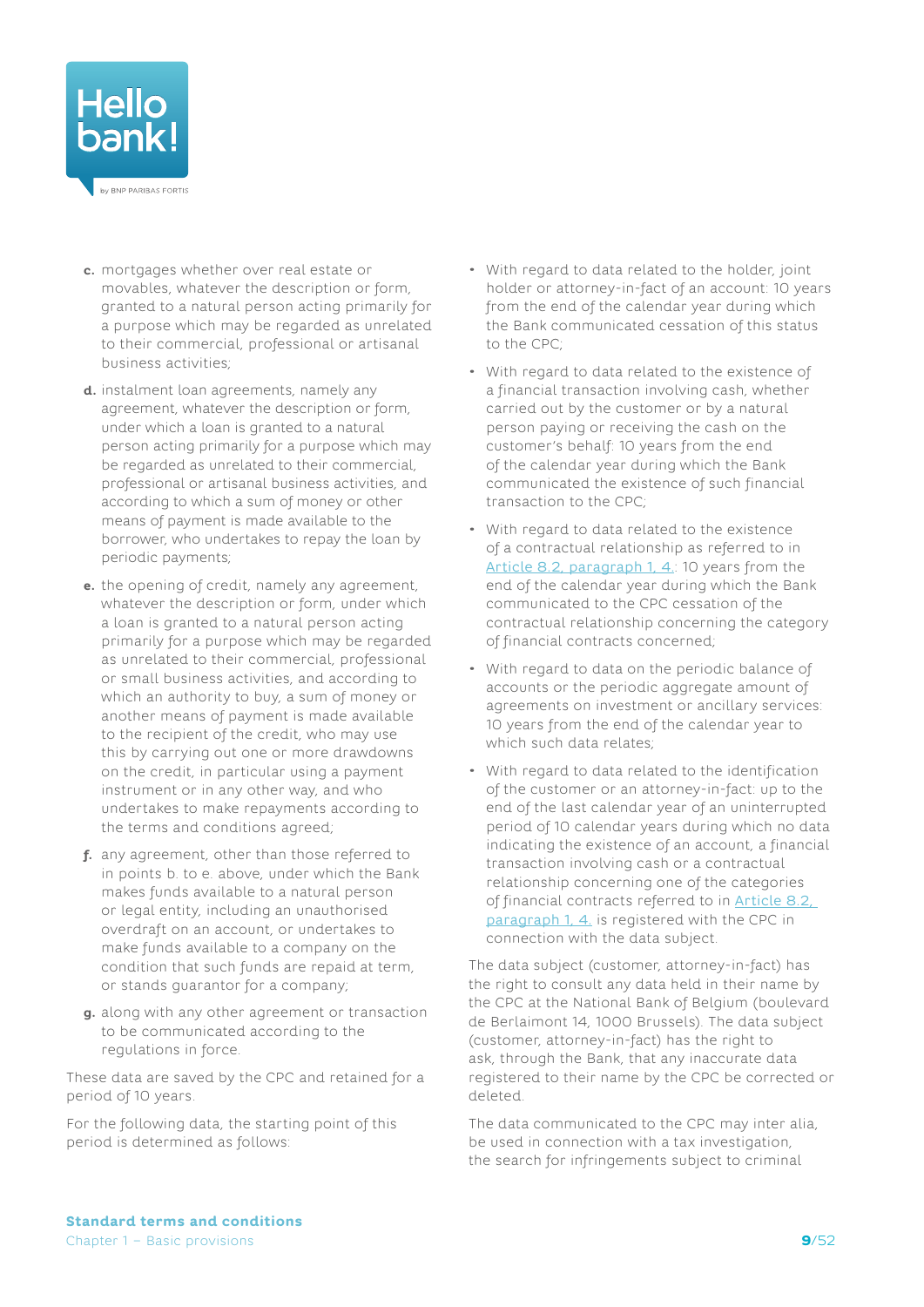<span id="page-9-0"></span>

sanctions and the prevention of money laundering and financing of terrorism and serious crime, in compliance with the conditions laid down by law.

The National Bank shall retain any such requests for information that it may receive for two calendar years.

### **8.3. Communication to the Corporate Credit Register**

In accordance with the law of 28 November 2021 on the organisation of a Corporate Credit Register, certain data relating to professional credit agreements (including unauthorised overdraft facilities on an account) as well as data relating to protection (insurance, securities, etc.) against credit incidents and the contracting parties must be communicated by the Bank to the Corporate Credit Register (hereinafter referred to as the "Register"), managed by the National Bank of Belgium (contact details of the Data Protection Officer: Boulevard de Berlaimont 14, 1000 Brussels - [dataprotection@](mailto:dataprotection%40nbb.be?subject=) [nbb.be](mailto:dataprotection%40nbb.be?subject=)).

On the basis of this law, such data (including payment defaults) are recorded in order to provide credit institutions and leasing companies with information enabling them to correctly assess the risks related to their debtors. The law also aims, through this registration, to provide the National Bank of Belgium, in its role as a supervisory authority, with the data necessary for a proper assessment of the risks borne by the financial sector, as well as for its scientific or statistical activities or for other activities carried out in accordance with its organic law, including monetary and other policy.

To the extent permitted by Article 11 of the law, any registered person has a right of access to the data held in their name in the Register and a right to rectify any such data which is incorrect. The Bank's purely internal data held in the Register, as defined by regulation, falls outside the scope of these access and rectification rights.

A natural person whose data is recorded in the Register has the right to lodge a complaint with the Data Protection Authority.

In accordance with Article 12 of the law, data relating to a counterparty are preserved:

- for consultation by credit institutions and leasing companies, for up to two years from the end of the last contract and protection to which that counterparty is linked;
- for scientific or statistical activities of the National Bank of Belgium or for other activities carried out in accordance with its organic law, for up to 30 years after the end of the last contract and protection to which that counterparty is linked.

## **8.4. Registration in the ENR file**

Under an agreement concluded between the Bank and the National Bank of Belgium to combat over indebtedness, the Bank is obliged to declare payment defaults (including unauthorised overdrafts) arising under credit agreements and other financial commitments not governed by Book VII of the Code of Economic Law, entered into by natural persons for private or professional purposes, in the file of unregulated registrations (ENR) held with the National Bank of Belgium.

# <span id="page-9-1"></span>Article 9 - Processing of Personal Data

The Bank processes all personal data in accordance with the Privacy Notice of the Bank, available at [www.hellobank.be](http://www.hellobank.be), as well as in all branches.

The Privacy Notice provides natural persons whose personal data are processed by the Bank with all legally required information regarding the personal data the Bank processes about them, the reasons for which their personal data are processed and their rights in relation to such processing.

When customers communicate personal data to the Bank relating to natural persons (e.g. family members, relatives, representatives, employees, or Ultimate Beneficiary Owners), they must inform these persons about the Privacy Notice and any updates thereto.

The Privacy Notice is subject to amendments in accordance with the rules set out therein.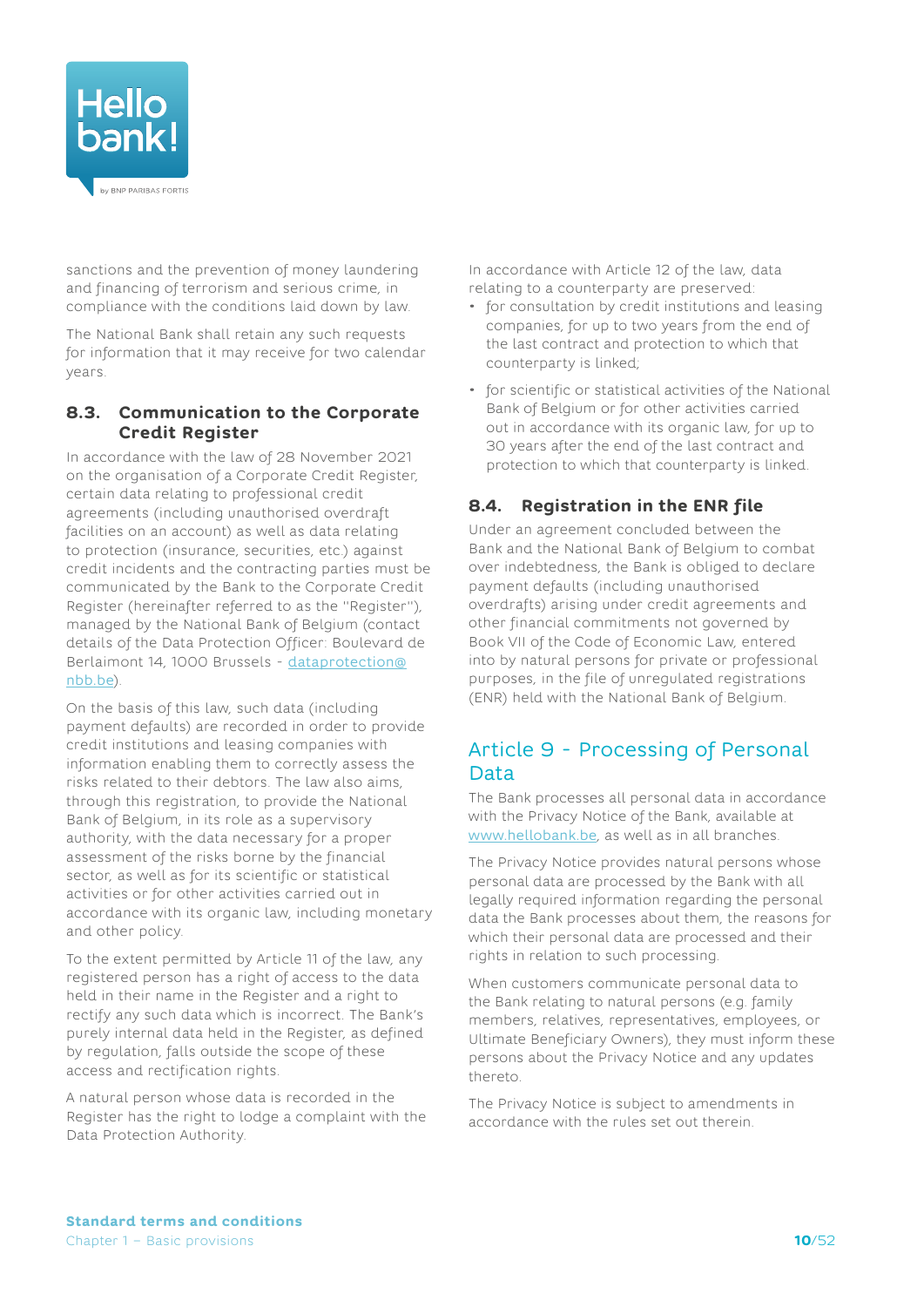<span id="page-10-0"></span>

# Article 10 - Powers of Attorney

The Bank makes forms for granting private power of attorney to third parties available to customers. The power of attorney can also be granted using any other technical means made available by the Bank via any remote banking channel available to the Customer. If a power of attorney is granted by other means, the Bank may refuse to carry out the instructions of the attorney-in-fact.

Power of attorney forms must be filed with and are held at the Bank.

Subject to express limitation(s), these documents authorise the attorney-in-fact to perform both deeds of administration and deeds of disposal, including deeds for which the attorney-in fact is the counterparty, even where these documents have been drafted in general terms.

The Bank generally may refuse to recognise a power of attorney, without prior notification or notice of default, where there are good grounds for so doing. This will be the case, among others, where the attorney-in-fact fails to comply with the rules resulting from the application of the legislation on the prevention of money laundering and financing of terrorism, in particular as regards the identification of customers and customer acceptance policy.

The attorney-in-fact is personally liable for returning to the Bank all assets unduly disbursed on their instructions as a consequence of their exceeding the limits of their power of attorney. Where applicable, this obligation to make repayment is joint and several.

The principal may revoke a power of attorney that he has granted and that has been accepted by the Bank in writing by letter sent by recorded delivery to, or deposited against receipt at, the branch of the Bank where their account is held.

The power of attorney can also be revoked using any other technical means made available by the Bank via any remote banking channel available to the principal.

The attorney-in-fact may identically and under the same terms and conditions renounce the power of attorney he or she was granted and which the Bank had accepted.

The Bank will take into account the revocation of or renunciation to a power of attorney as quickly as possible and in any event from the third bank business day following receipt of notice of revocation or renunciation.

If there is more than one principal, each of them may revoke the power of attorney.

If the power of attorney ends as a consequence of the death or insolvency of the principal or attorneyin-fact or as a consequence of a similar occurrence (including the legal incapacity, bankruptcy or winding-up of either of these parties), the Bank shall take this into account as quickly as possible and in any event from the third bank business day after it is informed of the occurrence.

If the principal is a legal person that has transferred all or some of its assets to another legal person pursuant to a transaction involving ipso jure full transfer of the assets (as, for instance, in the case of merger or spinoff), the Bank is entitled – but not obliged – to act upon the instructions of the former principals until such time as the legal person that is the beneficiary of this full transfer has revoked the powers or attorney or appointed new attorneys-in-fact.

After termination of the power of attorney, the former attorney- in-fact shall retain the right to request all information about the transactions performed during the term of their power of attorney.

# <span id="page-10-1"></span>Article 11 - Orders Submitted to the Bank

The customer must give their orders using the procedures made available or approved by the Bank; these are, where applicable, governed by special agreements.

In any case, the Bank reserves the right, when it deems it advisable or necessary, to ask the customer to confirm in writing, whether by letter, e-mail or any other form of electronic messaging system, orders or requests which it may receive. The Bank may as a consequence suspend the execution of such order or request pending receipt of such confirmation.

Print-outs by the Bank of e-mail messages and of messages sent by any other electronic messaging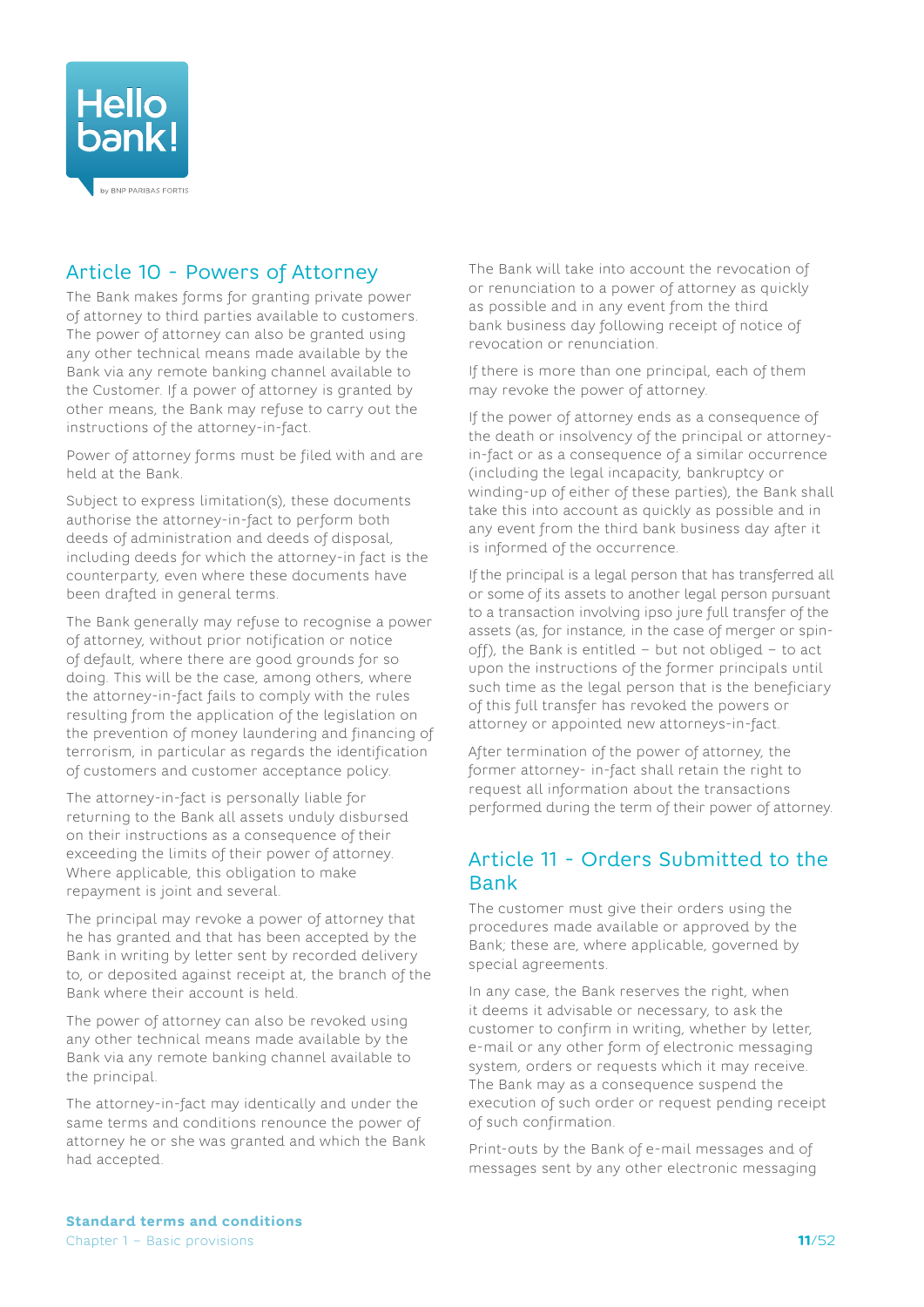<span id="page-11-0"></span>

system shall have the same evidential value as a paper document and shall be deemed to be originals.

Any loss or damage arising from fraud or error in respect of orders and requests confirmed by e-mail or any other electronic message system shall be borne by the Customer, unless the Customer produces evidence of fraud or gross negligence on the part of the Bank.

All orders submitted to the Bank must clearly state the purpose of the transaction and the terms under which it is to be carried out.

The Bank reserves the right not to carry out imprecise or incomplete orders or instructions. However, if the Bank believes that it can rectify the data, it may carry out the orders or instructions concerned, but shall not be liable for any error or delay resulting from the fact that they are imprecise or incomplete, except in the event of fraud or gross negligence on its part.

Since, for technical reasons, orders are mainly processed on the basis of account numbers, customers must give the full account numbers on all orders.

The Bank is not obliged to verify the identity of the principal or beneficiary against the account numbers given as being the accounts to be debited or credited.

## <span id="page-11-1"></span>Article 12 - Order Execution by the Bank

The Bank shall use its best endeavours to expedite the execution of its customers' orders.

It is stipulated that the products and services subscribed to must be used in accordance with their intended purpose and that, unless there is a specific legal framework or specific agreement, orders given by a customer are made on its own behalf and not on behalf of third parties.

The Bank reserves the right to postpone, suspend or refuse a customer order in the event of (suspected) fraud, wrongdoing (in particular, tax evasion), criminal and/or illegal acts or complicity in such acts, or at the request of a competent authority. If the transaction has been executed, the Bank shall have the right, for the same reasons, to reverse it.

Customers may issue the Bank with strict instructions for executing their orders. The Bank may refuse to execute orders if such instructions prove impossible to follow or are too complicated or costly. In the absence of specific instructions, the Bank will execute the orders in the manner that is most advantageous to the customer.

The Bank is entitled, inter alia, to call upon Belgian or foreign third parties to execute orders received by the Bank whenever it deems this to be useful or necessary. In that event, the Bank shall be liable for the selection of the third party intermediary concerned but not for the execution of the order by any such third party.

<span id="page-11-2"></span>Unless agreed otherwise, all collection transactions of which the outcome is not known at the time of booking shall be effected 'subject to final collection', even if this phrase is not expressly included on the document supplied to the customer when the transaction is carried out. If the amount concerned is not actually collected, the Bank shall automatically reverse the booking, without prior notice to this effect being required.

More generally, the Bank may automatically rectify errors or mistakes by its departments, by institutions acting on its behalf or by other banks.

When the Bank receives or sends any documents whatsoever on behalf of a customer, it checks them thoroughly. However, it is not liable for its check of the authenticity, validity, translation or interpretation of such documents, other than in the event of fraud or gross negligence on its part. More specifically, the customer's signature given on orders submitted to the Bank is compared with the specimen signature deposited with the Bank. The Bank cannot be held liable at all for the authenticity of the customer's signature other than in the event of proven fraud or gross negligence on its part in verifying that the signature tallies with the specimen signature on record.

The Bank is not required to provide customers with proof of orders which they have submitted to the Bank, except where it is under a statutory obligation to do so.

In the case of manual, electronic, national, crossborder or international transfers of funds or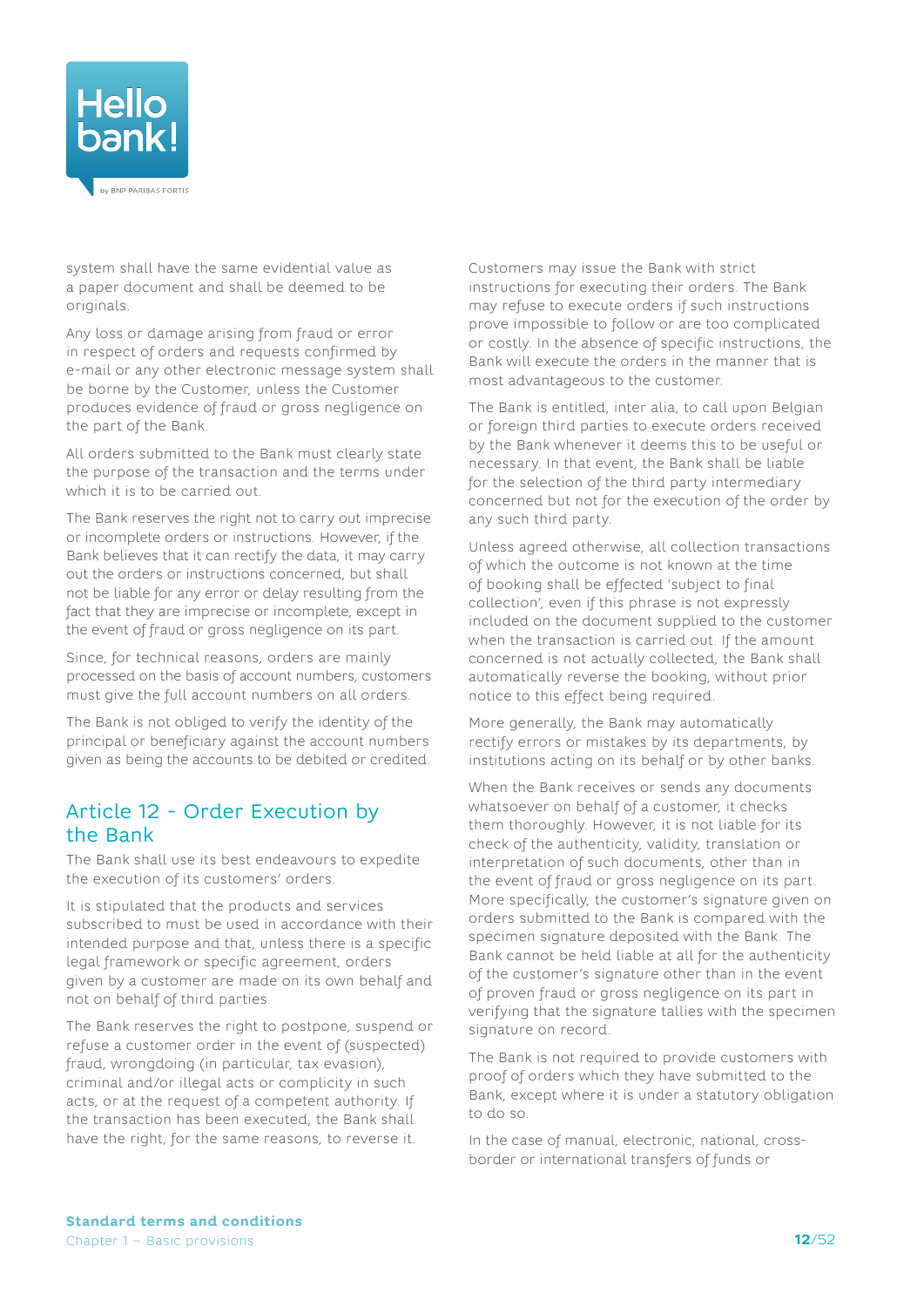<span id="page-12-0"></span>

securities, the Bank is entitled to systematically notify, on its own initiative or on request, either the payee's bank or the payee himself if the amount is to be credited to an account opened with the Bank, of the first and last names, account number, address, place and date of birth of the instructing party or any other data that makes possible their identification.

This also applies when the payee's bank is established in a Member State of the European Union.

# Article 13 - Dispatch and Transport of Documents and Assets

Insofar as the law permits physical delivery, all securities, documents and other assets dispatched to or by the Bank are transported at the expense and risk of the customer, barring statutory provisions to the contrary.

All risks in respect of collections from or deliveries to their home by the Bank are likewise borne by the customer.

This applies, inter alia, to commercial paper, bills of lading, insurance policies, invoices and securities that are the subject of stock exchange transactions, subscriptions and collections.

The Bank is not obliged to hold assets, securities or other documents entrusted to it in the place where they are deposited. It may hold them in any other place, depending on the requirements of its organisation or any other circumstances.

## Article 14 - Termination of the Banking Relationship

The customer and the Bank may terminate their banking relationship at any time by mutual agreement.

Either the customer or the Bank may, at any time, (to the extent permitted by law) terminate some or all of the agreements concluded between them for an indefinite term by providing the other party with one month's notice, starting from the date of such notification.

A two-month prior notice is however required for unilateral termination by the Bank of an agreement relating to a payment service or to a payment or regulated savings account (as defined by tax legislation). Where one party fails to perform an obligation or commits a breach of trust, the other party (the Bank or the customer, as the case may be) may terminate, by letter with recorded delivery, with immediate effect, any agreement between the parties, without prior notice of default being served, provided the terminating party gives the reason for the immediate termination in the letter of termination. The Bank has the same right when the continuation of a service or the execution of transactions contravenes a Belgian or foreign legal or regulatory provision applicable to the Bank and/or the customer.

The certificate of posting serves as sufficient proof of dispatch of the recorded-delivery letter. The party receiving notice of termination may claim from the other party compensation for any proven loss or damage not covered by any period of prior notice.

Fees and commissions charged in advance are repaid to customers on a prorata temporis basis.

## Article 15 - Death

The Bank shall be notified as soon as possible of the death of a customer or their spouse. If such notification is given orally, it must be confirmed in writing.

From the date of receipt of such written notification the Bank shall ensure that no transactions whatsoever involving the assets of the estate are performed by the joint account holders or attorneys-in-fact.

The credit balances which the Bank holds in the name of the deceased will be released in favour of the heirs and/or successors in title on production of official documents establishing verification of the legal heirs, along with any document required by law and/or which the Bank deems necessary.

The Bank will check these documents carefully, but shall only be liable in the event of gross negligence on its part in checking the authenticity, validity, translation or interpretation of such documents, especially when this involves documents coming from abroad.

Any transaction involving the assets held by the Bank in the name of the deceased or their spouse, and access to the safe-deposit box rented in the name of either the deceased or their spouse, may be subject to the agreement of all those entitled, by law or under the terms of the will, to assets of the estate.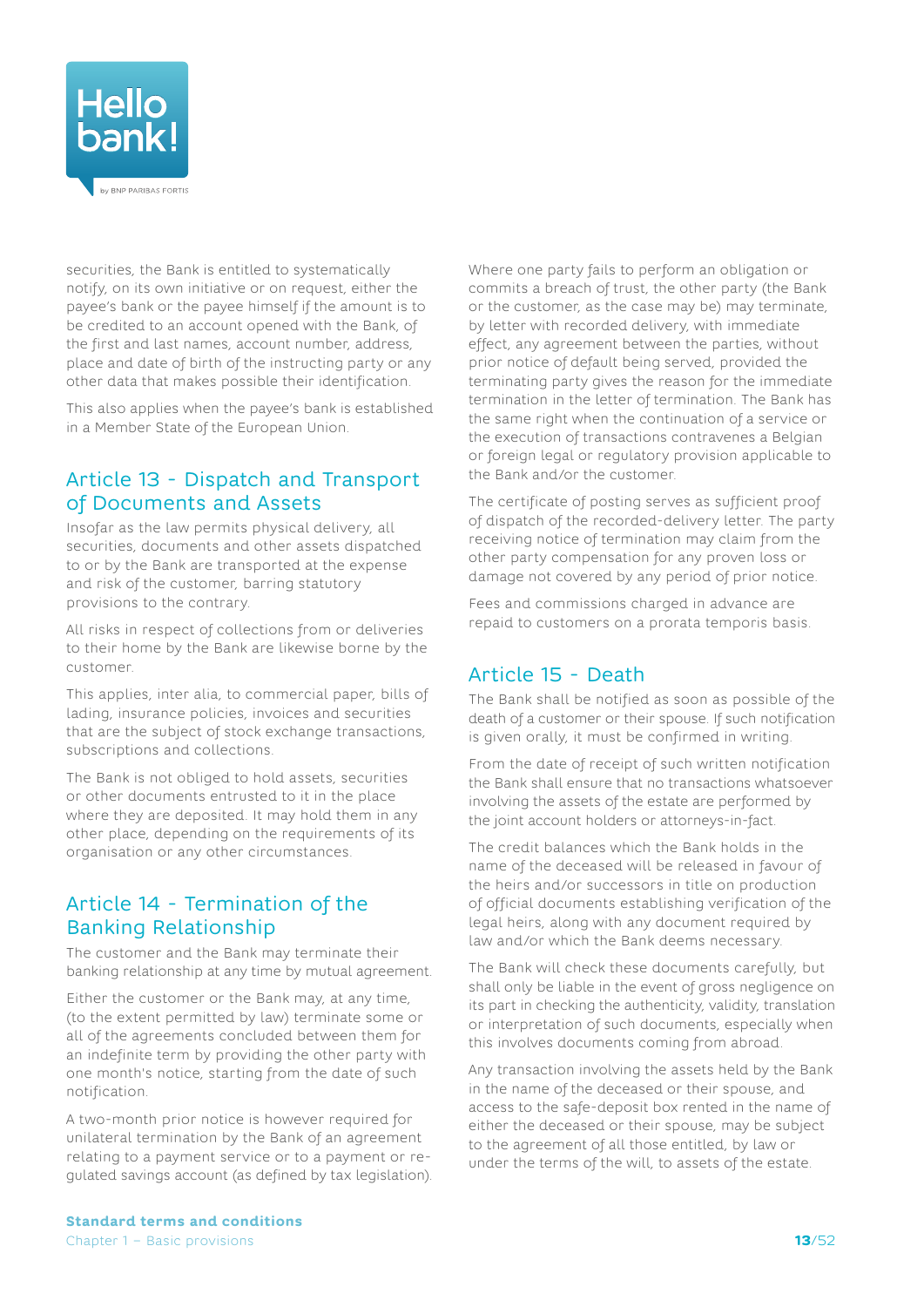<span id="page-13-0"></span>

The Bank shall provide information about the assets of the deceased or about the safe-deposit boxes rented by the deceased only insofar as this is compatible with its duty of professional secrecy. Provision of this information is subject to payment of the search fees.

Except where instructions to the contrary are given by the deceased's assigns, the Bank shall send correspondence about the assets which it holds in the name of the deceased to the last address notified to the Bank by the deceased.

However, the Bank may also send such correspondence to any of the assigns, the notary or any other person responsible for looking after the interests of the assigns. The Bank is entitled to remuneration in line with the prevailing list of charges for the tasks it performs in the preliminaries to settlement of the estate or in transferring assets which it holds for the estate. All assigns are jointly and severally liable to the Bank for the payment of such remuneration.

Unless otherwise agreed, the customer, who is entitled to a contractual right of reversion relating to assets held by the Bank in the name of the deceased, authorises the Bank to release these assets to the heirs and/or entitled persons of the deceased. In such a case, the customer shall directly claim its right of reversion towards the heirs and/or entitled persons of the deceased.

## Article 16 - Customers' Duty of Care – Security

Customers shall keep, with all due care, the documents, forms and payment instruments they receive in the course of their banking relationship with the Bank and shall be liable for all consequences of their loss, theft or fraudulent use, other than in the event of fraud or gross negligence on the part of the Bank.

For security reasons, customers should not put valuables in the ordinary letter box of one of the Bank's buildings. If they do so, the Bank shall not be liable for the valuables concerned.

Customers must, without prejudice to any other notification requirement laid down in [Appendix](#page-39-1) 1 to these Terms and Conditions or in any special

agreement, inform the Bank without delay of anything which might result in the fraudulent use of their accounts and/or payment instruments. It follows that the Bank shall be immediately informed of the loss, theft or fraudulent use of cheques and/ or payment instruments. The Bank shall also be immediately notified in the event of loss or theft of an identity card.

# <span id="page-13-1"></span>Article 17 - Liability of the Bank

Without prejudice to the provisions of [Article](#page-27-0) 44 of these Terms and Conditions, the Bank shall be liable only for its fraud and for each gross negligence committed in the framework of its professional activities by the Bank or its employees.

Moreover, and without prejudice to the provisions of [Article](#page-27-0) 44 of these Terms and Conditions, the Bank shall be liable only for the direct consequences of its gross negligence. Consequently, it is not liable for any resultant indirect loss or damage, including – inter alia - any loss or damage of the customer of a business, financial, commercial or other nature, such as loss of earnings, higher overheads, disruption of schedules and loss of profit, reputation, customers or anticipated savings.

In any event, the Bank shall never be liable, under any circumstances, for loss or damage resulting directly or indirectly from force majeure or measures taken by Belgian or foreign authorities.

Consequently, the Bank shall not be liable for any adverse consequences of, inter alia:

- fire or flood;
- strikes by bank staff;
- transactions carried out on the instructions of persons with de facto power in the event of war, disturbances, riots or occupation of territory by foreign or illegal forces;
- its computer systems being out of service even temporarily – for any reason whatsoever, and the destruction or deletion of data stored in those systems;
- mistakes by or interruptions of the activities of Belgian or foreign postal services, companies that provide telephone or electronic services or companies that provide private transport.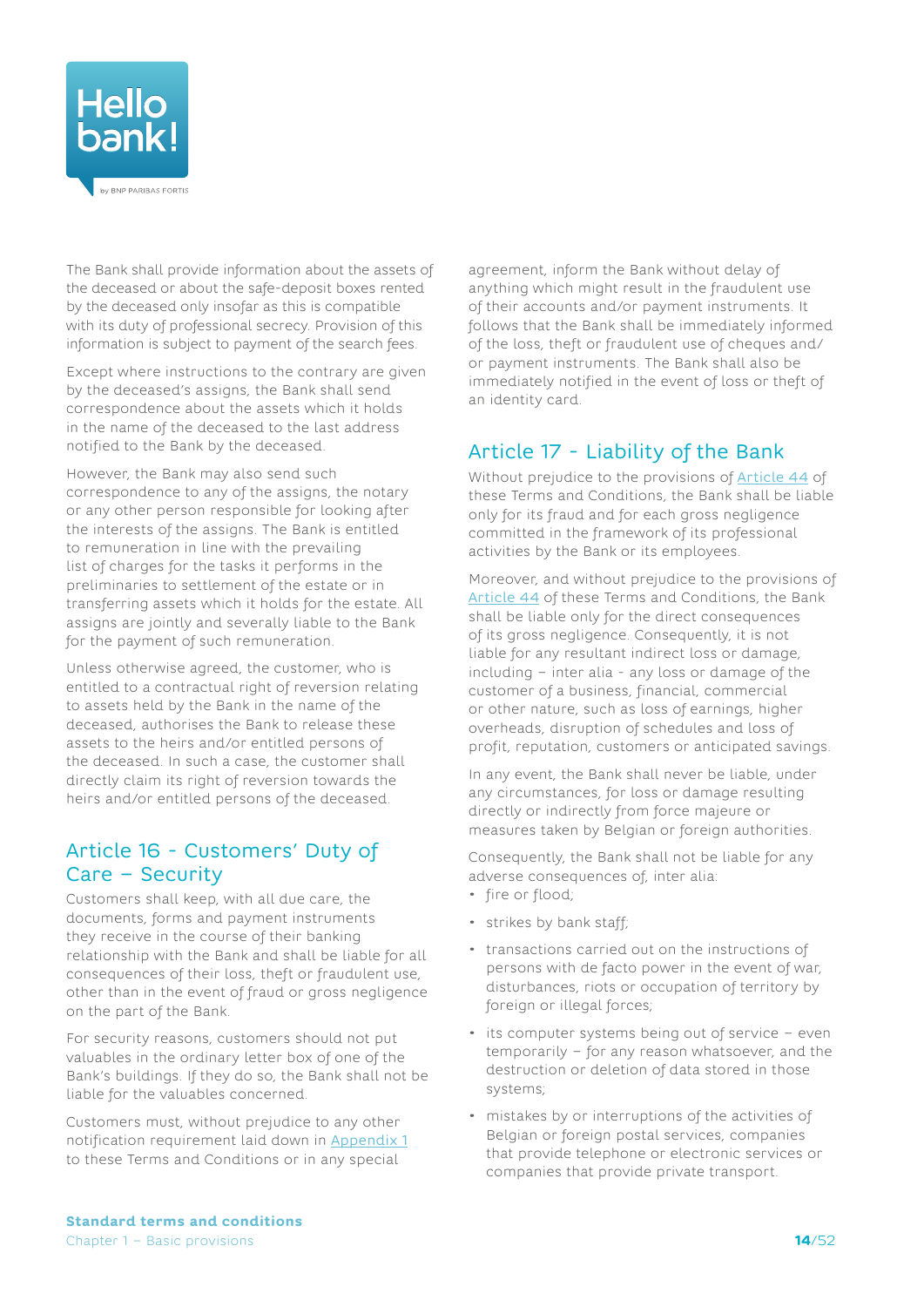<span id="page-14-0"></span>

## Article 18 - Protection of deposits and of financial instruments

In accordance with statutory requirements, the Bank is a member of the Belgian deposit guarantee system ('le Fonds de garantie pour les services financiers'/'het Garantiefonds voor financiële diensten', hereafter 'the Fund').

The Fund ensures, to a certain extent, the protection of cash deposits (including deposit bonds – 'bons de caisse'/'kasbons') held by the Bank should the Bank default (within the meaning of applicable law).

Where the Fund should intervene, the calculation of the repayable amount will take into account the liabilities of the depositor, as defined by Royal Decree of 16 March 2009.

A detailed description of the conditions for the Fund's intervention and of other applicable rules is available at <https://www.fondsdegarantie.belgium.be/en>.

As required by law, the Bank is also a member of the Belgian protection scheme for deposits and financial instruments ('Fonds de protection des dépôts et instruments financiers'/'Beschermingsfonds voor deposito's en financiële instrumenten', hereafter 'the Protection fund').

The Protection fund ensures, to a certain extent, the protection of financial instruments deposited with the Bank should the Bank default (within the meaning of applicable law).

A detailed description of the conditions for the Protection fund's intervention and of other applicable rules is available at <https://fondsdegarantie.belgium.be/en>.

A detailed information document is also available at [www.hellobank.be](http://www.hellobank.be), as well as in all branches.

## Article 19 - Embargoes/Compliance policies/Duty of care

## **19.1**

For the purpose of this article, "**Sanctions**" means any financial, economic or trade sanctions or restrictive measures enacted, administered, imposed or enforced by the European Union, Belgium, the United Nations Security Council, the Office of Foreign

**Standard terms and conditions** Chapter 1 – Basic provisions

Assets Control (OFAC) and/or the U.S. Department of State or any other relevant sanctions authority.

## **19.2**

The Customer, where it is a legal entity, represents and warrants to and for the benefit of the Bank that:

- neither it nor any of its subsidiaries, directors or officers, nor, to the best of its knowledge, any of its affiliates, agents or employees, has engaged in any activity or conduct which would violate any applicable anti-bribery, anti-corruption or anti-money laundering laws, regulations or rules in any applicable jurisdiction;
- neither it, nor any of its subsidiaries, directors or officers, nor, to the best of its knowledge, any of its affiliates, agents or employees, is an individual or entity (a "Person"), that is, or is owned or controlled by Persons that are (i) the target of any Sanctions (a "Sanctioned Person") or (ii) located, organized or resident in a country or territory that is, or whose government is, the subject of Sanctions broadly prohibiting dealings with such government, country, or territory (a "Sanctioned Country").

## **19.3**

The Customer, where it is a legal entity, specifically undertakes and warrants that it will not directly or indirectly, use the proceeds of any payment or collections or lend, contribute or otherwise make available any monies to any subsidiary, joint venture partner or any other Person: (i) to fund any activities or business of or with any Person, or in any country or territory, that, is, a Sanctioned Person or Sanctioned Country, or (ii) in any other manner that would result in a violation of Sanctions by any Person.

## **19.4**

When analysing and processing transactions entrusted to it, the Bank takes into account the above-mentioned Sanctions. In addition, the nature, subject, context, terms and conditions and, more generally, the circumstances of a transaction should comply, in the opinion of the Bank, with the Bank's policies in respect of these Sanctions, anti-money laundering, and social, environmental or ethical responsibility.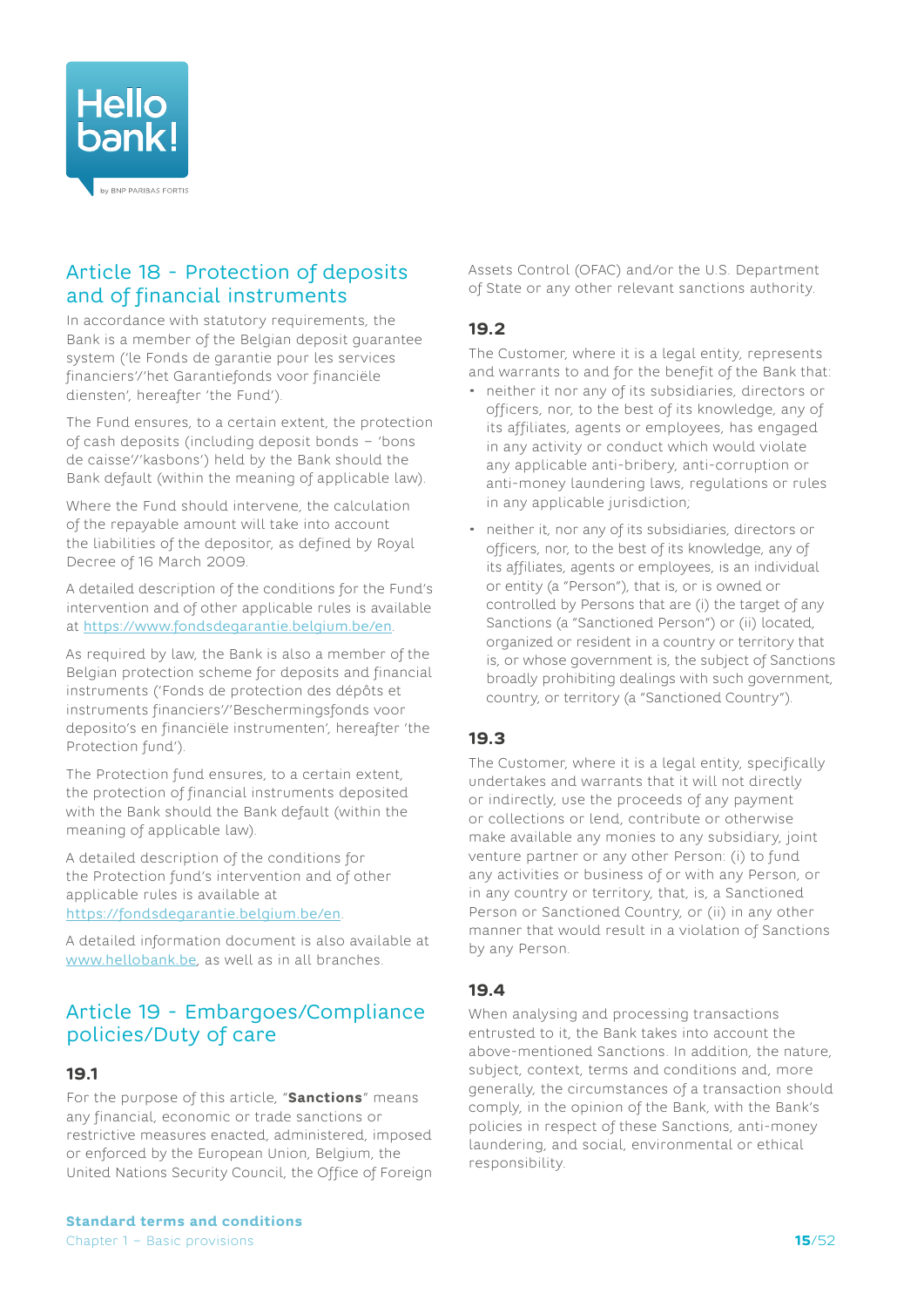<span id="page-15-0"></span>

For this purpose, the Bank makes use of automatic transaction filtering systems.

Without prejudice to [Article](#page-11-1) 12, the Bank reserves the right not to execute or to postpone the execution of a transaction when (i) it could contravene the aforementioned Sanctions and policies or (ii) the automatic transaction filtering systems block this transaction.

The customer undertakes to provide the Bank with any document and/or information which the Bank deems useful to ascertain whether a transaction conforms to the said Sanctions and policies. Failing this, the Bank will not be able to execute the abovementioned transaction.

If the customer has doubts whether a planned transaction would be compliant or not with any Sanctions or with the Bank's policies, the customer is invited to contact the Bank prior to instructing the Bank regarding the transaction.

#### **19.5**

The Bank conducts its business based on a set of values and guidelines which reflect its commitments with respect to Human Rights, fundamental freedoms and the environment. The Bank wishes to engage with customers whose business practices demonstrate a high level of governance and accountability in this respect. These principles are reflected in the BNP Paribas Charter for Responsible Business Principles available at the following link: [https://group.bnpparibas/uploads/](https://group.bnpparibas/uploads/file/bnpp_responsible_business_principles_ven.pdf) [file/bnpp\\_responsible\\_business\\_principles\\_ven.pdf](https://group.bnpparibas/uploads/file/bnpp_responsible_business_principles_ven.pdf).

The customer, where it is a legal entity, confirms that it agrees with these principles and conducts its business in a manner that is consistent with these principles.

## Article 20 - Securities and other protective measures

## **20.1. One overall relationship**

All banking transactions between the Bank and the customer are carried out as part of an overall business relationship between the two parties. As a result, all transactions between a customer and the Bank are interrelated.

# **20.2. Set-off**

Subject to statutory provisions to the contrary, the Bank may, at any time, set off against each other mutual claims and debts that exist between the Bank and a customer, even after a situation of composition with creditors has surfaced for any reason whatsoever such as composition following the bankruptcy of the customer.

This set-off may be undertaken irrespective of the form and subject of the claims and debts, irrespective of the currency or unit of account and irrespective of whether or not the mutual claims and debts are due and payable. It may even occur if the customer is not the sole holder of the claim and/ or debt, as, for example, in the case of an account of which the customer is a joint holder.

If there are two or more mutual claims and debts, the set-off shall occur first and foremost in respect of the unsecured portion of the debts and, within these debts, first in respect of fees, then late interest, then interest, and finally the principal; thereafter, the set-off shall occur in respect of the secured portion of the debts and, within these debts, first in respect of fees, then late interest, then interest, and finally the principal.

Where applicable, the credit balances in foreign currency shall be converted to euros at the exchange rate applying on the bank business day on which the set-off occurs.

Customers are naturally always entitled to oppose the existence of a legal set-off in relation to the Bank.

### **20.3. General pledge - general assignment of claims**

#### **20.3.1.**

Subject to specific legal provisions and as security for the repayment of any sums which might be due to the Bank by the customer either alone or jointly with one or more third parties, as a result of any present and/or future claims, for any reason whatsoever, or as a result of any guarantees and/or securities issued or to be issued in favour of the Bank:

• the customer pledges in favour of the Bank all financial instruments and cash which are held in its name or for its account with the Bank;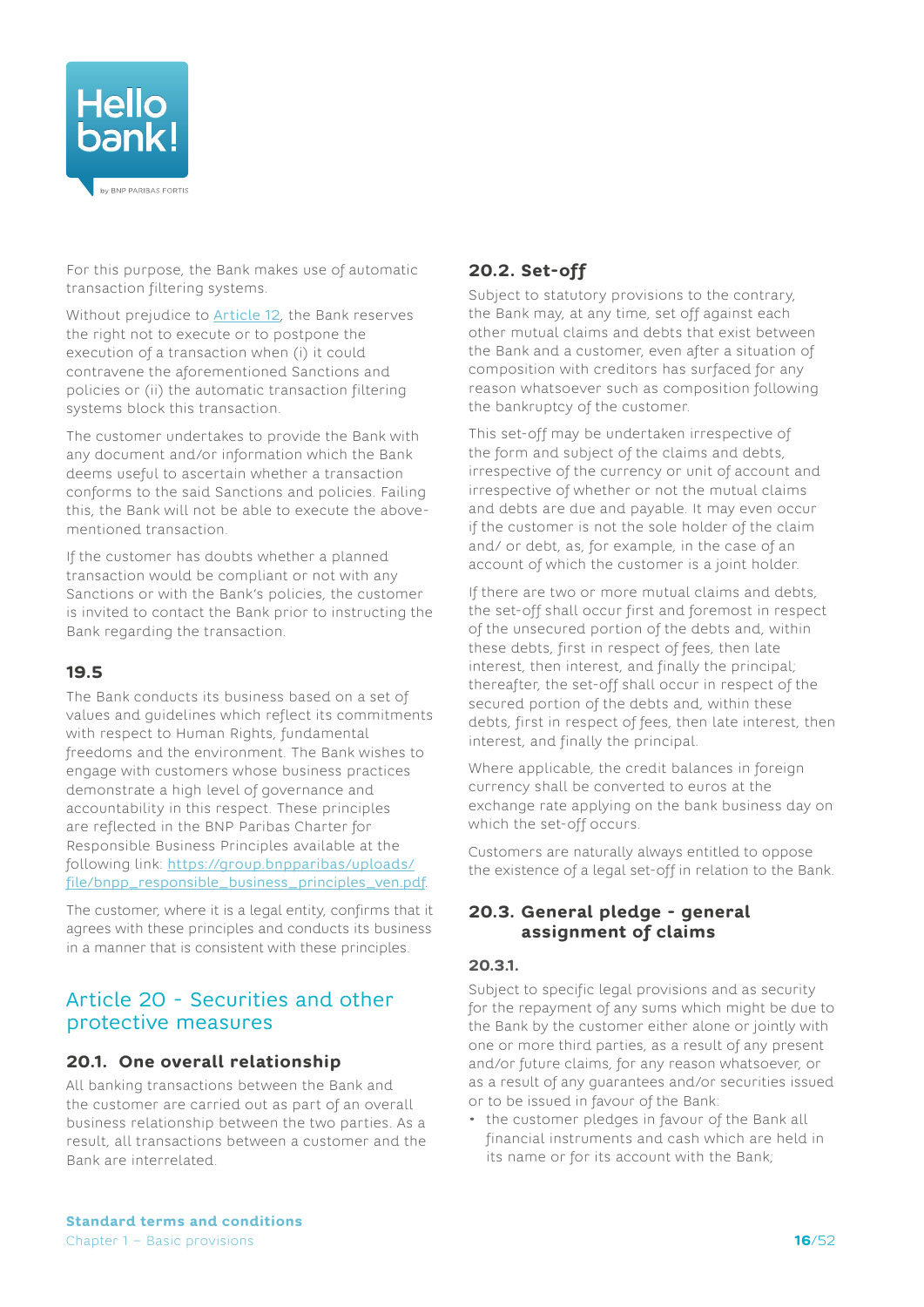<span id="page-16-0"></span>

• the customer assigns to the Bank all its present and future claims against the Bank (other than those mentioned above) and against third parties, for any reason whatsoever, including amongst others trade receivables and other receivables against customers, claims for performance and services, claims relating to the proceeds of movable assets or real estate, claims against credit institutions or other financial institutions, claims in respect of damages, pensions, insurance benefits, social security allowances, or claims against the government under tax regulations.

#### **20.3.2.**

The Bank is entitled to notify the assignment to the debtors of the assigned claims at any time, and to do everything to render the assignment opposable to third parties, and to charge the costs thereof to the customer.

The customer undertakes to provide the Bank with all information and documents relating to these claims, whenever the Bank requests so. The customer authorises the Bank to gather such information or documents from the third-party debtors of assigned claims.

The Bank has the right to execute the pledge and the assigned claims according to the applicable law and to use the proceeds for the repayment of the sums due to the Bank as mentioned above.

## **20.4. Exception of non-performance**

The Bank may refuse to return to the customer, including in the event of a partial or total termination of the relationship, the sums, securities or assets which it holds on their behalf, for so long as the customer remains liable for the repayment of any sum whatsoever, including in particular charges or taxes, resulting from their relationship with the Bank.

Any restitution shall be made without prejudice to the Bank's rights in respect of any sums still owed by the customer.

## **20.5. Provision Rights**

In order to cover the repayment of any sums owed by the customer (particularly in tax matters), the Bank reserves the right to make the customer's

accounts unavailable up to the amount required to constitute a provision.

Upon the obligations covered by this provision becoming due, the Bank shall be entitled to use the amount of this provision to settle them.

#### **20.6. Blocking Rights**

The Bank is entitled to make all or part of a customer's assets unavailable, for a given period and for just cause, in order to safeguard its rights or those of third parties, in particular in response to a request from a competent authority.

## Article 21 - Information – **Complaints**

Customers wishing to obtain information on their banking relationship with the Bank are asked to contact their branch or call +32 2 433 41 45.

Complaints may be addressed to the Bank via the customer's local branch, via Easy Banking Phone or by using the form provided via Easy Banking Web or the App and the Bank's website.

In the case of disagreement with the Bank's proposed solution, the customer may contact the Bank's Complaints Management Service by writing to:

#### **BNP Paribas Fortis SA/NV**

Complaints Management Service Montagne du Parc/ Warandeberg 3 1000 Brussels Tel +32 2 228 72 18 Fax +32 2 228 72 00 Email: [gestiondesplaintes@bnpparibasfortis.com](mailto:gestiondesplaintes%40bnpparibasfortis.com?subject=) or by using the online form available at [www.hellobank.be](http://www.hellobank.be) > Complaints > online declaration form.

The customer consents to the Bank answering complaints on paper or by means of any other durable medium, including by means of electronic mail, addressed to the postal or electronic address registered in the Bank's records.

Should the customer be dissatisfied with the Complaints Management Service's proposed solution, an out of court settlement procedure may be initiated by contacting the following qualified entity: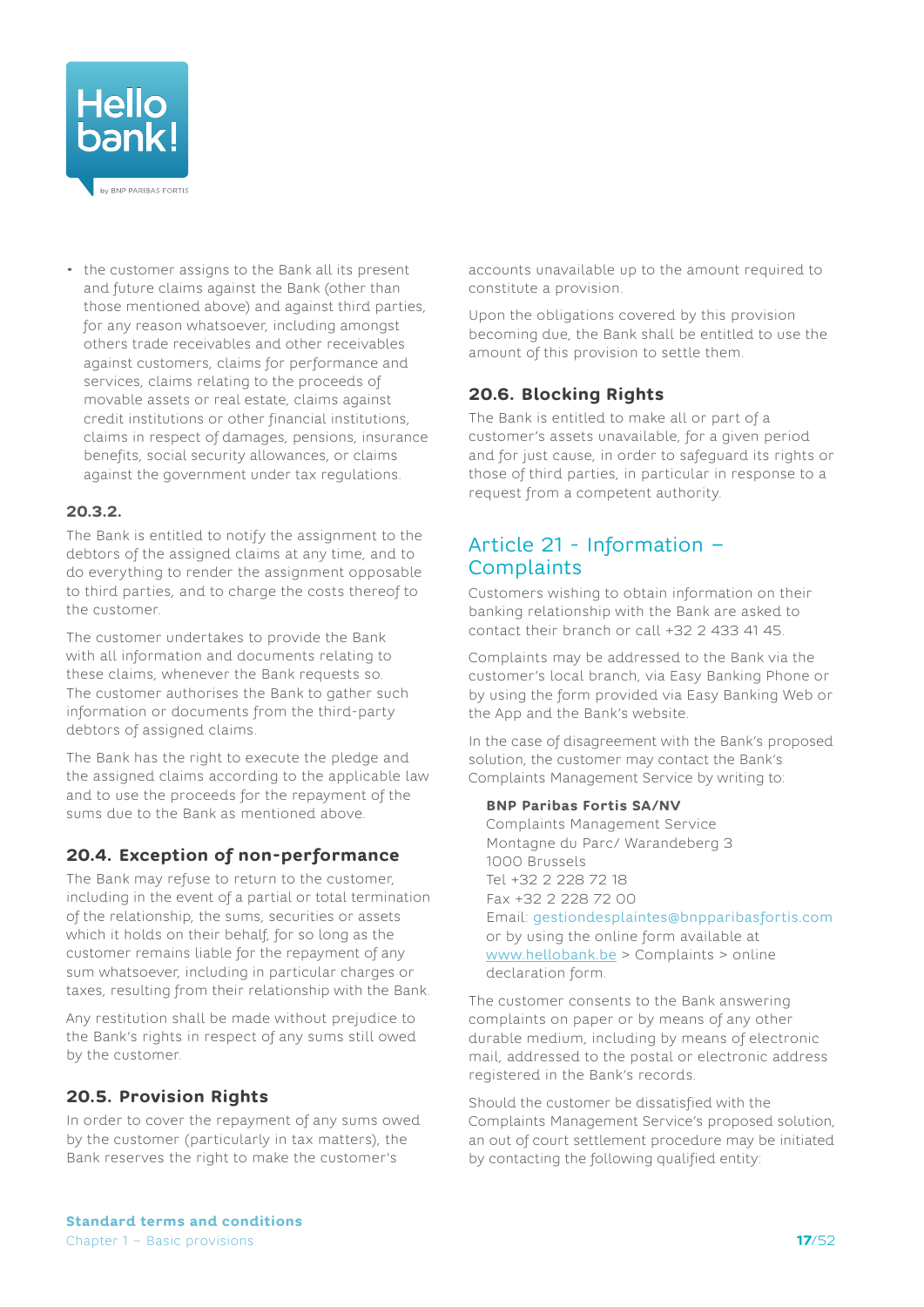<span id="page-17-0"></span>

#### • **For a banking product**

OMBUDSFIN – Ombudsman in Financial Matters by standard post addressed to: North Gate II Boulevard du Roi Albert II/Koning Albert II laan, 8, box 2 1000 Brussels Tel +32 2 545 77 70

#### [ombudsman@ombudsfin.be](mailto:ombudsman%40ombudsfin.be?subject=)

or by using the online form available at [www.ombudsfin.be](http://www.ombudsfin.be) > introduce a complaint

#### • **For an insurance product**

Ombudsman des Assurances – Ombudsman van Verzekeringen by standard post addressed to: Square de Meeûs/De Meussquare, 35 1000 Brussels Tel +32 2 547 58 71 [info@ombudsman.as](mailto:info%40ombudsman.as?subject=) or by using the online form available at [www.ombudsman.as](http://www.ombudsman.as) > Introduire une plainte

These websites provide the terms and conditions for initiating such an out of court dispute settlement procedure, depending on whether the customer is a consumer or not.

If necessary, the customer may also make a complaint about a payment service to the

Federal Public Service Economy Directorate-General for Economic Inspection via the online form available at: <http://economie.fgov.be>

The customer's right to pursue other legal remedies is not affected by initiating an out of court dispute settlement procedure as referred to above.

# Article 22 - Evidence

## <span id="page-17-1"></span>**22.1. General**

Without prejudice to any mandatory legal or public policy provisions which provide otherwise in terms of specific evidentiary rules, the Bank may rely on its own accounting records as evidence vis-à-vis its customers.

The Bank may submit evidence of a legal act by producing a copy or reproduction of the original document, irrespective of the nature or value of the act.

Evidence of any act entered into via a technical process, including any remote banking channel, may be supplied via such technical process.

Unless the customer, acting in the capacity of a consumer, provides evidence to the contrary, a copy or reproduction shall have the same probative force and effect as the original.

The copy or reproduction may be constituted in a different form to the original act as a result of the use of a technical process.

### <span id="page-17-4"></span>**22.2. Authentication and/or electronic signature procedures**

#### <span id="page-17-2"></span>**22.2.1.**

Only the authentication and/or electronic signature procedures made available to the customer (or their representative) by the Bank or accepted by the Bank are authorised.

#### **22.2.2.**

The use of any electronic signature procedure referred to in [Article](#page-17-2) 22.2.1 shall have the value of a signature within the meaning of the law.

This signature constitutes proof of the identity of the signatory and of the signatory's (or the person they represent) intention to adhere to the content of the act performed by that signature, of the conformity of the act thus executed and the act received by the Bank and the aknowledgement to be bound by it, without prejudice to the right of the customer, acting as a consumer, to provide proof to the contrary if they allege an error or irregularity.

## <span id="page-17-3"></span>**22.2.3.**

When the Bank accepts the use of an authentication and/or electronic signature procedure provided by a third party, the customer undertakes to

- notify the Bank of any fact that may affect the validity of the authentication or signature procedure used;
- compensate the Bank for any direct or indirect loss it may incur in the event of the invalidity of such a procedure;
- re-sign in a legally binding manner the document concerned at their own expense in the event of the invalidity of the electronic signature procedure used.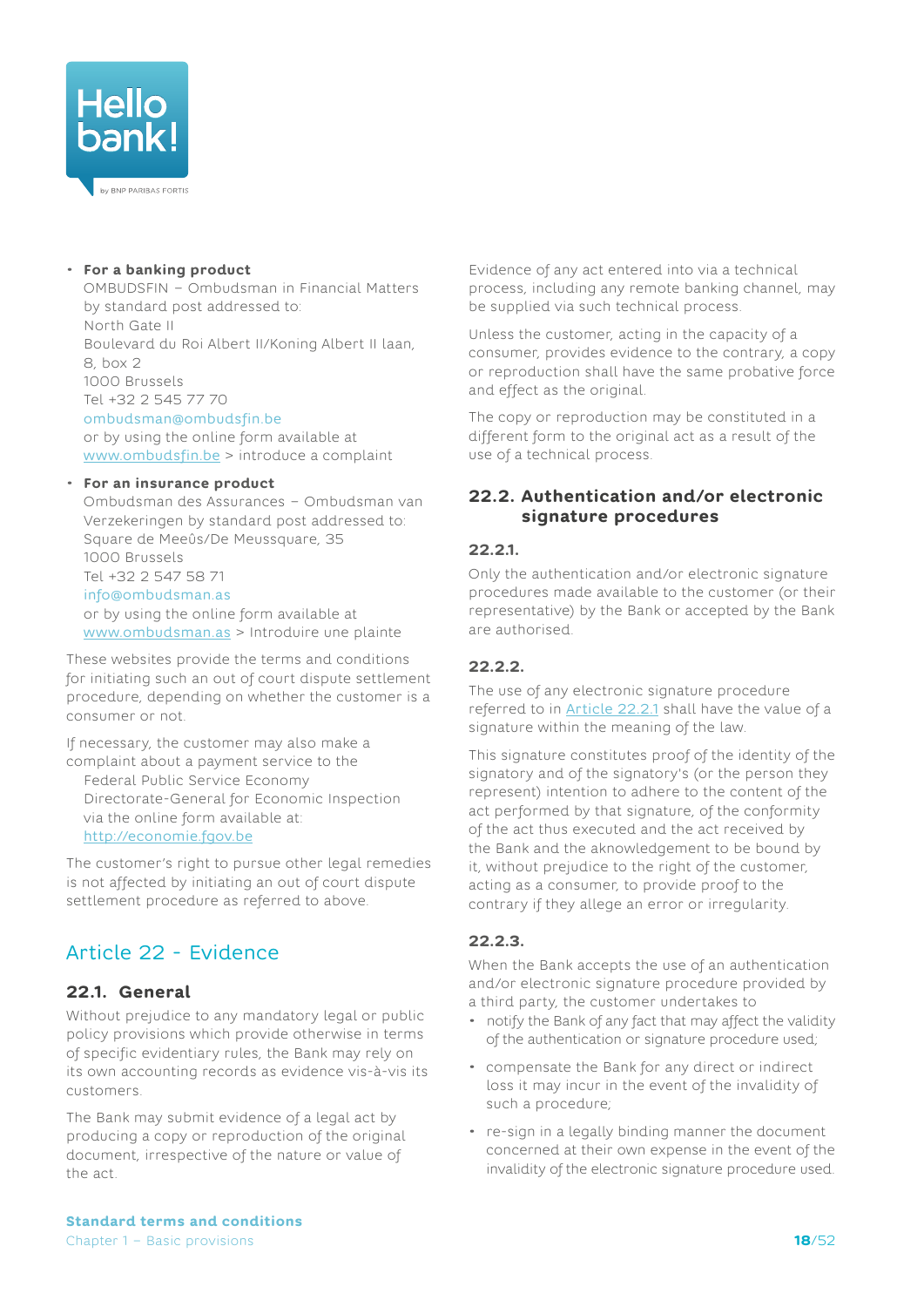<span id="page-18-0"></span>

## Article 23 - Applicable Law – Jurisdiction – Prescription

Relations between the Bank and its customer are governed by Belgian law, which shall therefore be applicable to any disputes which may arise between them in the course of such banking relationship.

However, to the extent the customer, acting in the capacity of a consumer, is resident in a country of the European Union other than Belgium and enters into an agreement relating to an activity carried out by the Bank in such country, the application of Belgian law to such agreement shall not deprive the customer of the protection afforded to it by the provisions of the law of the customer's country of habitual residence that are mandatory pursuant to such law.

Without prejudice to any statutory or contractual provisions providing for a shorter time limit and/ or a specific starting point, any proceedings against the Bank must be brought within 3 years. This time limit shall run from the date of the event giving rise to the dispute.

Without prejudice to **Article 21**, the courts of Belgium shall have sole jurisdiction in settling disputes between the Bank and customer in the context of their relationship.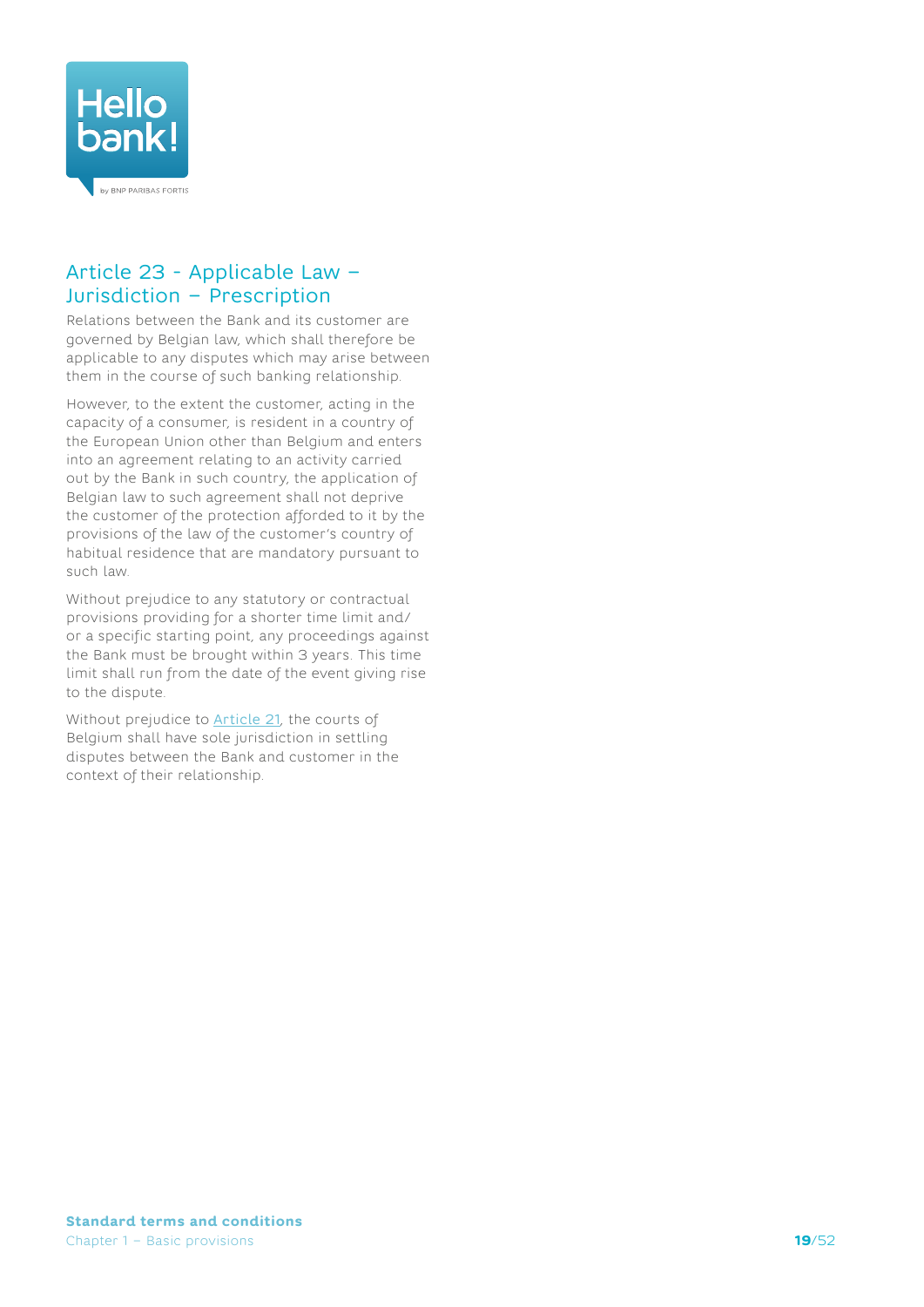<span id="page-19-0"></span>

# <span id="page-19-2"></span>Chapter 2 - Accounts

# **A. General points**

## Article 24

## **24.1**

The Bank opens for its customers sight deposit accounts and term deposit accounts in euros or foreign currency.

### **24.2**

It also opens regulated (within the meaning of tax regulations) and non-regulated savings accounts for them in euros.

## **24.3**

The Bank may also open other accounts and offer other financial services which are also governed by the Terms and Conditions, except in the event of specific provisions to the contrary.

## **24.4**

In the absence of an agreement to the contrary, all accounts opened by the Bank produce debit and/ or credit interest, calculated on the positions at the value date.

All charges (such as account management fees, deposit charges,...), value dates, interest and reference exchange rates as well as their terms and conditions are specified in the Bank's List of fees applying to the customer for financial services, which forms an integral part of these Terms and Conditions or, failing that, in an individual contract between the Bank and the customer.

Customers may obtain a leaflet containing the List of fees on request and free of charge from the Bank's branches.

### **24.5**

<span id="page-19-1"></span>The Bank may take into account the existence of a right of usufruct on account assets.

The Bank reserves the right to request any probative documents evidencing such right of usufruct and/or the express confirmation of the usufructuaries and bare owners that the opening of the accounts subject to such right of usufruct results from the prior subdivision of proprietary rights between them by virtue of the law or of legal act(s) established directly between them.

Notwithstanding [Article 17](#page-13-1) of these Terms and Conditions, usufructuaries and bare owners shall bear all of the legal and fiscal consequences of the usufruct and the Bank shall bear no responsibility in relation thereto.

Without prejudice to any powers of attorney conferred on an account subject to the right of usufruct, any operations thereunder shall require the consent of all usufructuaries and bare owners.

All recurring revenue, for example interest payments, for the benefit of the usufructuaries shall, for the duration of the right of usufruct, be credited to a separate account opened in the name of the usufructuaries. In the absence of such an account, the Bank reserves the right to credit the revenue to the account subject to a right of usufruct. In such case, the usufructuaries and bare owners shall be personally responsible for the apportionment of the revenues between them. Should the right of usufruct cease in whole or in part, the Bank reserves the right not to distribute the recurring revenues pro rata. In such case the bare owners, the usufructuaries and, as applicable their heirs, shall settle this issue amongst themselves.

## Article 25

If an account is opened in the name of joint holders, those holders shall be jointly and severally liable for all transactions carried out on the account, for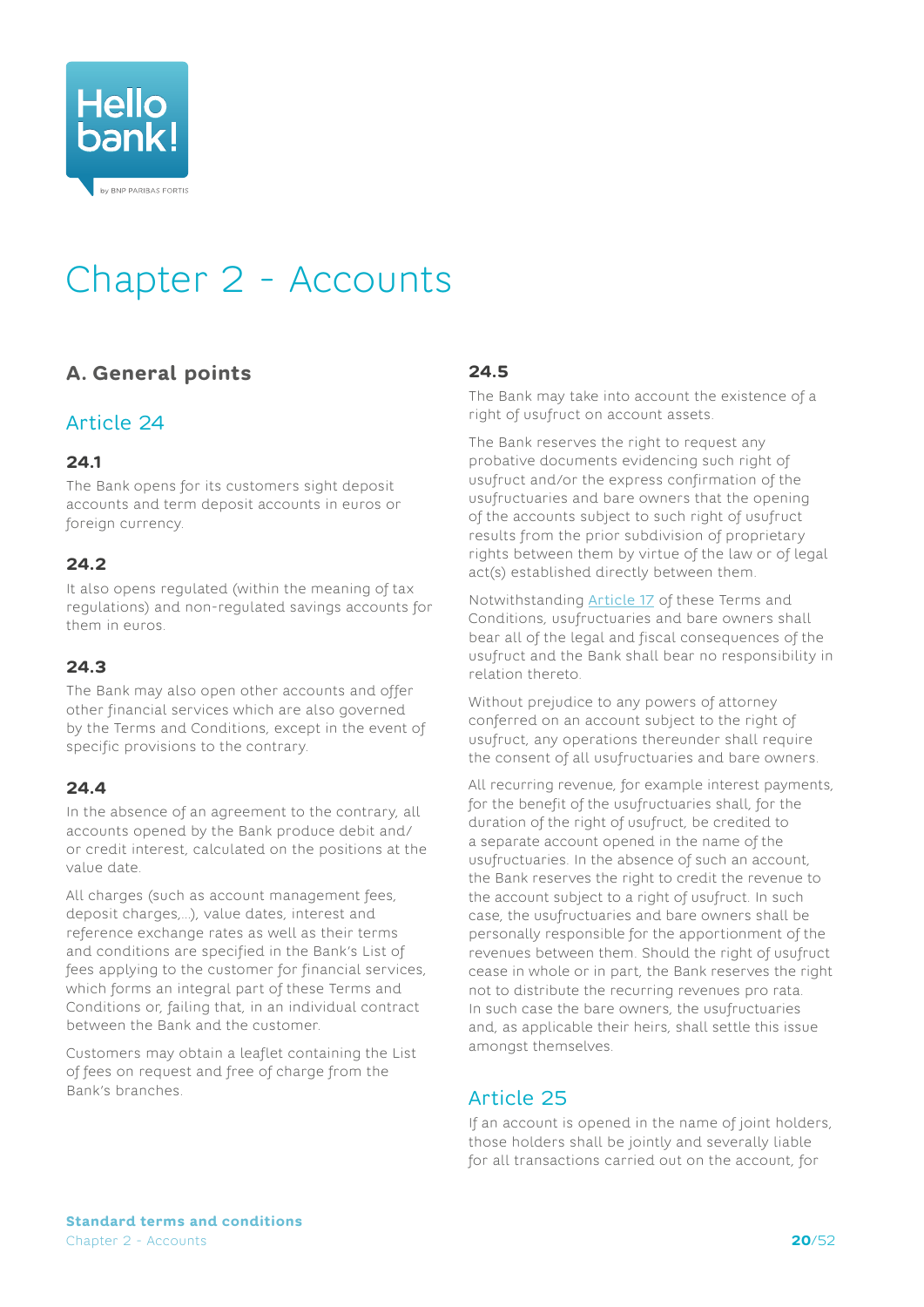

repayment of any amounts overdrawn and for all charges and taxes related to this account.

When an account in the name of joint holders is closed, the assets shall be deemed to belong to each joint holder in equal shares. The closure of a joint account does not terminate the joint and several liability of the joint holders.

In the case of any disagreement between joint holders concerning their authority on the account, notably when they represent an unincorporated joint venture or a company without legal personality, the Bank reserves the right to suspend use of the account until an arrangement is reached between them and communicated to the Bank.

# Article 26

For evident security reasons, the Bank cannot constantly hold large quantities of banknotes at its branches.

Other than in the event of more stringent statutory provisions, the Bank is therefore entitled to require customers who wish to withdraw more than EUR 5,000 to give two bank business days' notice.

# Article 27

Accounts in foreign currency may be subject to special terms and conditions.

The counter value of a customer's assets in foreign currency is held by the Bank with its correspondents in the country of the currency in question. In consequence, all tax or other provisions in the country of the currency in which the account is held and any measures taken by the authorities of that country are applicable by operation of law to such accounts and the Bank cannot therefore be held liable if such provisions or measures have adverse consequences for the customer.

Holders of accounts in foreign currency cannot oblige the Bank to arrange for their withdrawals to be made in foreign banknotes or coins.

## Article 28

Cash deposits can be made in different ways (over the counter payments, via an ATM, etc.)

However, the Bank reserves the right to refuse such a deposit without justification. Equally, it may set limits per transaction, type of account or type of deposit method used.

Customers are entitled to demand a receipt for all deposits.

Any deposits, transfers or remittances to a correspondent of the Bank in favour of an account holder are definitively booked to the holder's account only when the Bank is actually in receipt of the funds transferred by the correspondent, even if the Bank has received a transaction notice from the correspondent.

<span id="page-20-0"></span>In the absence of instructions to the contrary, deposits, transfers and remittances in foreign currency in favour of customers are booked to the account held in the currency concerned. If no such account exists, and in the absence of any instructions from the customer, the amount shall be converted into euros and booked to the account in euros after deduction of the exchange costs.

## <span id="page-20-1"></span>Article 29

Debits or credits booked to an account are confirmed by account statements.

Customers must immediately inform the Bank in writing of any errors they discover on documents supplied by the Bank in any form whatsoever (i.e. account statements, overviews, agreement forms etc.).

Subject to the applicability of longer deadlines specified in **[Articles 43](#page-27-1)** and [48.4](#page-30-1). of these Terms and Conditions, if any, if customers do not object immediately, and, in any event, within 60 calendar days of the date on which the documents are dispatched or made available, the documents shall be deemed to have been approved by the customer and any undisputed transaction shall be deemed to be correct and exact.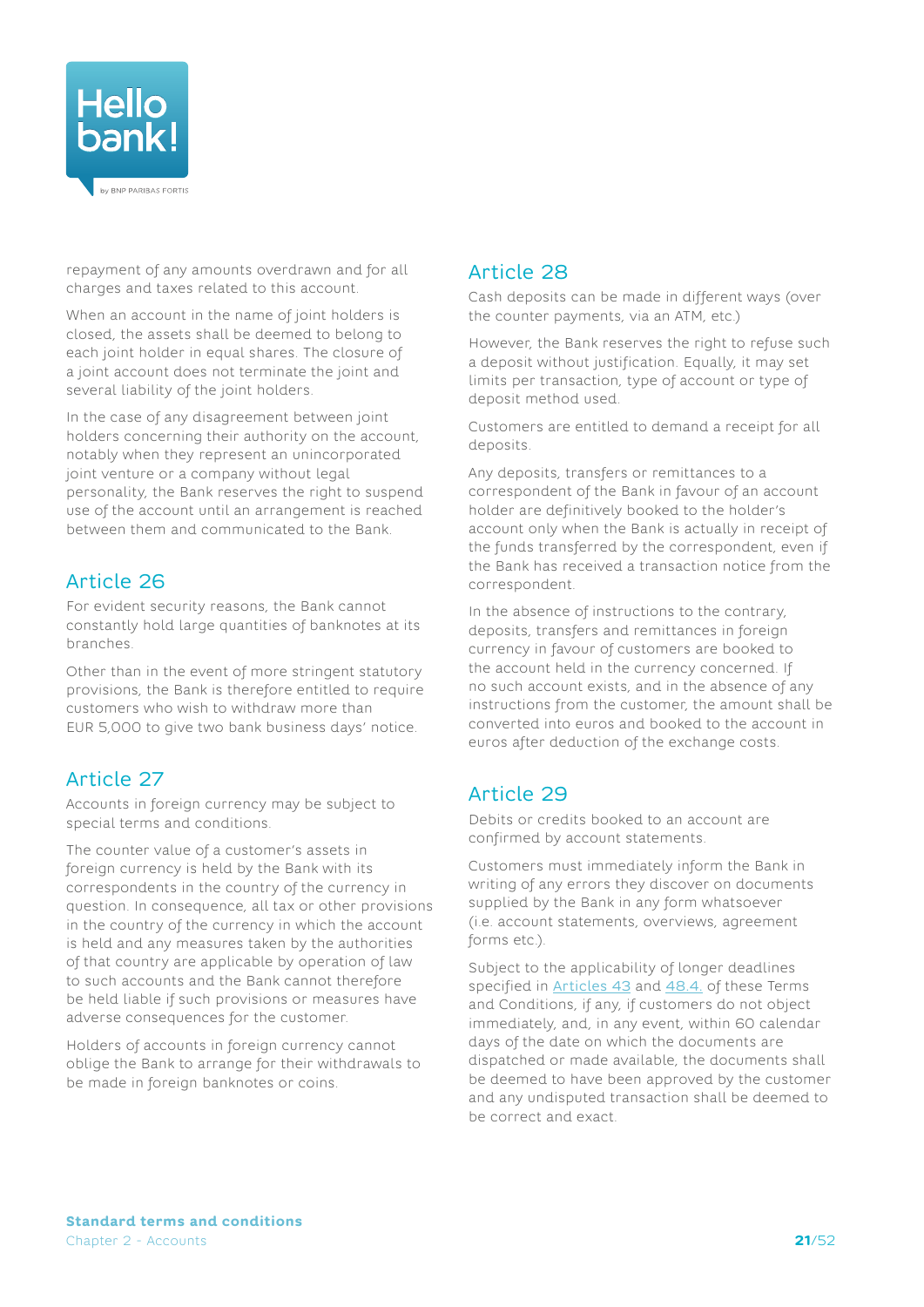<span id="page-21-0"></span>

# Article 30

All accounts opened by the Bank for one and the same holder shall be deemed to be part of a single, indivisible account, regardless of the nature of the accounts, the terms and conditions on which and the place where they are held and the currency in which they are held.

Consequently, the Bank has the right, without any obligation on its part other than that of notifying customers to this effect, to perform the accounting transactions required in order to determine the final balance of this account on the basis of the debit and credit balances of the various component parts that together form this account. This single final balance determines the holder's account status. Where applicable, assets in foreign currency are converted into euros on the basis of the exchange rate applying on the bank business day on which the final balance is determined.

Customers may, naturally, make transfers from one account to the other by means of transfer orders.

Accounts which must remain separate by law, under a court order or under a special agreement between the Bank and the account holder shall not be included in the above-mentioned single account.

# **B. Sight Deposit Accounts**

# Article 31

## **31.1**

Subject to any special agreement, each account must be kept in credit at all times. The Bank may therefore refuse to execute or postpone the execution of orders for which there are not sufficient covering funds in the account. Orders will never be executed in part.

Any tolerance of the Bank in respect of a debit balance or overdraft in excess of the agreed limit, even if this is renewed more than once, may never be construed as constituting a right to maintain or renew such consent.

## **31.2**

Where amounts are to be transferred to the account of a customer held with another financial institution, it is standard practice for the Bank to credit these amounts to the account of this customer held at the Bank. The customer authorises the Bank to inform the principals of these transfer orders of amounts credited to an account with the Bank.

However, a customer may, at any time, request the Bank, by registered letter, with or without proof of receipt, sent to the branch where their account is held or their usual contact, to derogate from this standard practice. The Bank shall take into account such request as soon as possible, and in any event within seven bank business days of receipt of the written request.

Furthermore, the customer agrees, insofar as is necessary, that transfer orders that the customer submits to the Bank himself for execution in favour of accounts of third parties with other financial institutions may be credited to an account in the name of that third-party beneficiary with the Bank.

# **C. Term Deposit Accounts**

# Article 32

## **32.1**

The Bank may accept term deposits in euros or foreign currency. These investments are put into one or more term deposit accounts.

## **32.2**

The conditions – for example, the interest rate, the term, the account into which the capital and interest must be paid on the due date and the terms of any renewal of the investment – are determined when the agreement is concluded.

If so agreed upon entering the agreement, the term deposit shall not be renewed on the due date, and the Bank shall pay the capital and the accrued interests into the account(s) specified by the customer.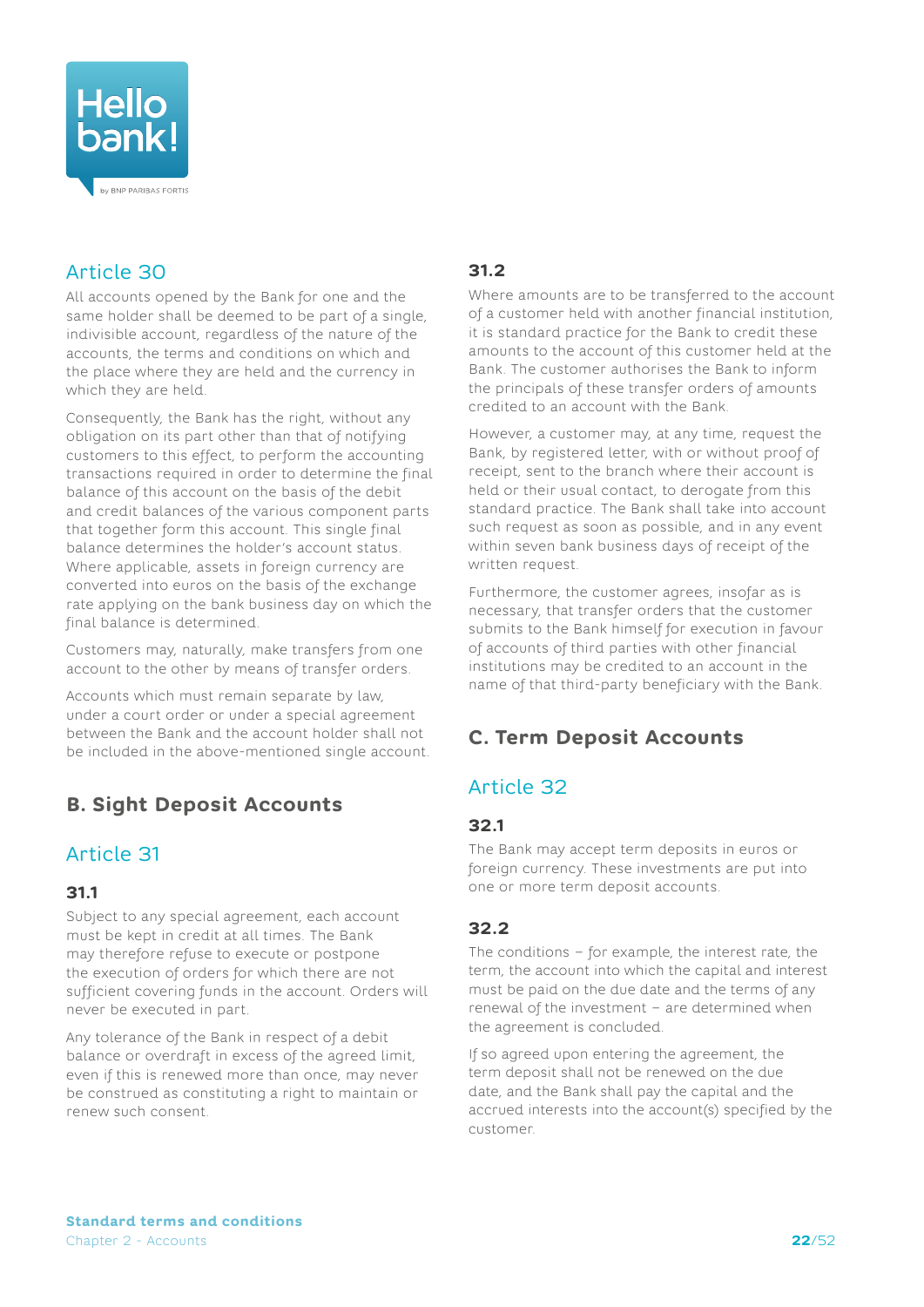

<span id="page-22-0"></span>If so agreed upon entering the agreement or in the absence of provision in this respect, the term deposit shall be renewed on the due date for the same term and subject to the interest rate conditions and charges that are applicable upon renewal.

However, where such a term deposit term is no longer included in the Bank's offering at the time of renewal, the term deposit shall not be renewed and the Bank shall pay the capital and accrued interest into the account(s) specified by the customer.

The Bank shall in any event inform the customer, before the due date, in an advice sent with the customer's account statements, of the next due date of their term deposit and of what will happen to the capital and the accrued interest on the due date of the term deposit.

## **32.3**

The customer may alter their decision to renew the term deposit on the due date and instead request that their term deposit not be renewed on the due date.

The customer shall give the Bank their new order:

- at least one bank business day before the due date of the term deposit in the case of a deposit in euros;
- at least three bank business days before the due date of the term deposit in the case of a deposit in foreign currency.

The order shall also specify to which account(s) the capital and accrued interest of the term deposit should be credited.

## **32.4**

The customer may not demand the reimbursement of the deposited capital, in whole or in part, prior to the due date of the term deposit.

# Article 33

## **33.1**

Term deposits require a minimum investment. The amount of this investment is set by the Bank

and specified in the List of Fees for products and financial services.

The Bank may alter this minimum amount for new term deposits, but this does not have any impact on existing term deposits.

## **33.2**

Without prejudice to **[Article 32.2, third paragraph](#page-22-0)**, of these Terms and Conditions, the interest rate of a term deposit shall remain unchanged throughout the entire term of the deposit.

Unless otherwise agreed, the interest accruing on a term deposit with a term of 12 months or less shall be paid on the due date of the agreed term and credited to the term deposit account.

Unless otherwise agreed, the interest accruing on a term deposit with a term of more than 12 months shall be paid annually if the interest period is annual, monthly if the interest period is monthly, and at three monthly intervals if the interest period is three monthly, and shall be credited to the sight deposit account of the customer. Whatever the agreed interest period, the last instalment of interest shall be paid on the final due date of the agreed term.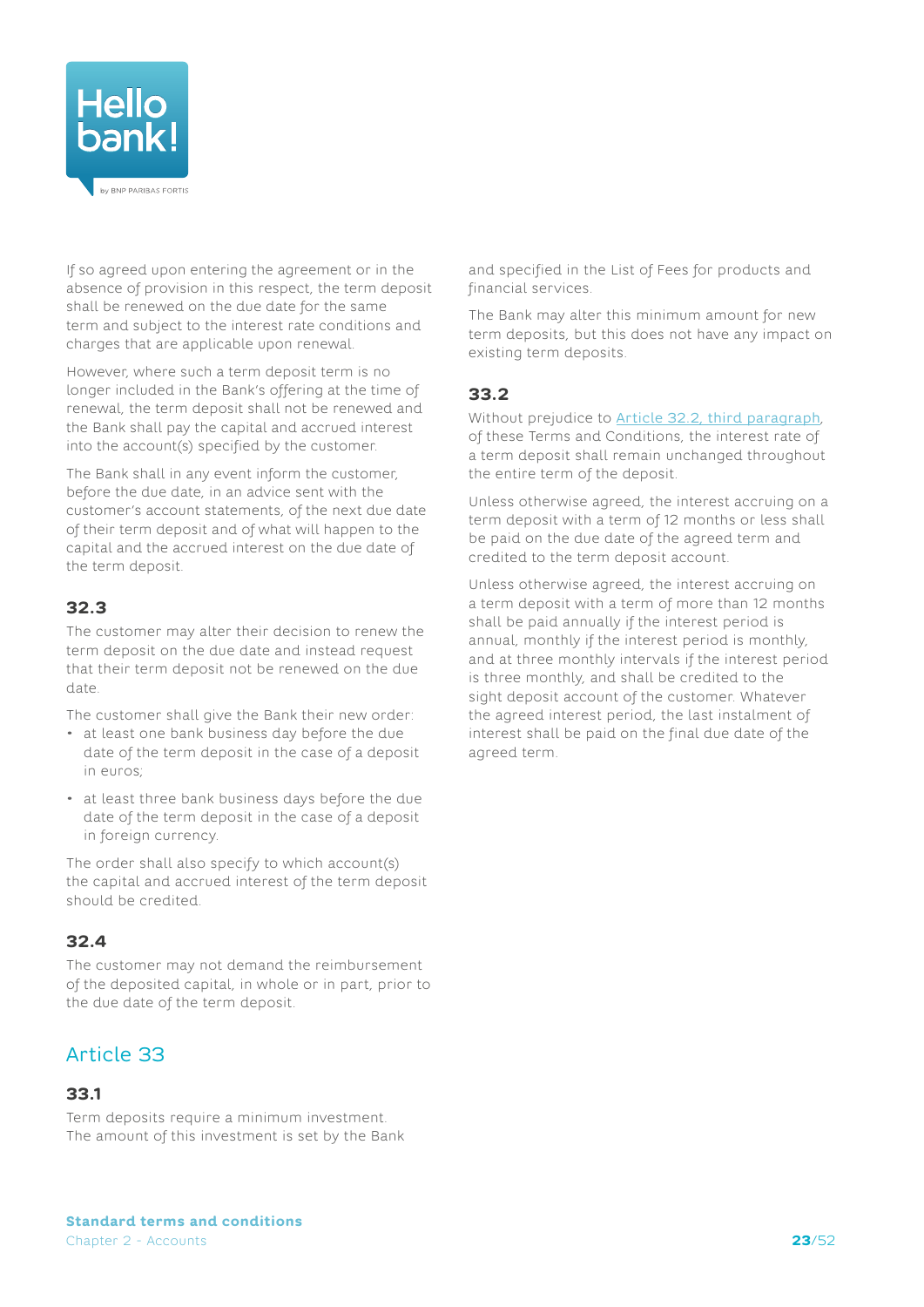<span id="page-23-0"></span>

# Chapter 3 - Payment Services

# **A. General**

## Article 34

In making payment accounts available and enabling payment transactions and the use of payment instruments, the Bank acts as the customer's payment service provider, at the latter's request, in the framework of the putting at the disposal of payment accounts and in the framework of payment transactions and use of payment instruments.

## Article 35 - Disapplication of provisions

If the payment service user does not act as a consumer, the following provisions of these Terms and Conditions shall not apply: Article 14, paragraphs 3 and 6, Article 24.4., paragraphs 2 and 3, Article [36, paragraphs 2](#page-23-2) and [3](#page-23-3), [Article](#page-25-0) 38.2, paragraph [2 last sentence](#page-25-0), [Articles 42.1](#page-26-0) and [42.2](#page-27-2), [Article 43, last paragraph](#page-27-3), [Article 44.2.1](#page-28-0), and the time limit of thirteen months specified in [Article](#page-27-1) 43.

# **B. Payment Accounts**

## Article 36

A payment account is a sight deposit account held in the name of one or more payment service users and used for the purposes of executing payment transactions.

<span id="page-23-2"></span>The Tariff (commission and charges), value dates, interest and reference exchange rates applying to a payment account are given in the Bank's List of fees for products and financial services, which are provided to the customer in accordance with [Article](#page-19-1) 24 of these Terms and Conditions.

<span id="page-23-3"></span>Changes in the interest or exchange rates, other than as a result of a modification in the agreed reference interest or exchange rates, shall apply at least two months after notification by the Bank to the customer of such changes. The customer will be informed that it is deemed to have agreed to such changes, in the absence of a notification to the contrary to the Bank prior to the effective date of such changes. The customer will also be informed of its right to terminate the affected account agreement, immediately and free of charges, before the effective date of these changes.

Notwithstanding paragraph 3 of this provision, any change in interest or exchange rates that are favourable to the customer shall apply immediately and without prior notice.

# **C. Payment Transactions**

# Article 37 - Definitions

**Bank business day:** a day on which the payment service provider of the payer or the payment service provider of the payee, involved in the execution of a payment transaction, is open for business as required for the execution of payment transactions, subject to compliance with applicable cut-off times.

**BBAN:** Basic Bank Account Number: a domestic bank account number (the local sub-component of the IBAN).

<span id="page-23-1"></span>**Consumer:** a natural person who, for the purposes of the payment services offered or provided by the Bank, is acting other than in the performance of their business or professional activity.

**Credit Transfer:** a payment service for crediting a payee's payment account with a payment transaction or a series of payment transactions from a payer's payment account by the payment service provider which holds the payer's payment account, based on an instruction given by the payer.

**IBAN:** International Bank Account Number: a uniform bank account number for international purposes.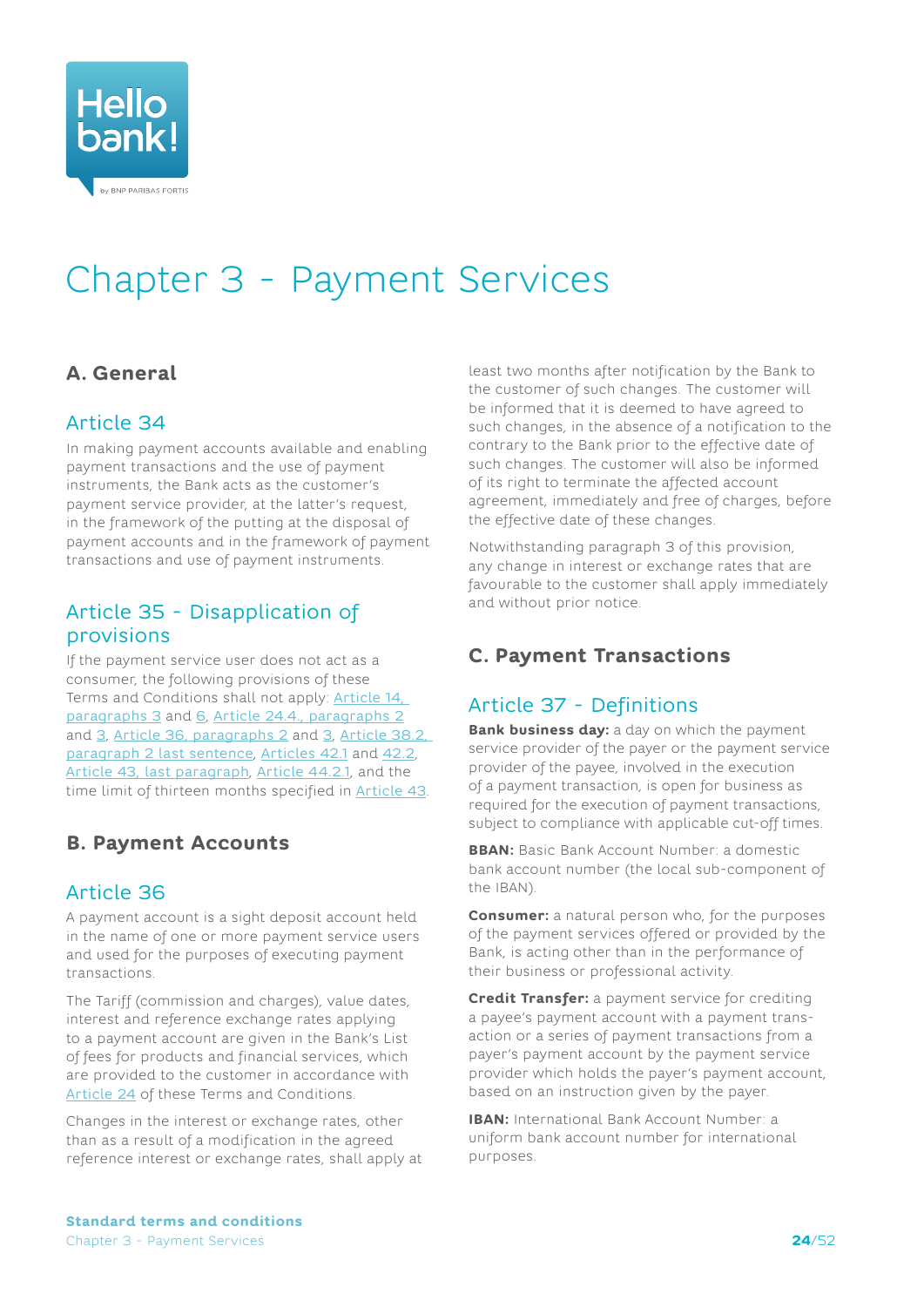

**Payee:** the natural or legal person who is the intended beneficiary of the funds that are the subject of a payment transaction.

**Payer:** the natural or legal person who holds a payment account and allows a payment order from that payment account.

**Payment instrument:** any personalised device(s), and/or set of procedures, agreed between the customer and the Bank and used by the customer in order to initiate a payment order.

**Payment order:** any instruction by a payer or payee to their payment service provider requesting the execution of a payment transaction.

**Payment service provider:** a legal person that provides payment services to a payment service user.

**Payment service user:** the natural or legal person making use of a payment service in the capacity of either payer or payee, or both.

**Payment system:** a funds transfer system with formal and standardised arrangements and common rules for the processing, clearing and/or settlement of payment transactions.

**Payment transaction:** an act, initiated by the payer or on their behalf or by the payee, of placing, transferring or withdrawing funds, irrespective of any underlying obligations between the payer and the payee. A payment transaction is:

- either national (executed in euros where the payment service providers of the payer and of the payee, or the only payment service provider involved in the payment transaction, are located in Belgium);
- or cross-border (executed in euros, except in the case above, or in a currency of a member country of the European Economic Area and where the payment service providers of the payer and of the payee, or the only payment service provider involved in the payment transaction, are located in the European Economic Area);
- or international (in all other cases).

The following are not considered to be payment transactions in the meaning of this Chapter:

• payment transactions to or from accounts that are not payment accounts;

• payment transactions relating to assets' and securities' services, including distribution of dividends, income or other distribution operations, redemption and sales.

These payment transactions remain to be governed by the clauses of  $Chapters 1$  and  $2$  of these Terms and Conditions.

**Reference exchange rate:** the exchange rate which is used as the basis for calculating any currency exchange and which is made available by the Bank or comes from a publicly available source.

**Reference interest rate:** the interest rate which is used as the basis for calculating any interest to be applied and which comes from a publicly available source.

**Time of receipt:** the time at which a payment order, whether transmitted directly by the payer or indirectly by or through a payee, is received by the Bank acting for the payer. This moment is the starting point of the execution time of a payment transaction.

**Unique identifier:** combination of letters, numbers or symbols that the payment service user must provide to the Bank to identify unambiguously the other payment service user and/or their payment account for the execution of a payment transaction.

**Value date:** the date from which funds credited to or debited from an account start or cease to generate interest.

## Article 38 - General – Provisions Common to all Payment **Transactions**

#### **38.1**

A payment transaction is deemed to be authorised if, prior to or after the execution of the payment order, the customer gives their consent in a written document bearing their signature that complies with the terms and conditions and procedures specified in [Articles](#page-10-1) 11 and [22](#page-17-3) of these Terms and Conditions. The procedures set out in [Article](#page-11-1) 12 of these Terms and Conditions apply to verification of the customer's signature on the payment order.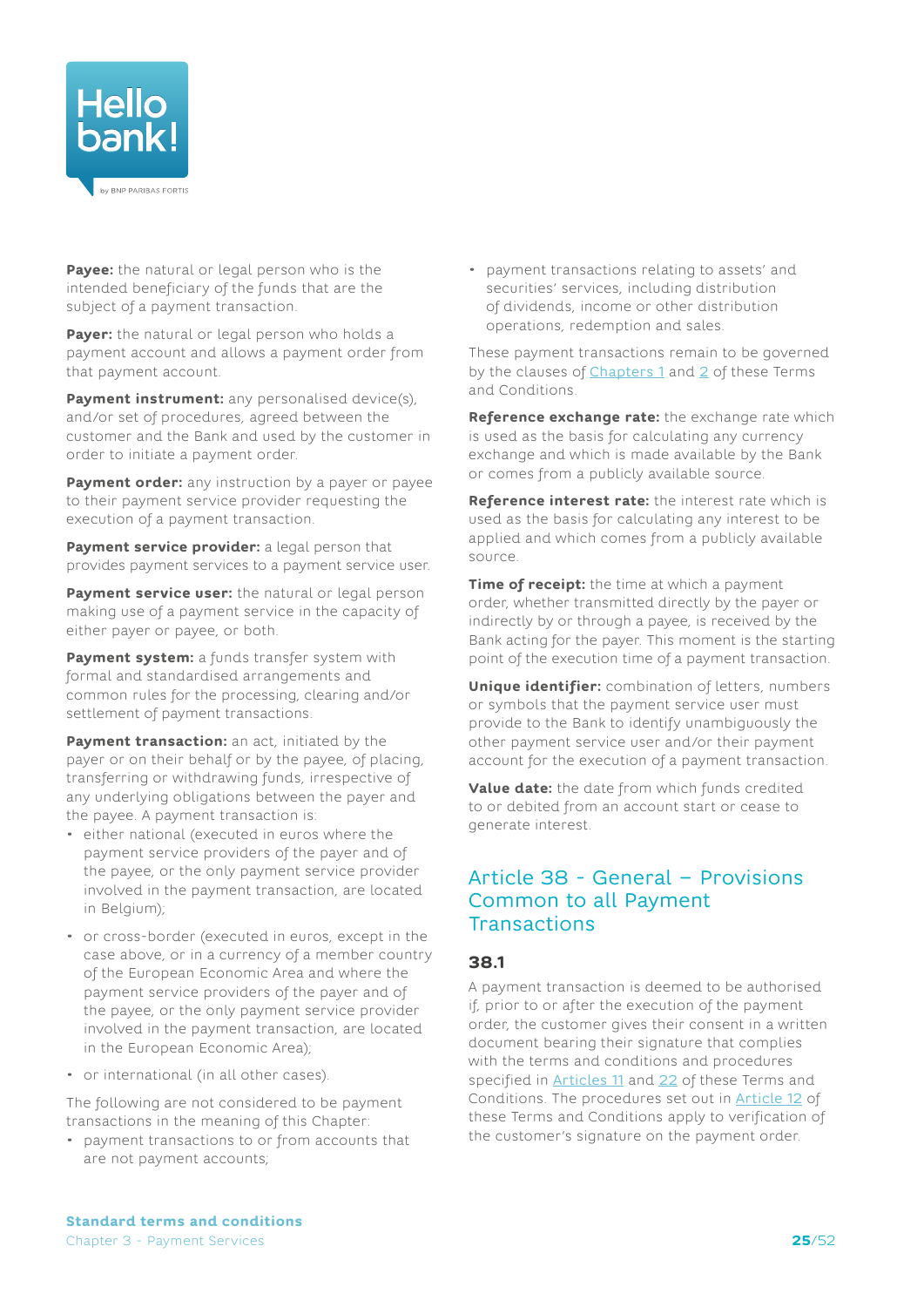

**The customer's consent to the execution of the payment transaction entails its explicit consent, as required under applicable legislation relating to payment services, to access, process and retain personal data necessary for the provision of the payment service.**

## **38.2**

The Bank executes payment transactions on bank business days. Additional information on these bank business days may be communicated to the customer on request.

<span id="page-25-0"></span>The Bank may establish cut-off times for the receipt of payment orders and incoming payments. The cut-off times for the receipt of payment orders and incoming payments are specified in the Bank's List of Cut-off Times which forms an integral part of these Terms and Conditions. This List is available to customers in the Bank's branches.

Unless otherwise agreed, the payment orders transmitted to the Bank on a day which is not a bank business day or after the cut-off time for receipt are deemed to have been received on the next bank business day.

If funds to be credited to a customer are received by the Bank on a day which is not a bank business day or after the cut-off time for receipt, the payee's account shall be credited as soon as possible and no later than the next bank business day.

If the payment service user who initiates a payment order and the Bank agree that the execution of the payment order shall start either on a given date or at the end of a given period of time or on the date on which the payer makes the funds available to the Bank, the point in time of receipt is deemed to be the date agreed. If the date agreed is not a bank business day, the payment order is in principle deemed to have been received on the next bank business day.

## **38.3**

Payments shall be made in the currency agreed between the parties.

## **38.4**

A payment executed in accordance with the unique identifier shall be deemed to be correctly executed with regard to the payee specified by that unique identifier. For national, cross- border and international payment transactions, the unique identifier is the BBAN or IBAN. If the payment service user provides information in addition to the unique identifier, even if this is at the request of the Bank, the Bank is liable only for the execution of the payment transaction in accordance with the unique identifier provided by the payment service user.

The Bank is not obliged to check that the payee's identity corresponds to the unique identifier given by the payment service user.

However, in case of discrepancy, the Bank will, at the request of the Customer, make reasonable efforts to recover the funds involved in the payment transaction. This recovery may give rise to charges to be borne by the customer.

In the event that the collection of funds, as set out under the previous subparagraph, is not possible, the Bank shall provide to the customer, upon written request, all information at its disposal and that are relevant to the customer in order for him or her to file a legal claim to recover the funds.

## **38.5**

The charges for a payment transaction are shared between the payer and payee, unless the features of the transaction are such that exceptions apply. The exceptions are listed in full detail in the List of fees.

#### **38.6**

Unless otherwise agreed, the Bank deducts its charges from the amount transferred before crediting the customer as payee. In the information given to the customer, the Bank shall indicate separately, where appropriate, the gross amount, the charges deducted and the net amount of the payment transaction.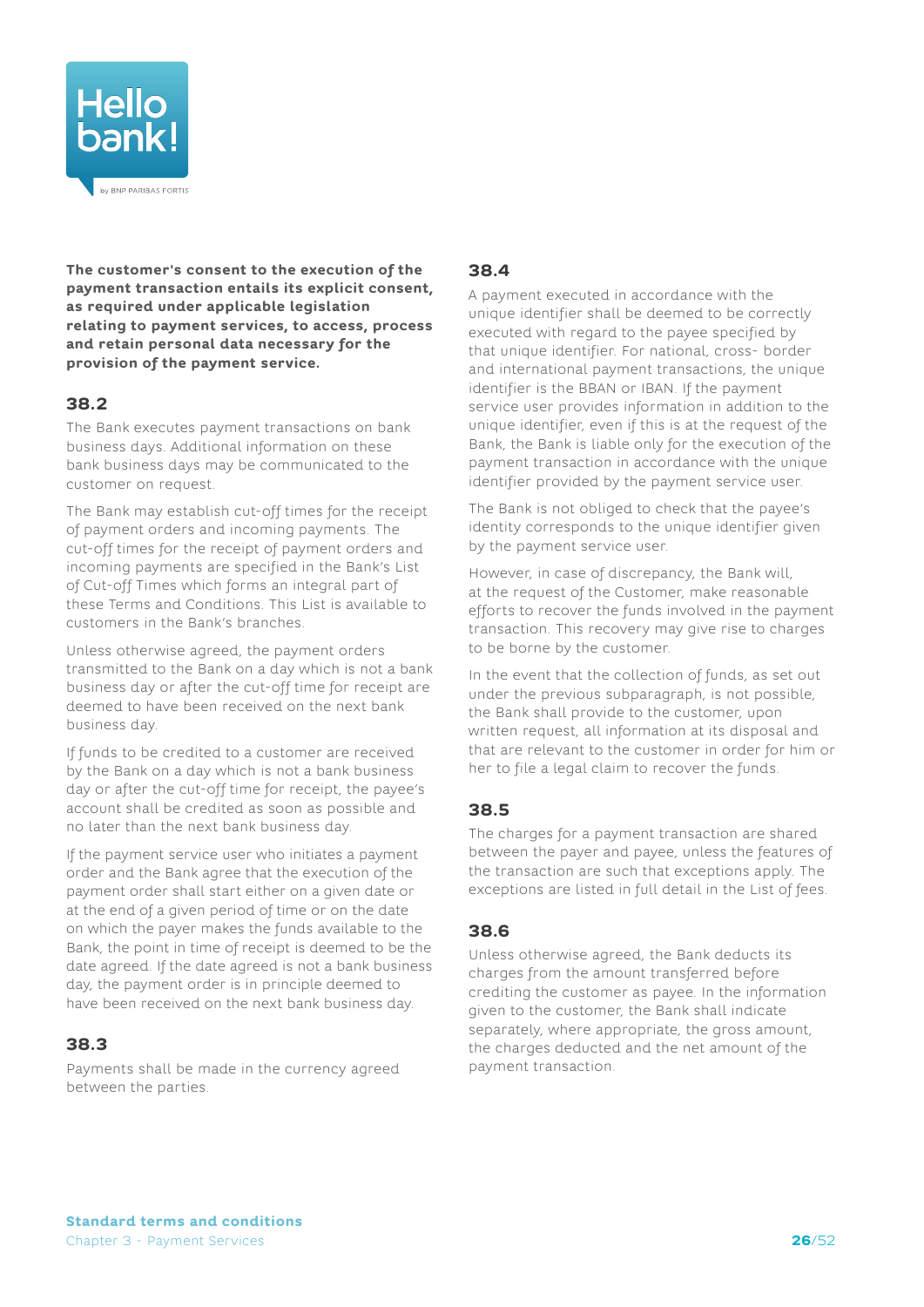

# Article 39 - Refusal

The Bank may refuse to execute a payment order if it does not meet the appropriate requirements (sufficient funds, sufficient details, etc,). Any third party involved in a payment (for example, a clearing institution, another bank or the payee's bank) may likewise refuse to execute the payment.

The Bank will, unless prohibited by law, inform the customer who initiated the transaction of any execution that is refused and, where possible, give the reason for the refusal, as well as the procedure to be followed to correct any factual mistakes that led to that refusal. This information will be communicated to the customer on paper or electronically as soon as possible and, in any event, within the time limits specified in [Article 41](#page-26-1) of these Terms and Conditions. This information may give rise to charges to be paid by the customer.

## Article 40 - Revocation

Any revocation of payment orders received by the Bank must be notified to the latter in a written document bearing the customer's signature no later than the bank business day before execution, unless otherwise agreed with the Bank. Any such revocation shall only take effect if the payment has not been executed in the meantime. Revocations may give rise to charges to be paid by the customer.

# <span id="page-26-1"></span>Article 41 - Execution Time

#### <span id="page-26-2"></span>**41.1. National and cross-border payment transactions in euros**

The maximum execution time for a payment transaction initiated by the payer is one bank business day from the point in time of receipt of the order.

This period may be extended by a further bank business day for paper-initiated payment transactions.

The execution time shall be reduced to the close of business on the bank business day on which the order is received for national payment transactions initiated electronically by the payer in which the Bank acts for both the payer and the payee.

#### <span id="page-26-3"></span>**41.2. Cross-border payment transactions in the currency of a member country of the European Economic Area not denominated in euros or involving a currency conversion between the euro and a currency of a member country of the European Economic Area**

The maximum execution time for a payment transaction initiated by the payee is four bank business days from the point in time of receipt of the order.

#### **41.3. International payment transactions**

The maximum execution time for a payment transaction initiated by the payer may be longer than the time spans indicated in **[Articles 41.1](#page-26-2)** and [41.2](#page-26-3) of these Terms and Conditions.

## <span id="page-26-4"></span>Article 42 - Information after Execution of a Payment Transaction

#### <span id="page-26-0"></span>**42.1**

After the amount of an individual payment transaction is debited from the payer's account, the Bank shall make the following information available to the payer, once a month and in accordance with the terms described in [Article 3](#page-4-2):

- a reference enabling the payer to identify each payment transaction and, where appropriate, information relating to the payee;
- the amount of the payment transaction in the currency in which the payer's payment account is debited or in the currency used for the payment order;
- the amount of any charges applied to the payment transaction;
- where applicable, the exchange rate applied by the Bank to the payment transaction and the amount of the payment transaction after that currency conversion;
- the value date applied in debiting the account.

**Standard terms and conditions** Chapter 3 - Payment Services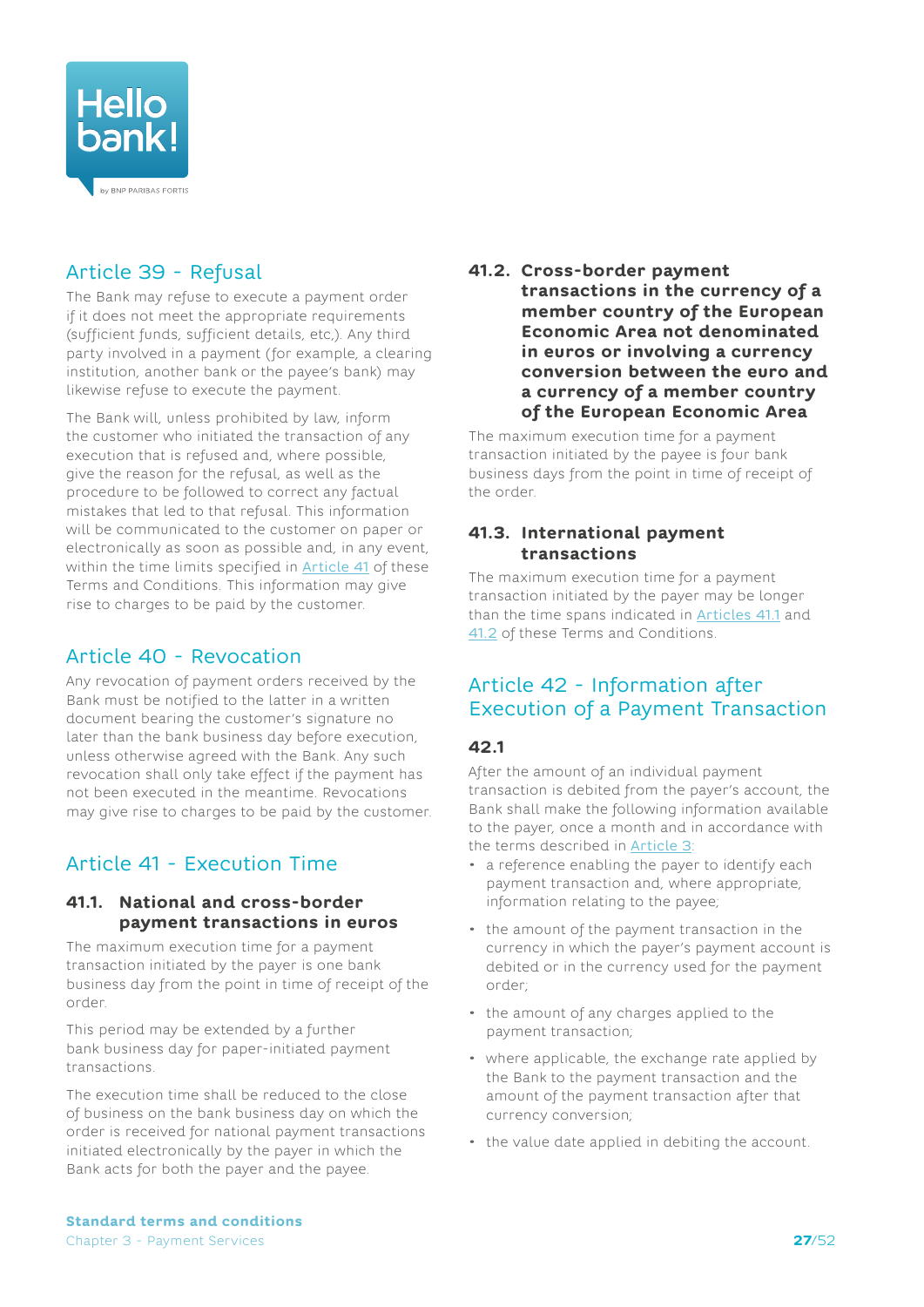

# <span id="page-27-2"></span>**42.2**

After the amount of an individual payment transaction is credited to the payee's account, the Bank shall make the following information available to the payee, once a month and in accordance with the terms described in [Article 3](#page-4-2):

- a reference enabling the payee to identify the payment transaction and, where appropriate, the payer, as well as any information transferred with the payment transaction;
- the amount of the payment transaction in the currency in which the payee's payment account is credited;
- the amount of any charges applied to the payment transaction;
- where applicable, the exchange rate applied to the payment transaction by the Bank and the payment transaction amount before that currency conversion.
- the value date applied in crediting the account.

The payment-transaction entries given on account statements constitute sufficient proof that this information has been provided and that the payments have been executed and booked to the account.

## **42.3**

If the customer wishes to receive additional information or for the information to be provided more frequently or by a different means, additional charges may be applied in accordance with the List of fees.

## <span id="page-27-1"></span>Article 43 - Disputes

The customer must inform the Bank immediately if payment transactions are carried out without authorisation or have not been executed correctly. All disputes relating to a payment transaction executed by the Bank must be immediately done in writing and, in any event:

• within a period of sixty calendar days starting on the date on which the account statement confirming the transaction is dispatched or made available or

• in any event no more than thirteen months after the date on which the transaction was debited or credited if the user of payment services is acting in the capacity of consumer.

If notification of dispute is not made within these deadlines, the payment transaction is deemed to be correct, accurate and approved by the customer.

On receipt of this notification, the Bank shall examine the complaint and check whether it is valid.

<span id="page-27-3"></span>In all disputes with a customer relating to a national or cross- border payment transaction, and without prejudice to proof to the contrary being provided by the customer, the burden of proof that the transaction in question was authenticated, accurately recorded, entered in the accounts and not affected by a technical breakdown or some other deficiency lies with the Bank.

# <span id="page-27-0"></span>Article 44 - Liability

#### <span id="page-27-4"></span>**44.1. Unauthorised payment transactions**

In the case of an unauthorised payment transaction in which the Bank acted as the payer's bank, the Bank shall refund the amount of this transaction to the payer immediately after noting or being notified of the transaction, and in any event no later than by the end of the following business day, except where the Bank has reasonable grounds for suspecting fraud and communicates those grounds to the relevant national authority in writing. Where applicable, the Bank shall restore the debited payment account to the state in which it would have been had the unauthorised payment transaction not taken place. The credit value date for the payer's payment account is the date on which the amount has been debited. In addition, the Bank shall reimburse the payer for any other financial consequences, in particular the amount of the costs incurred by the payer in determining the amount of compensation due.

In the case of an unauthorised payment transaction following use of a payment instrument which has been lost, stolen or misappropriated, the payer shall be liable in accordance with the specific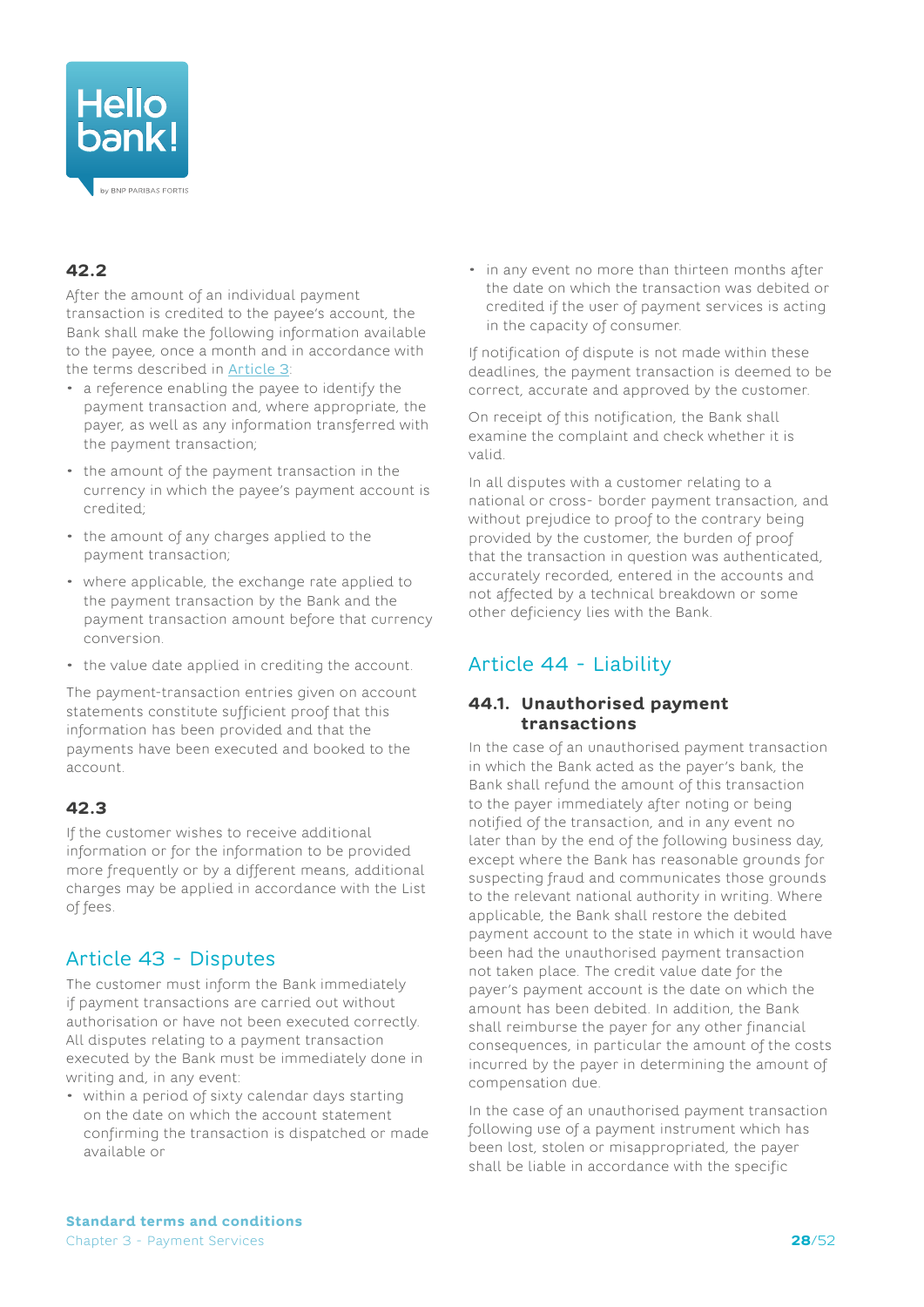

terms and conditions applicable to the payment instrument in question.

#### **44.2. Unexecuted or defectively executed transactions or transactions executed late**

#### <span id="page-28-0"></span>**44.2.1. General rules**

After having examined the merits of the customer's complaint, in the case of an unexecuted payment transaction, of a defectively executed payment transaction or of a payment transaction executed late, the Bank shall, where it is liable in its capacity as the payer's bank and if necessary, refund the transaction amount to the payer as quickly as possible, value-dated on the date on which the funds were debited from the payment account. Where applicable, the Bank shall restore the debited payment account to the state in which it would have been had the defective payment transaction not taken place. In addition, the Bank shall compensate the payer for any other consequential financial losses, including in particular any costs for which they may be liable and any interest that they may have to bear as a result of this non-executed, incorrectly executed or late-executed transaction.

If the Bank is liable in its capacity as the payee's bank, it shall immediately place the amount of the payment transaction at the payee's disposal value-dated on the date that would have resulted from the correct execution of the payment transaction. The Bank shall credit, if necessary, the corresponding amount to the payee's payment account. In addition, the Bank shall compensate all other consequential financial losses to the payee, including in particular any costs for which they may be liable and any interest that they may have to bear as a result of this non-executed, incorrectly executed or late-executed transaction.

In the case of an unexecuted or defectively executed national or cross-border payment transaction, the Bank shall regardless of liability under this article, on request from the customer, immediately make reasonable efforts to trace the payment transaction, and notify the customer of the outcome of its investigation free of charge.

Where the currency applied to a payment transaction is not that of a Member State of the European Economic Area, this Article shall solely apply in respect of those part(s) of the payment transaction which are carried out in the European Economic Area.

#### **44.2.2. Exception**

The responsibility of the Bank in the case of unexecuted or defectively executed payment transactions or of payment transactions executed late is, irrespective of the currency, governed by [Chapters](#page-3-1) 1 and [2](#page-19-2) of these Terms and Conditions when the other payment service provider involved in the payment transaction is not located in the European Economic Area.

## Article 45 - Cash Deposits and **Withdrawals**

Payment account holders may make deposits and withdraw cash through the Bank.

Cash deposits made over the Bank's counters shall be confirmed with a document on the Bank's headed paper.

In the case of cash deposits done over the counter and consisting of banknotes in euros or in the currency of a member country of the European Economic Area accepted by the Bank, the customer is credited immediately, subject to inspection and verification, provided that the notes paid in are in the currency of the payment account and provided that they are, after a first examination, considered valid and unaltered.

In the case of cash deposits done over the counter in euro coins, the account holder is credited immediately after the coins have been sorted and counted.

In the case of a cash deposit over the counter in banknotes in a currency of a country other than a member of the European Economic Area accepted by the Bank, the account holder is credited after verification.

Cash withdrawals are subject to the provisions of [Article](#page-20-0) 26 and Article [27, last paragrap](#page-20-1)h, of these Terms and Conditions.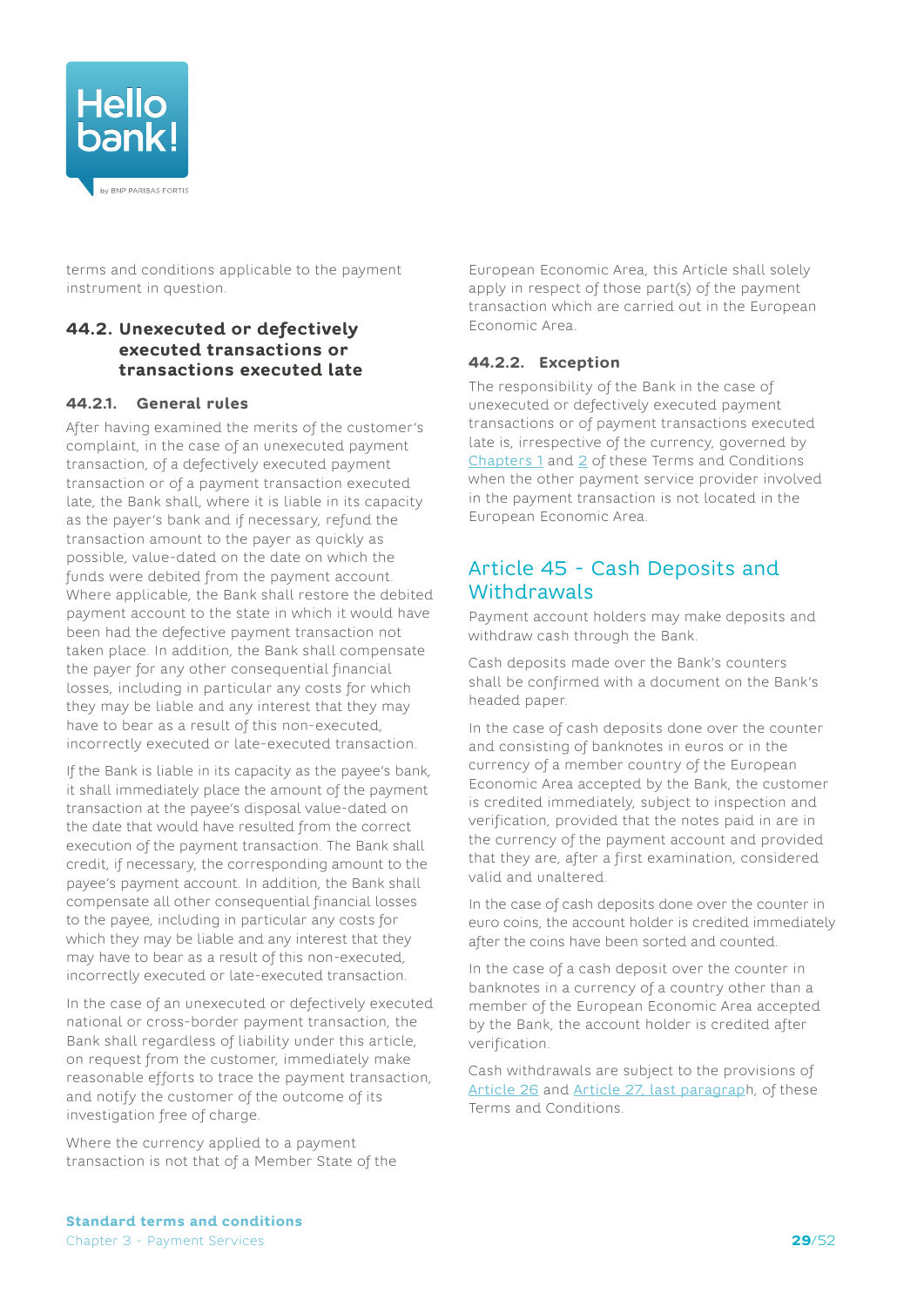

# Article 46 - Credit Transfers

Subject to the below, a credit transfer transmitted to the Bank cannot, in principle, be revoked or amended.

When the customer requires deferred execution of a credit transfer, the desired execution date must be clearly apparent from the order transmitted.

The date on which a credit transfer is executed is determined by the desired execution date and the criteria for the payment system used. The desired execution date must be at least one calendar day and no more than 365 calendar days in the future.

In the case of deferred execution, any revocation may only occur under the conditions in [Article](#page-26-4) 40.

## Article 47 - Standing Orders

A standing order is a payment service consisting of the Bank executing regular transfers, on the instruction of the customer, of a fixed amount of money from the customer's account to another account.

Provided there are sufficient funds on the account, a standing order shall be executed on the due date, unless otherwise agreed between the Bank and the customer if the due date is not a bank business day.

The fact that a standing order is not executed for insufficient funds does not prevent the execution of subsequent payments under the same standing order.

All standing orders may be changed or cancelled by the customer in accordance with the procedures laid down in [Article 40](#page-26-4) of these Terms and Conditions, provided this is done at least two bank business days before the next due date.

A standing order may also be suspended for a given period of time at the request of the customer.

If the customer has not indicated a final due date, the standing order is for an indefinite period.

If the payment account is closed, any standing order on that account is automatically stopped.

The rules set out in this article shall also apply to instructions from the customer concerning regular credit transfers of a variable amount from their account to another account.

# Article 48 - Direct Debits

### **48.1. Definition**

A direct debit is a payment service that results in a payment transaction initiated by a payee being debited from a payer's payment account, on the basis of consent given by the payer to the payee and, where appropriate, to the payer's own payment service provider.

There are two European direct debit schemes available for payments in euros:

- the SEPA 'Core' direct debit scheme for claims, which is for customers, regardless of whether or not they are consumers;
- the SEPA 'B2B' direct debit scheme for claims, which is only for customers who are not consumers.

### **48.2. Direct debit mandates**

For a direct debit to be executed, a mandate must be given by the payer that expressly consents to the debit and refers directly to the underlying contract.

The payer is required to obtain full details, before the direct debit is performed, of the underlying contract and the implications of having the claims direct debited, notably as regards the nature of the transaction, the due date and the amount concerned, where this is known. The payer shall be liable for all consequences arising from any failure to do so.

Under the two European direct debit schemes, the payer must sign a mandate and send it to its creditor (the payee).

In addition, under the SEPA B2B scheme, the Bank requests the payer to confirm the mandate issued and to notify the Bank of any change in that mandate. If confirmation is not provided in the forms agreed with the Bank, the Bank will not carry out the direct debits.

Mandates previously issued under a national direct debit scheme continue to apply under the SEPA Core scheme to the extent the creditor (the payee) performs payment transactions under this scheme.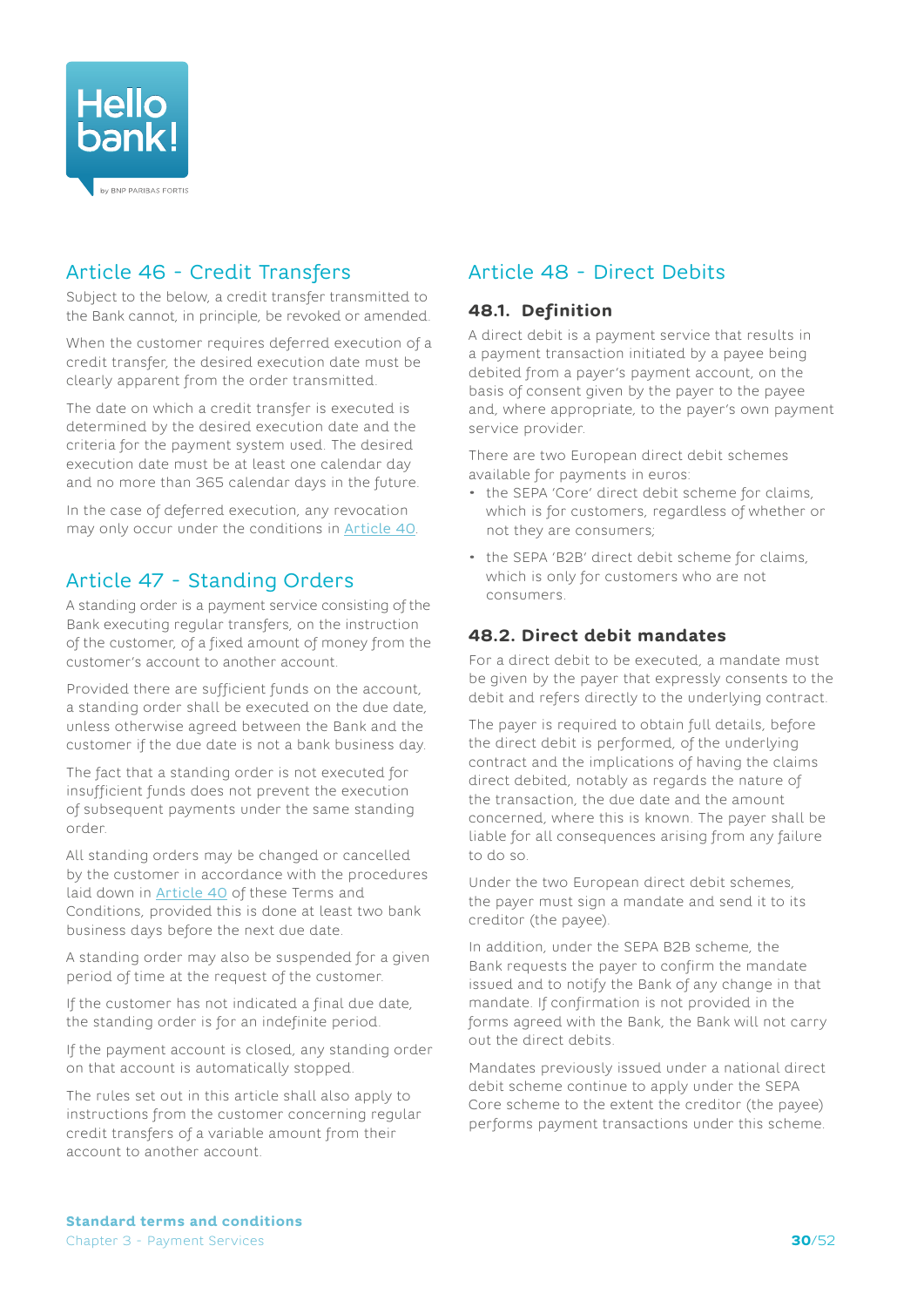<span id="page-30-0"></span>

## **48.3. Debit authorisation**

The Bank is authorised to debit the payer's account to perform any direct debit unless, under a European direct debit scheme, the customer who is a consumer has issued instructions in writing or by any other means of communication agreed with the Bank:

- to limit the collections to a specified amount or a particular frequency; or
- to block any debit from their payment account or to block any debit initiated by one or more specified payee(s) or only to authorise debits initiated by one or more specified payee(s); or
- under a scheme that does not provide for the right to a refund, to check every debit transaction and to check, before debiting their payment account, that the amount and frequency of the debit transaction submitted tally with the amount and frequency agreed in the mandate, based on the information relating to the mandate.

## <span id="page-30-1"></span>**48.4. Right to a refund**

Within the time limits set out in [Article](#page-27-1) 43 of these Terms and Conditions, the payer may request the Bank to refund an unauthorised payment transaction it has executed in the framework of a direct debit under the SEPA Core or B2B scheme.

Any such request must be made to the Bank in a written document bearing the customer's signature or by any other means agreed with the Bank.

After having examined the merits of the customer's complaint, in the case of an unauthorised payment transaction, the Bank shall refund the amount of this transaction to the payer as quickly as possible and, if appropriate, restore the payment account debited to the state in which it would have been if the unauthorised payment transactions had not been carried out. Furthermore, the Bank shall refund the payer with the amount of other financial consequences, in accordance with the provisions of [Article](#page-27-4) 44.1 of these Terms and Conditions.

With a direct debit executed under the SEPA 'Core' scheme, the payer, whether or not he is a consumer, has eight weeks from the date on which the funds are debited from their account to request the Bank to refund a payment transaction that was authorised under a direct debit and that the Bank has already executed, without being required to state the grounds for their request. Any such request must be made to the Bank in a written document bearing the customer's signature or by any other means agreed with the Bank.

The Bank shall refund the full amount of the transaction, or justify its refusal to refund the amount concerned, within ten bank business days of receiving a request for a refund.

## **48.5. Revocation**

A direct debit may be revoked at any time by the payer, the Bank or the payee.

Revocation of a direct debit by the payer must be arranged with the creditor (payee).

In any event, revocation by the payer or payee shall only take effect when the Bank is informed accordingly by the payee, and no later than the close of business on the bank business day preceding the date agreed for the debiting of the funds.

If the payment account is closed, any direct debit on that account is automatically stopped.

## **D. Payment Instruments**

## Article 49

The account holder and, subject to their authorisation, their attorney(s)-in-fact may ask to be provided with payment instruments distributed by the Bank. The Bank reserves the right to refuse to provide such instruments.

The use of any payment instrument is governed by the terms and conditions specific to that instrument that are provided to the account holder and any attorney-in-fact and which both the latter undertake to comply with. They will be required, under the holder's responsibility, to take all reasonable measures to protect the security of the payment instrument and their personalised security details and to inform the Bank immediately in the event of loss, theft, misappropriation or any unauthorised use of the payment instrument.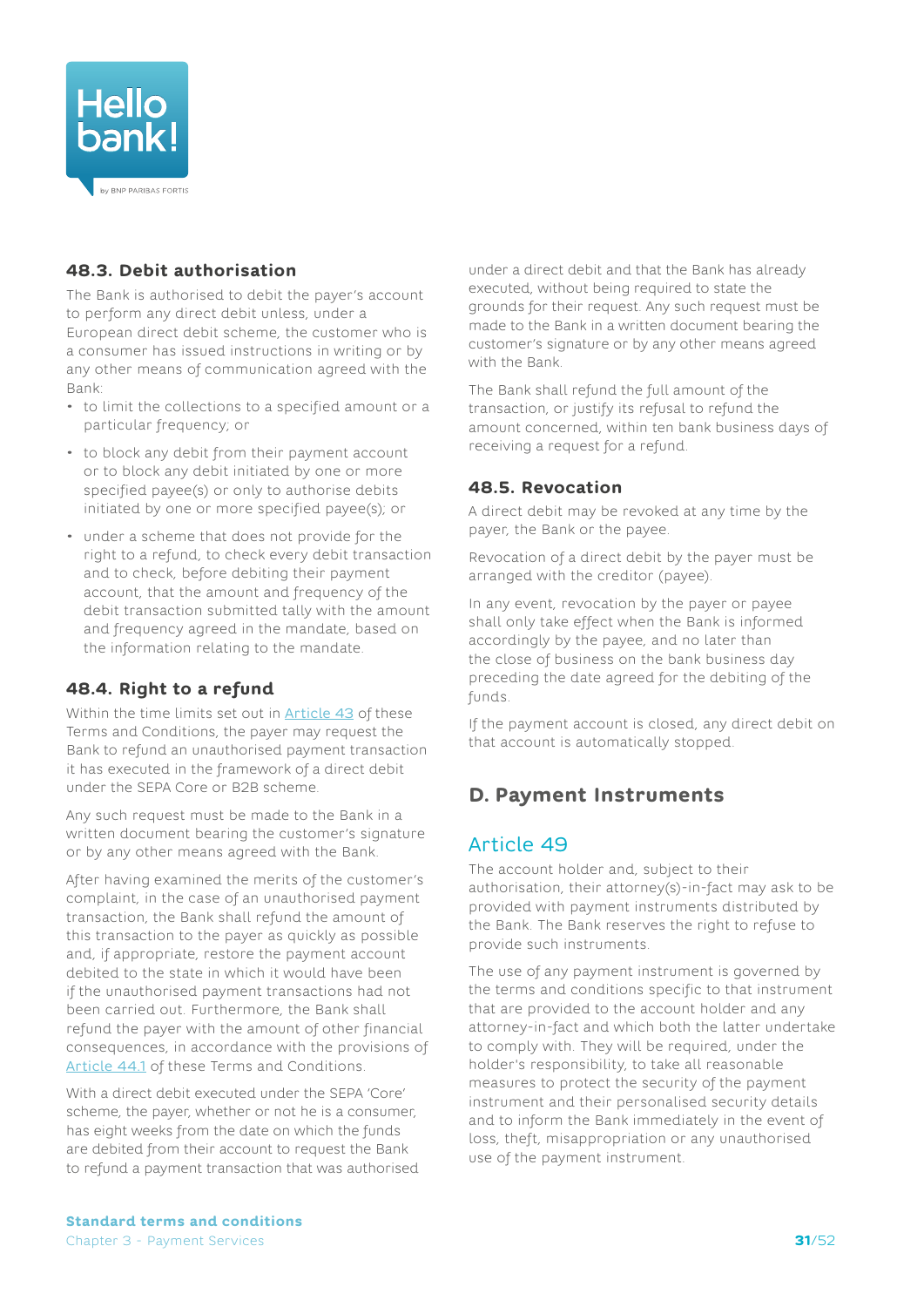

The account holder is responsible for all transactions undertaken by their attorney-in-fact until such time as the latter returns their payment instruments to the Bank.

The Bank may, at any time and without notice being served, block an instrument provided to the customer where it has objective grounds for believing that the security of that payment instrument may have been compromised by unauthorised or fraudulent use or, in the case of a payment instrument to which a credit contract is attached, that there is a significantly increased risk of the payer being unable to meet their payment obligations. The Bank shall inform the customer where this is the case. Where the block relates to an attorney- in-fact, the Bank shall inform the account holder.

The Bank will not unblock a payment instrument or replace it with a new payment instrument until such time as the grounds justifying the block cease to exist.

Any withdrawal of the right to use a payment instrument from an account holder automatically extends to their attorney-at-law. The right to use a payment instrument automatically terminates on the death of the account holder.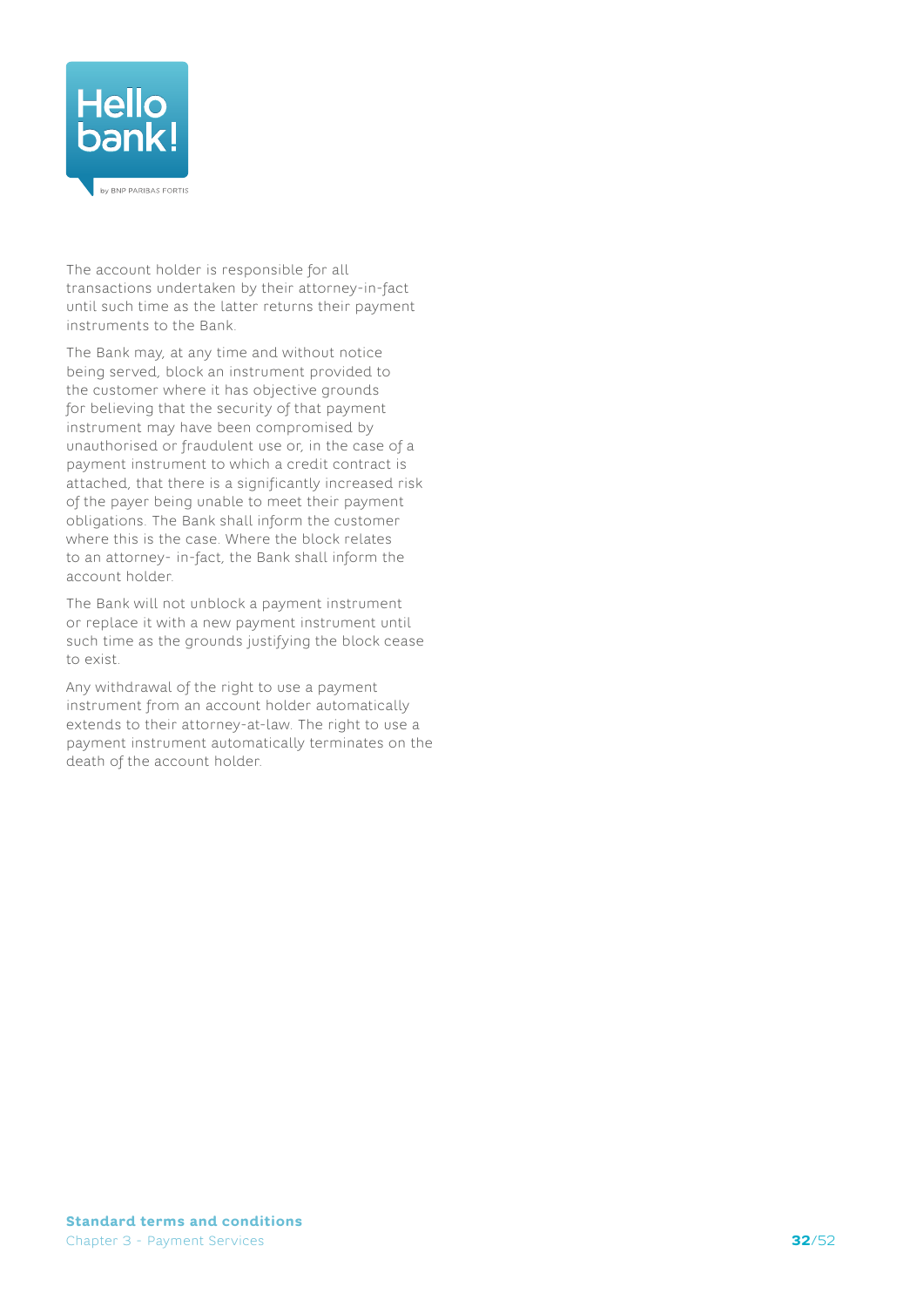<span id="page-32-0"></span>

# Chapter 4 - Cheques

# Article 50

Unless stipulated otherwise in law, account holders and anyone with power of attorney authorising them to make withdrawals from the account may, in the absence of instructions to the contrary from the account holder, request the provision of cheque books.

In view of the dangers of this method of payment, the Bank reserves the right to refuse to accede to this request or to limit the number of cheques made available to customers.

Holders of cheques are obliged to keep them with the greatest care.

They are liable for orders issued by means of cheques in their possession. For example, they bear any consequences of loss, theft or incorrect use of cheques, unless they are able to prove that the Bank has committed fraud or gross negligence or that the cheque was only lost, stolen or falsified after receipt by the legitimate addressee.

Notwithstanding the unified nature of the account provided for above, it is agreed with customers that only the assets in the account whose number appears on the cheque will be the covering funds for such cheque.

# Article 51

The Bank may at any time, without prior notice, deprive the account holder and/or the attorney-infact of the right to issue cheques, in particular where they have issued an uncovered cheque. In such a case the Bank shall inform the account holder of this.

Withdrawal of the account holder's right to issue cheques automatically extends to the attorney-infact. All powers of attorney to issue cheques shall terminate immediately in the event of the death of the account holder.

Closure of the account automatically entails termination of the right to issue cheques.

# Article 52

If the right to issue cheques is cancelled, the account holder and/or the attorney-in-fact must immediately return all cheques still in their possession to the Bank.

The account holder shall remain liable for all transactions using cheques, including transactions by the attorney-in-fact, until such time as the cheques have been returned to the Bank.

The Bank may postpone the transfer of any credit balance on the account until such time as all the cheques are returned to the Bank in order to be able to honour cheques which might be presented to it subsequently.

# Article 53

The Bank may refuse to honour cheques if: **a.** the amount exceeds the cover in the account;

- **b.** they do not come from a cheque book issued by the Bank;
- **c.** they have not been completed correctly or in full, in accordance with the relevant statutory rules.

If any cheque is issued without there being sufficient and/or available covering funds in the account, the Bank may close such account without prior notice and, more generally, terminate every banking relationship with the customer.

# Article 54

The Bank shall endeavour to take account as quickly as possible of countermands and cancellations of cheques drawn on its own accounts or of cheques issued by the customer.

It nonetheless reserves the right to verify that these countermands and cancellations are well-founded and, where necessary, to ignore them, in particular where this is necessary by virtue of the law, banking practices or interbank agreements.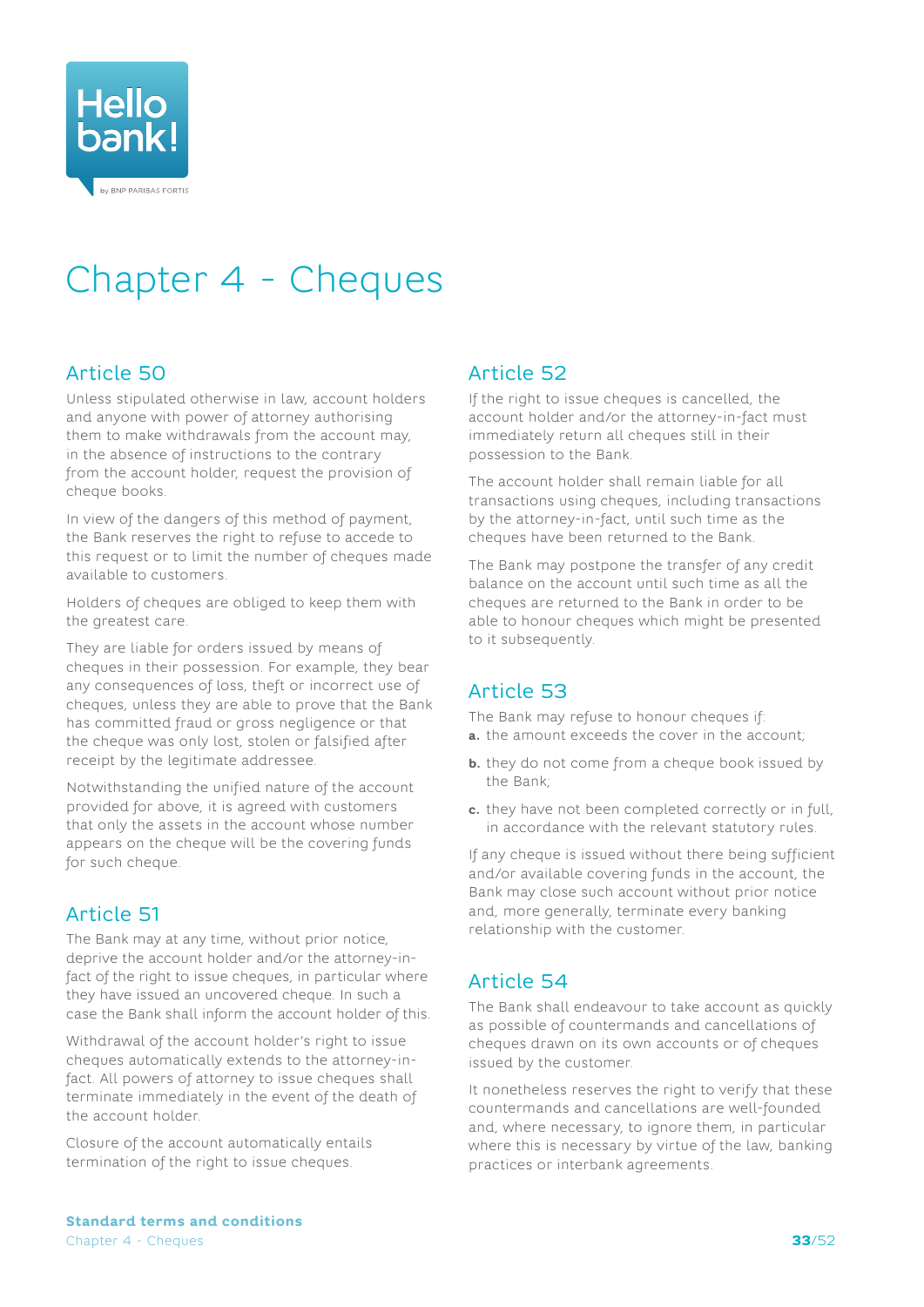

In view of the cheque payee's priority right to the covering funds, the Bank may, in the event of either a countermand or a cancellation, debit the account concerned with an amount equal to the amount of the cheque until such time as it is put in possession of a written agreement jointly drawn up by the customer and the cheque payee or a final decision of a court concerning the allocation of these funds.

The customer is liable for any costs incurred in connection with countermands and cancellations.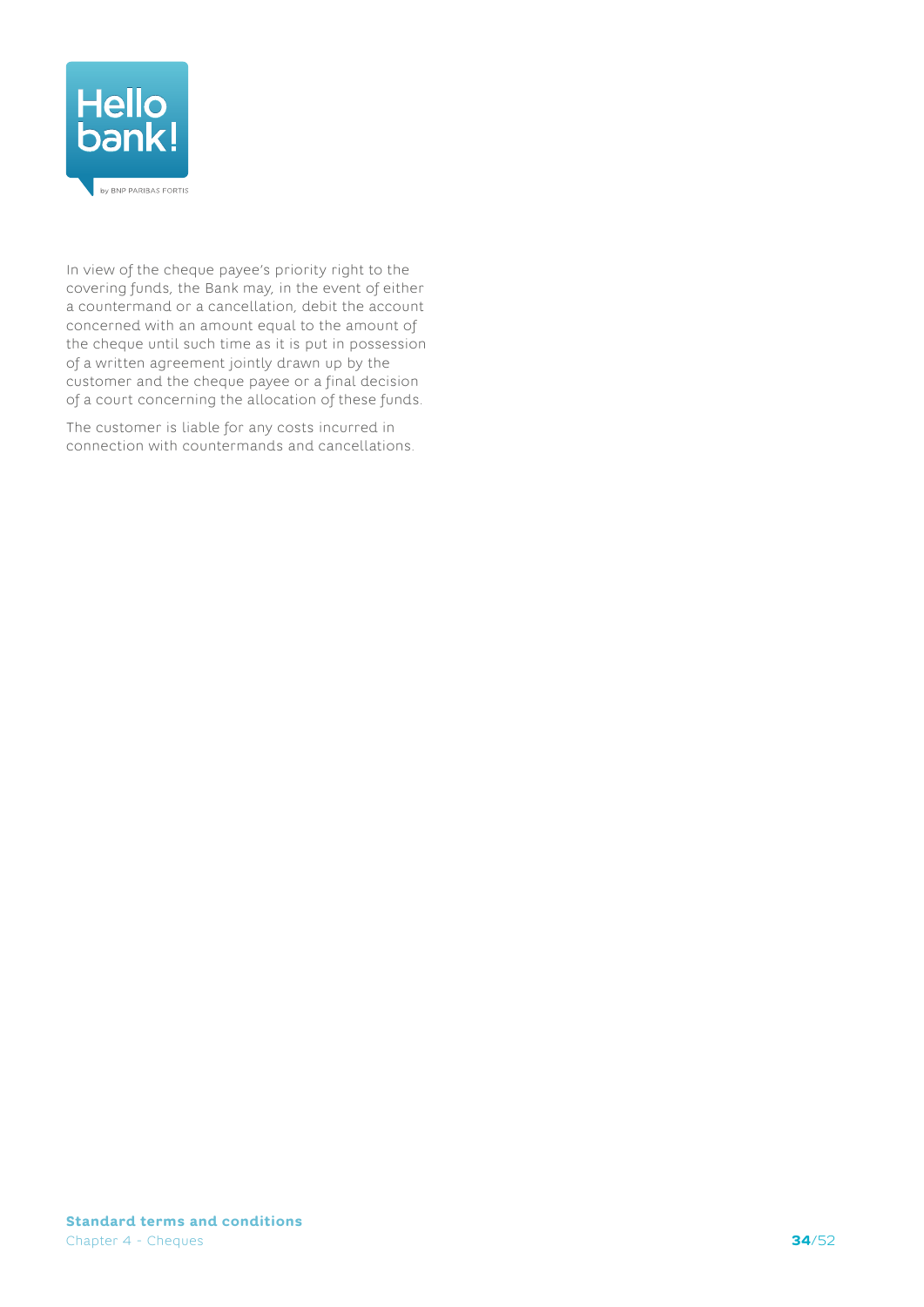<span id="page-34-0"></span>

# Chapter 5 - Collection of financial and commercial documents

# **A. Common Provisions**

# Article 55

Collections are governed by any specific agreement with the customer, by the 'Uniform Rules for Collections' of the International Chamber of Commerce, last version, by the Terms and Conditions and by the special agreement on the collection of negotiable or commercial instruments which govern the banking relationship between the Bank and correspondent banks or other institutions.

In case of inconsistency or conflict, specific agreements and special terms and conditions take precedence over the Terms and Conditions which, in turn, override the 'Uniform Rules for Collections' of the International Chamber of Commerce.

# Article 56

The net proceeds of the collection of documents in euros or in foreign currency shall be credited to the account of the customer (opened in the currency concerned) or may, if the Bank offers this possibility and if the customer so requests, be credited to the account of the customer in euros.

In the latter case the net proceeds of the collection shall be credited to the account of the customer in euros after conversion at the exchange rate applicable on the date on which they are booked.

# Article 57

All collection fees, commissions, premiums and duties and any penalties charged by the Bank or by other banks or institutions involved in the transaction shall be charged to the customer and debited from their account in euros provided that they were not deducted from the proceeds of the collection.

The collection fees, commissions, premiums and collection duties and any penalties charged by the Bank are given in the Bank's List of fees for collections, which is available to customers at all branches of the Bank.

# Article 58

The Bank shall use its best endeavours to collect documents sent to it, but assumes no liability in respect of the regularity of these documents.

Nor shall the Bank accept any liability in respect of Belgian or foreign third parties (for instance, the post office or any other transport company) involved in a collection transaction unless the choice of said party by the Bank constitutes fraud or gross negligence.

The customer agrees that, if the Bank would be held liable in relation with the handling of a collection, the Bank shall be under no obligation to pay compensation for indirect loss or damage (as referred to in [Article 17](#page-13-1) of these Terms and Conditions) and that any compensation shall be limited to the amount of the collection charges applied by the Bank.

# **B. Collection of Financial Documents**

## Article 59

The Bank may collect various types of financial documents (bills of exchange, promissory notes, cheques, etc.) both in Belgium and abroad.

The Bank can accept bills of exchange and promissory notes for collection only if they are payable at a financial institution.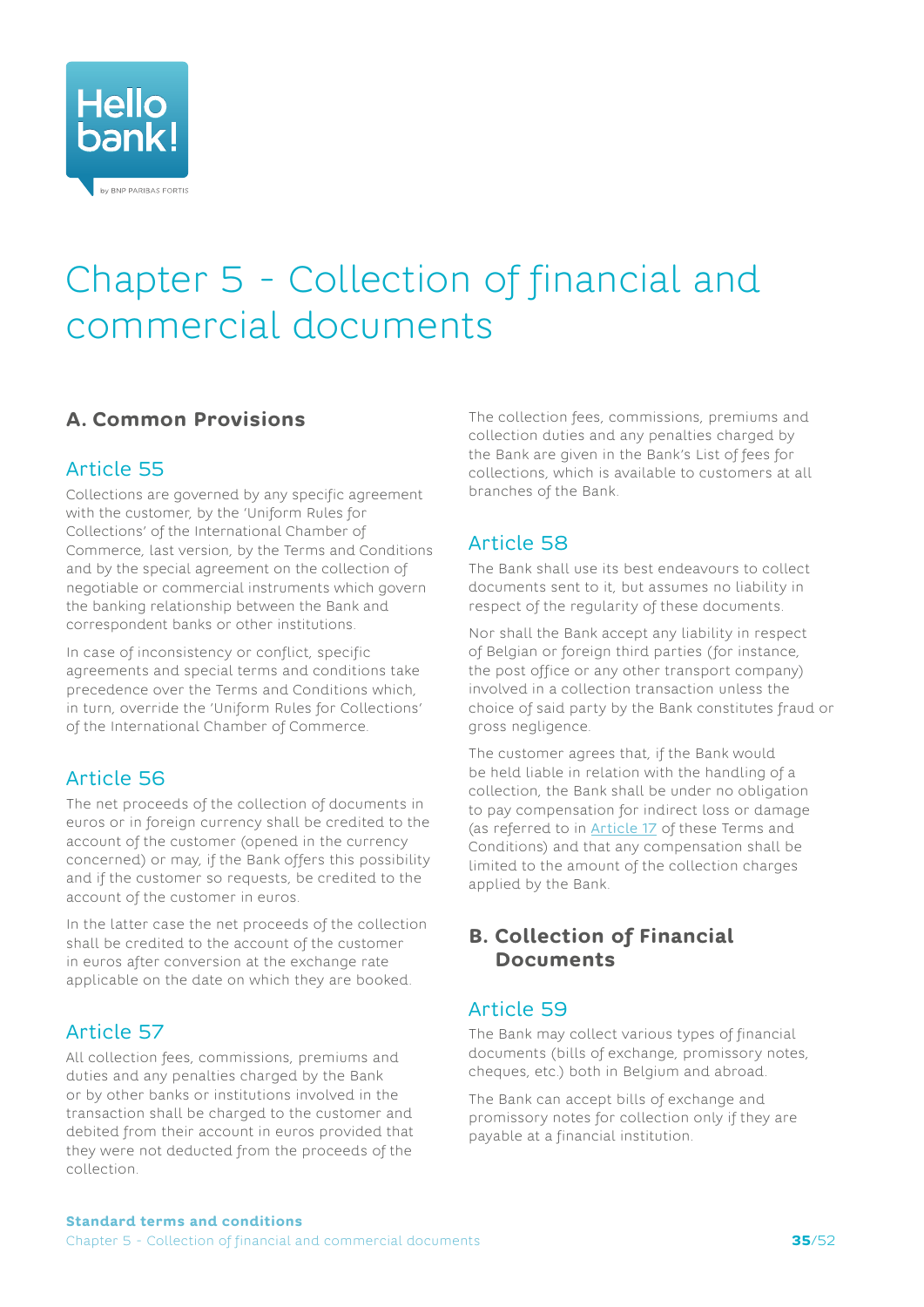<span id="page-35-0"></span>

# Article 60

The function of the Bank is, in principle, limited to collecting the documents.

The Bank is therefore not obliged to protest non-acceptance or non-payment of bills which it holds in its capacity as owner, beneficiary, holder or proxy for the purpose of collection. If the Bank nonetheless agrees to carry out these formalities, it shall not be liable for the due performance thereof other than in the event of fraud or gross negligence on its part.

Unless it has committed fraud or gross negligence, the Bank cannot be held liable for:

- **a.** failure to present the following for payment or, if applicable, acceptance on the due date, namely:
	- cheques;
	- bills with a term of less than ten (10) bank business days at the time they are delivered to the Bank;
	- bills payable abroad not received by the Bank in time for the requested transaction to be carried out without exceptional expedition;
	- bills for which the Bank's correspondents responsible for collection have no statutory liability whatever to present or protest within the statutory deadlines or for which the correspondents have disclaimed this liability in an agreement;
- **b.** the return of bills or the sending of notification of a dishonoured bill after the statutory deadlines.

# Article 61

The net proceeds of the collection are in principle booked to the account of the customer/beneficiary after actual collection and any repatriation of the funds.

However, the Bank may credit the account of the beneficiary in advance, subject to final collection of the bill. In that case, [article 12, paragraph 6](#page-11-2) of these Terms and Conditions applies.

Reversal does not in any way prejudice the Bank's right to retain the dishonoured document and to enforce for its own benefit all the rights pertaining thereto.

# Article 62

In many cases, Belgian or foreign financial institutions which the Bank has to call upon for collection are prepared to act only if the bill contains the words 'prior endorsements guaranteed'. Customers therefore guarantee to the Bank the authenticity of the signatures on financial documents and the signing authority of the persons who have signed them.

Customers discharge the Bank for an indefinite period from any liability in the event of recourse by third parties based on generally accepted practice or Belgian or foreign statutory provisions on account of fraudulent signatures or other endorsements. The Bank may therefore debit the customer's account with the amount of financial documents thus returned.

# **C. Collection of Commercial Documents**

# Article 63

The Bank may also agree to collect commercial documents (for example bills of lading, insurance policies and invoices), whether or not accompanied by financial documents, which are delivered against payment, acceptance or other commitments.

# Article 64

Since these documents are simply delivered to the Bank by the customer, the Bank does not give any undertaking and does not accept any liability for the form, correctness or authenticity of such documents or in respect of the quantity, weight, quality, state, packaging and value of the goods represented by such documents.

# **D. Domiciliation of trade bills**

## Article 65

Any customer with a sight deposit account may make trade bills drawn on him payable at the Bank.

In the absence of express instructions to the contrary from the customer, bills accepted by the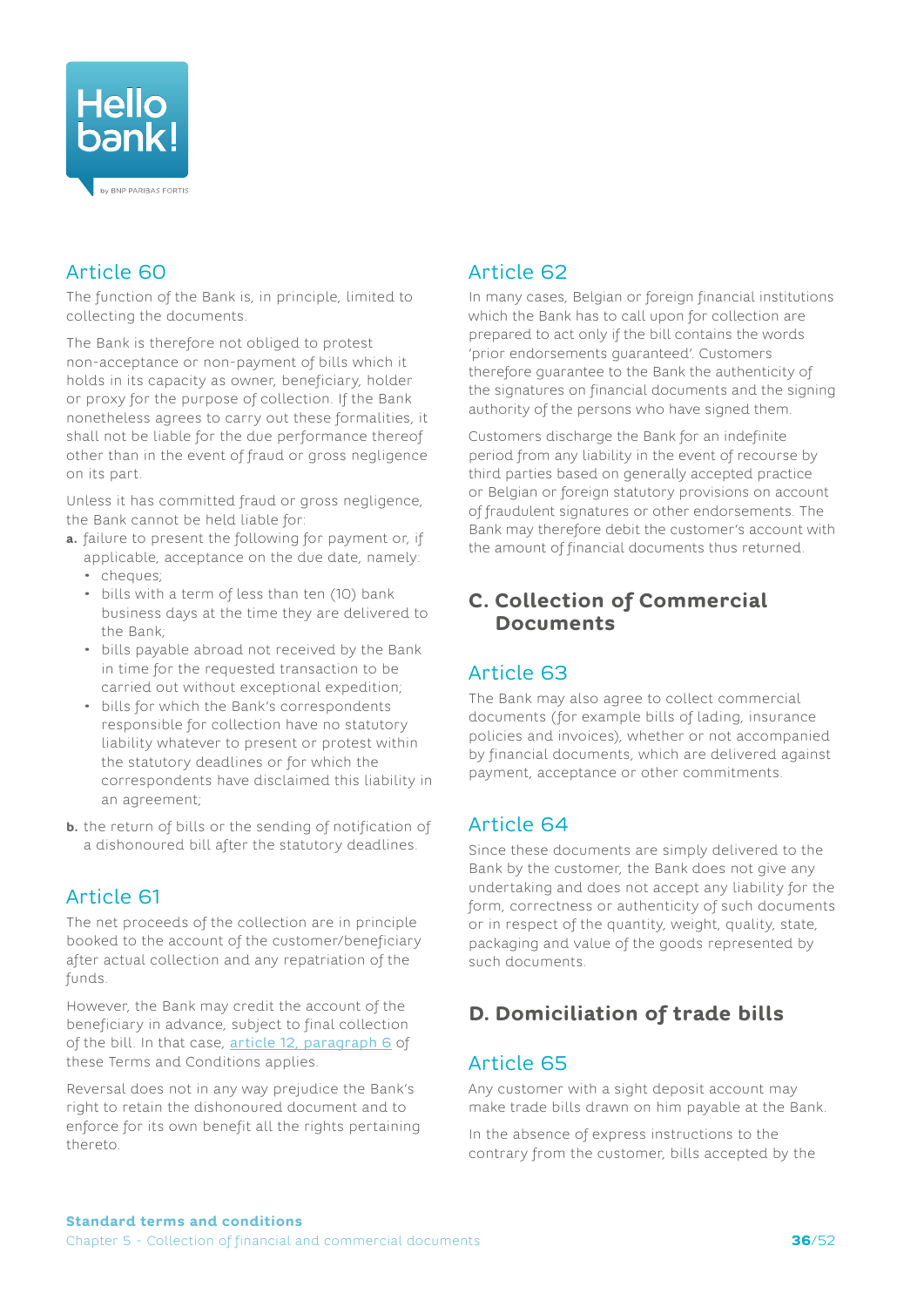

customer and payable at the Bank shall be paid by the Bank on the due date thereof, provided the account mentioned on the bill has sufficient covering funds. The customer is responsible for ensuring that the account has sufficient covering funds in due time.

Other than in the event of fraud or gross negligence on its part, the Bank does not accept any liability in respect of the validity of domiciled bills for which it arranges payment.

# Article 66

All bills of exchange and promissory notes in euros and payable at a credit institution in Belgium are centralised at that credit institution and all transactions concerning these bills (e.g. collection and protest) are carried out by the domiciliary credit institution in accordance with the instructions given by the customer.

The bills of exchange are held after their payment to the domiciliary bank.

Customers who are the debtors who have honoured in full their liability on a bill therefore waive their right to have the bill returned. Likewise, customers who are the creditors of the bill waive the right to have the bill returned to them in the event of the bill being dishonoured on the due date if settlement occurred via the National Bank of Belgium.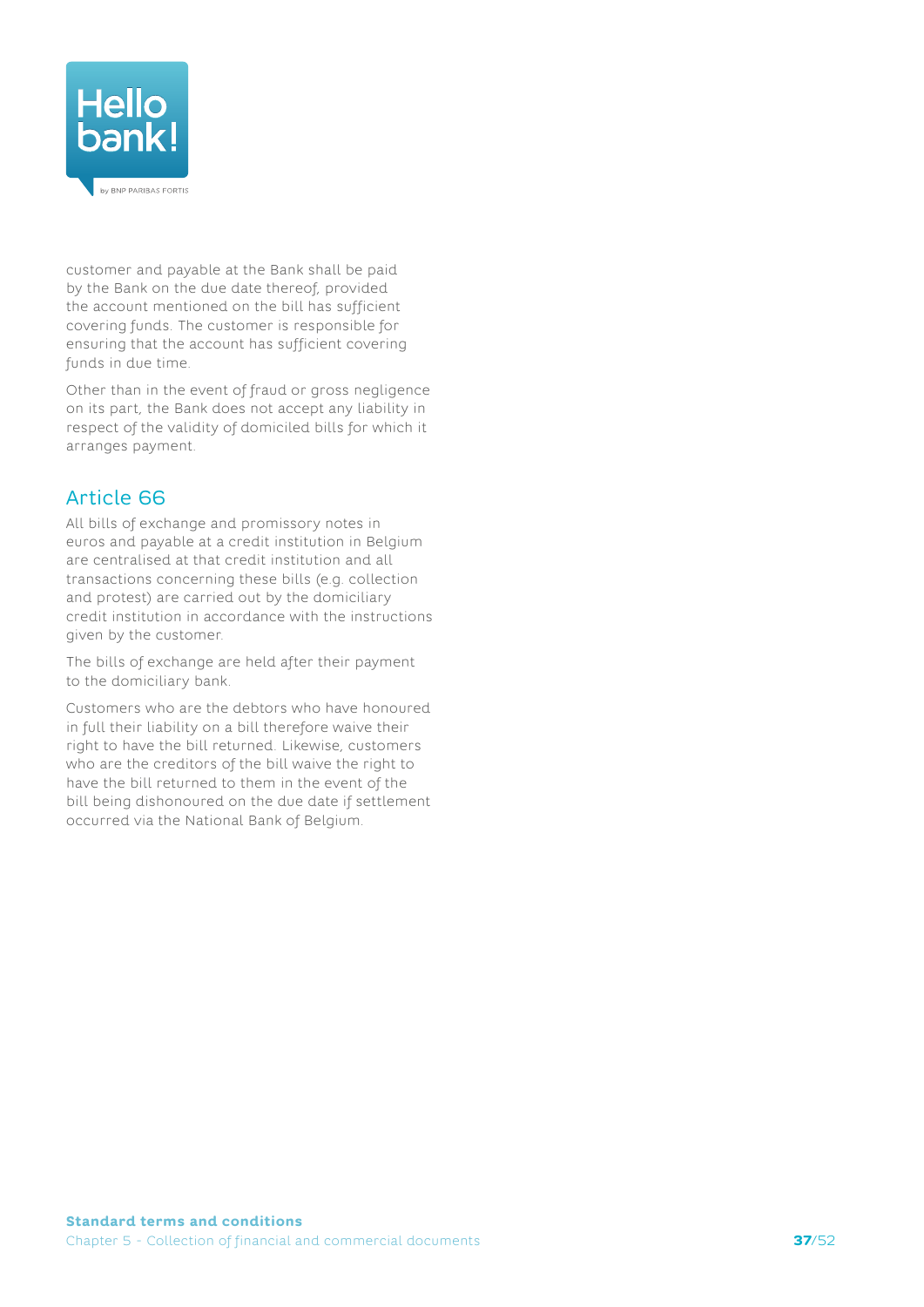<span id="page-37-0"></span>

# Chapter 6 - Purchase and Sale of Foreign **Currency**

## Article 67

The Bank undertakes forward and spot purchases and sales of foreign currency. The delivery time may vary depending on the foreign currency concerned. For all forward transactions, the Bank reserves the right to demand, at any time, a margin that covers the foreign exchange risk.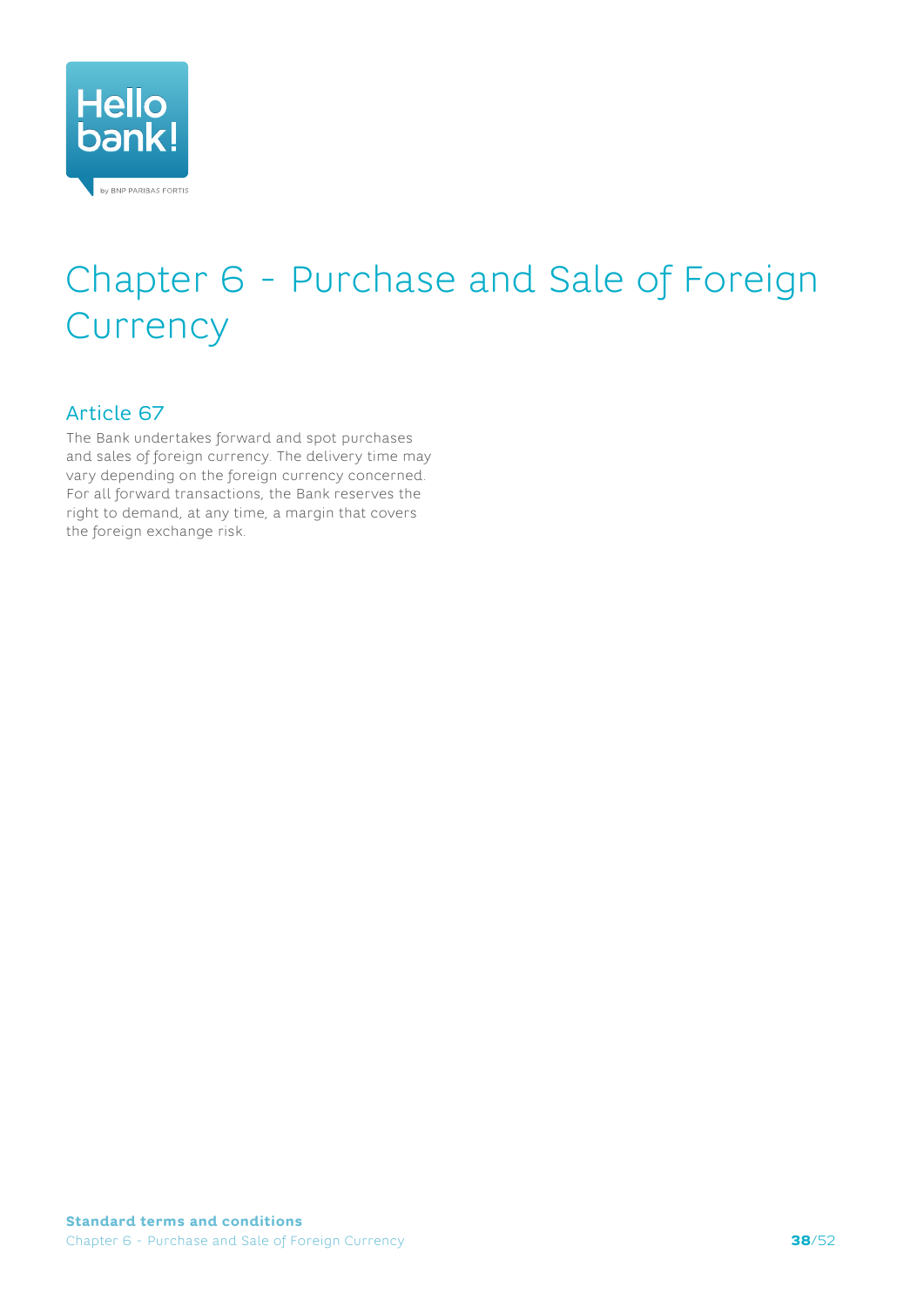<span id="page-38-0"></span>

# Chapter 7 – Intellectual Property

## Article 68

All brands, labels, commercial names - registered or not -, documentation, text, symbols, graphic presentations, illustrations, formatting or any other elements reproduced on physical or intangible media issued by the Bank shall be protected by intellectual property and/or other rights which belong to or may be claimed by the Bank, other BNP Paribas Group companies or any third parties. It is strictly forbidden to breach these rights.

In connection with the execution of their relations with the Bank, the customer has a strictly personal, free, non-exclusive and non-transferable right to use these items.

The customer may not provide access to these items to any third party, whether in full or in part, for free or in exchange for payment; nor may they copy, translate, adapt, compile or modify them in any way whatsoever, in full or in part, using any form of media and in any manner, without the explicit prior authorisation of the Bank or within the limits authorised by applicable legislation.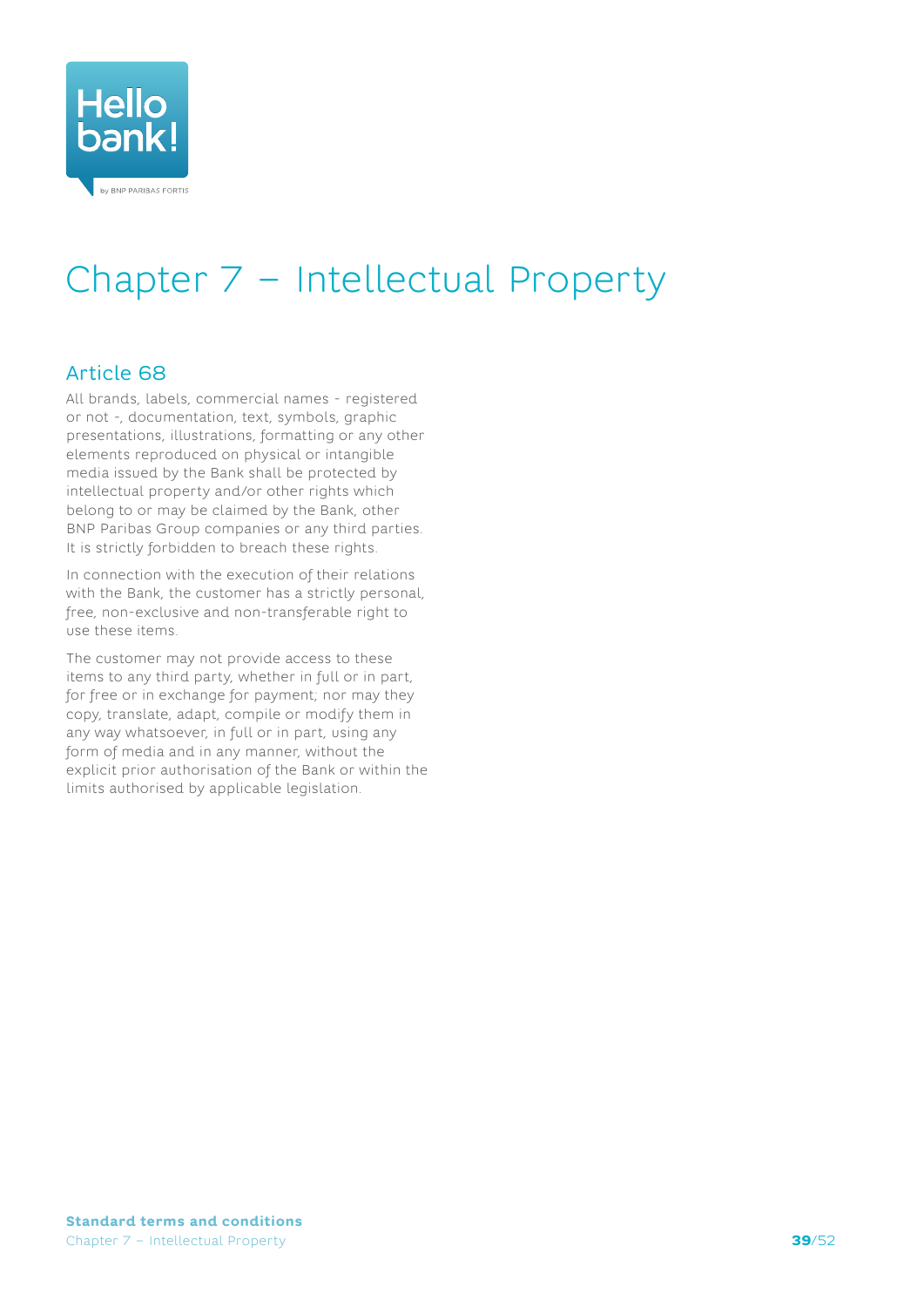<span id="page-39-0"></span>

# <span id="page-39-1"></span>Appendix 1 - Special terms and conditions applicable to the Easy Banking Services

#### (also referred to by its commercial name Hello bank! web, Hello bank! app and Secure telephone PIN)

## Article 1 - General

In addition to the other provisions of these Terms and Conditions, this Appendix governs the rights and obligations applicable to the Easy Banking Services.

### **1.1. Easy Banking Web and the Easy Banking App**

The opening of a current account or a savings account in euros that comes with a debit card automatically entails access to Easy Banking Web and App in favour of the User, as Holder, and application of the terms and conditions in this Appendix.

Unless otherwise agreed with the Bank, this access shall not be accorded if the User, as Holder of the account, has prior access to such accounts via another online channel (Easy Banking Business, Isabel, etc.).

Access to Easy Banking Web and App and the application of the terms and conditions of this Appendix, shall also be automatically applicable in favour of a User, acting as an attorney-in-fact having an unlimited mandate on a current account or a savings account in euros, where such attorneyin- fact has a debit card linked to one of these accounts.

## **1.2. Easy Banking Phone**

The User, in its capacity as either Holder of a current account or attorney-in-fact having an unlimited mandate on such account, shall also have access to the Easy Banking Phone service in accordance with the terms and conditions in this Appendix.

#### **1.3. Common provisions**

Access to the Easy Banking Services by a minor, will however require the specific consent of their legal representative. Specific conditions depending on age may also be envisaged by the Bank, depending on the type of Easy Banking Service.

Access to the Easy Banking Services for other incapacitated persons is not authorised, unless otherwise agreed by the Bank and subject to production of the requisite authorisations.

Depending on the Easy Banking service in question, the Bank shall provide the User with the necessary means to use the service (such as a card reader).

The provisions of this Appendix shall be completed, where relevant and depending on the channel used, by such terms and conditions of use as are specific to such channel and by applicable technical instructions available at [www.hellobank.be](http://www.hellobank.be) and/or in the relevant channel.

A list of functionalities per channel can be found at [www.hellobank.be](http://www.hellobank.be) and/or via the relevant channel. This list is subject to change and any amendment will be notified on this site and/or via the relevant channel.

In the event of discrepancy between the other provisions of the Terms and Conditions and the provisions of this Appendix, the latter shall apply.

## Article 2 - Definitions

For the purposes of this Appendix, the following terms are used:

• **Authentication Process:** authentication technique provided or accepted by the Bank for secure access to an Easy Banking Service. The Authentication Processes are described at [www.hellobank.be](http://www.hellobank.be) and/or in the relevant channel. They may be complemented at any time in accordance with technological developments.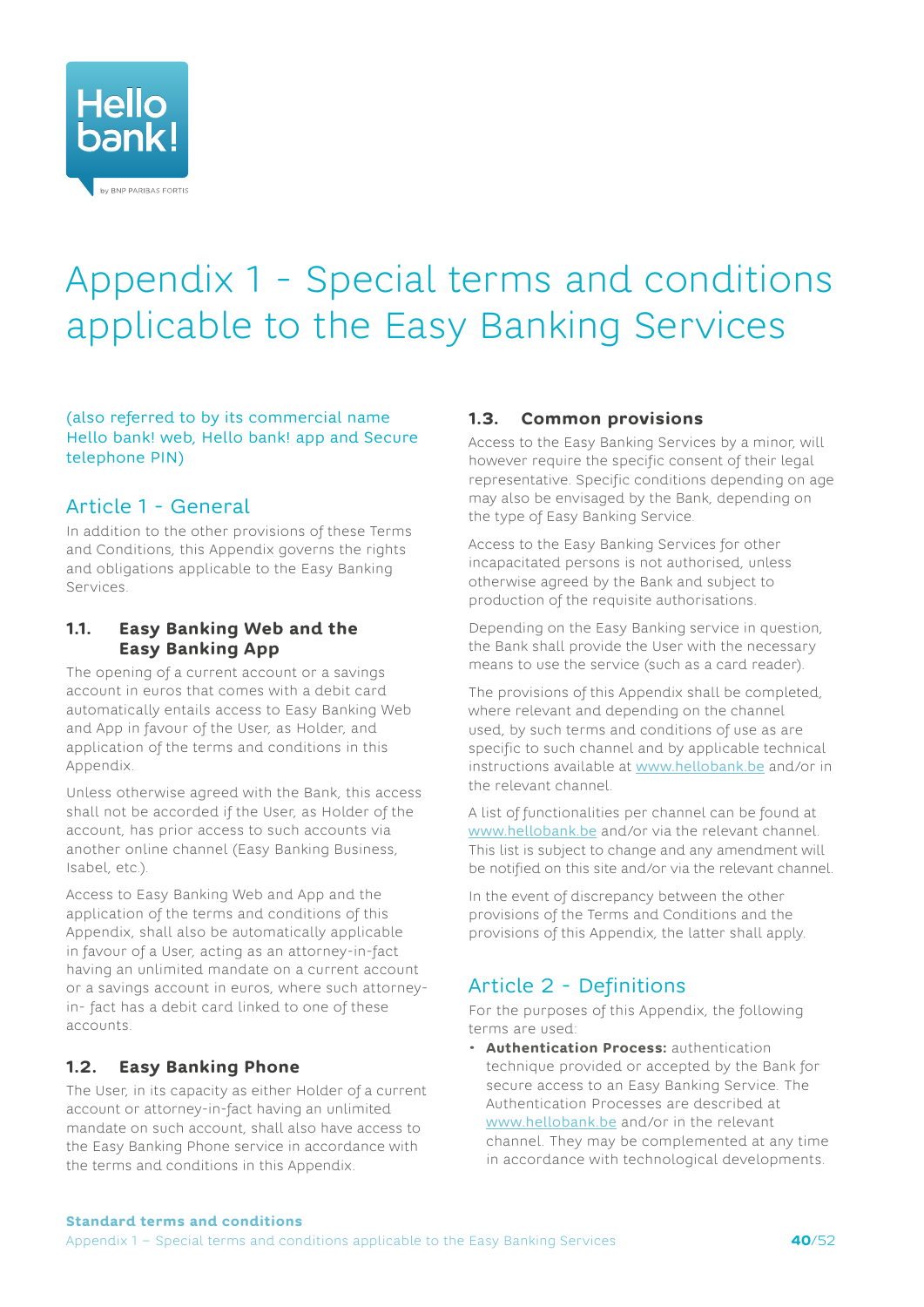

- **Device:** any device that allows the User to access the Easy Banking Services (computer, tablet, smartphone, phone, etc.).
- **Easy Banking App (also known by its commercial name Hello bank! app):** channel that allows the User, via the applications provided by the Bank, to access various remote services and to contact a Bank adviser using Click to call.
- **Easy Banking Phone (also known by its commercial name Secure Telephone PIN):** channel that allows the User to contact the Bank's voice response computer or a Bank adviser, in order to access various remote services.
- **Easy Banking Services:** Easy Banking Web/Easy Banking Phone/Easy Banking App.
- **Easy Banking Web (also called by its commercial name Hello bank! Web):** channel that allows the User, via the Bank's dedicated website, to access various remote services and contact a Bank adviser via the Easy Banking Web HelpDesk.
- **Holder:** the natural or legal person to whom the Product belongs.
- **Mobile Payment Transaction:** payment transaction using a debit card selected via the Easy Banking App in favour of either an individual who has a debit card linked to a mobile application with a similar functionality or a trader offering a mobile payment option online or at point-of-sale.
- **Personalised Security Details:** personalised characteristics (e.g.: PIN for a debit or credit card) by which the User is authenticated by the Bank in the context of an Authentication or signature process, including, where applicable, the authentication codes resulting from these Processes (e.g.: code resulting from the use of a card reader).
- **Product:** account or other product to which the User has access according to the terms and conditions more fully set out in [article 3.2](#page-41-0) of this Appendix.
- **Signature Process:** signature technique provided or accepted by the Bank which shall have the probative value referred to in [Article](#page-17-4) 22.2 of the Terms and Conditions. The

Signature Processes are described at [www.](http://www.hellobank.be) [hellobank.be](http://www.hellobank.be) and/or in the relevant channel. They may be complemented at any time in accordance with technological developments.

- **User:** natural person using the Easy Banking Service.
- **Zoomit:** service enabling the User, according to the options offered by the Bank depending on the channel used, to accept a sender of electronic documents, to access these documents and to manage them; the Zoomit service is governed by the Regulations for the Zoomit service set out in [Appendix 2](#page-48-1) to the Terms and Conditions.

## Article 3 - Access procedures and terms and conditions of use

#### **3.1. Access**

The terms and conditions and procedures for connection to the channels are set out on our website [www.hellobank.be](http://www.hellobank.be).

In order to be authenticated in a given channel or to sign transactions or subscriptions thereunder or contracts and other documents sent to it, the User shall use the Authentication Processes and Signature Processes which may, as relevant, depend upon the characteristics of the transactions in question.

If the Easy Banking Services are used for professional purposes, Article VII.44, §2 of the Code on Economic Law shall not apply when an authentication or signature process has not been requested from the User to initiate a payment transaction.

The User must, at all times, follow the instructions and directives provided in the channel in question.

Depending on the channel and the characteristics of the User (for example, whether the User is an adult or a minor, or has been identified remotely or faceto-face), restrictions in terms of access to certain services or in terms of amounts of transactions may apply.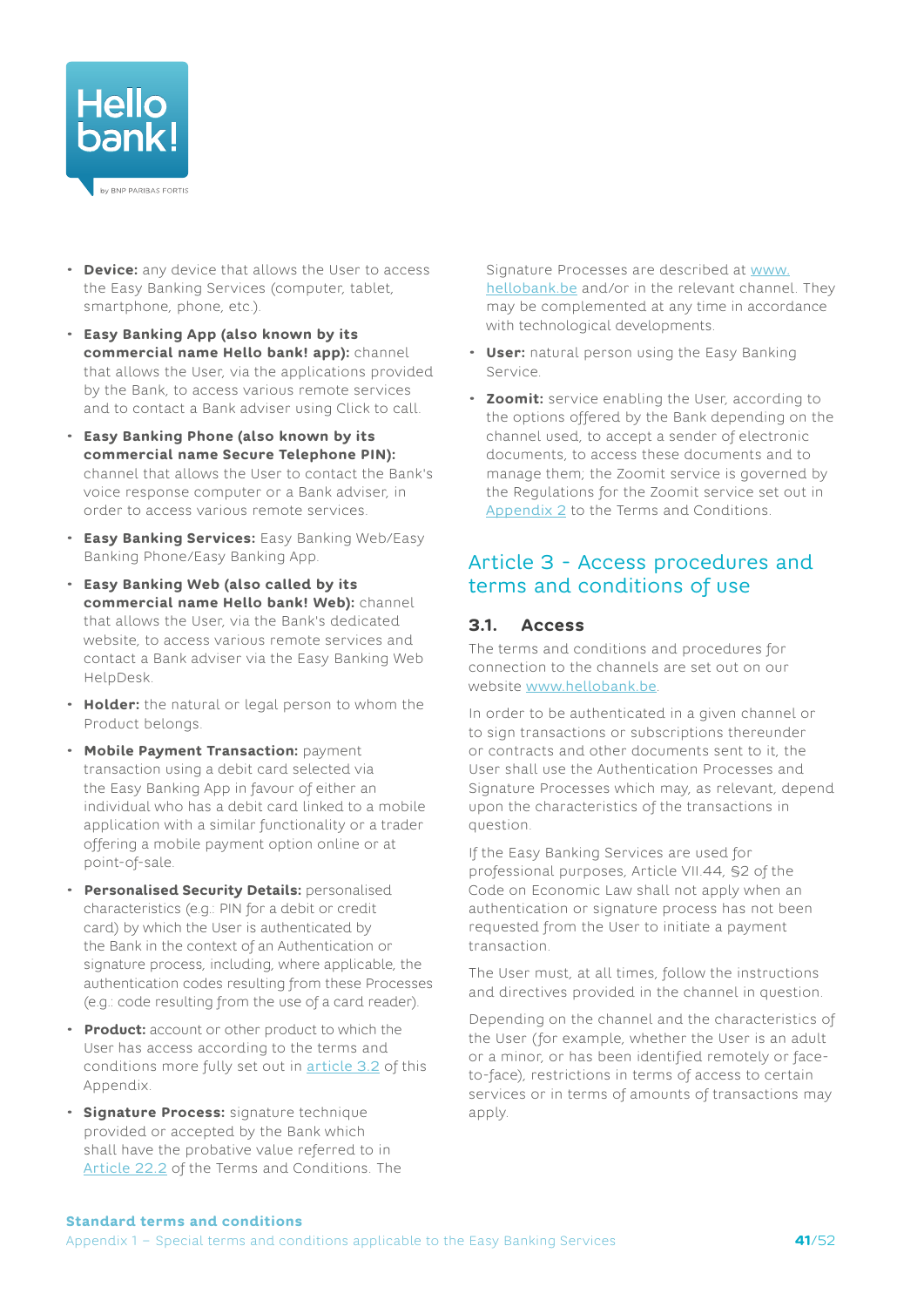

In addition to the provisions of this Appendix, these restrictions may be found at [www.hellobank.be](http://www.hellobank.be) and/or in the channel in question.

These restrictions may be subject to change at any time. Users using a service affected by these changes will be notified according to the procedures provided for in [Article](#page-6-1) 7 of the Terms and Conditions.

Certain restrictions may also be amended upon the User's request with the Bank's consent. A list of restrictions which may be requested by the User features on the site [www.hellobank.be](http://www.hellobank.be) and/or in the channel in question.

## <span id="page-41-0"></span>**3.2. Accessible products**

Subject to whatever restrictions may be applicable according to the channel, and any rules which may be applied by the bank where the account is held in the case of use of an account aggregation service, the User has access to the following Products (unless opposed):

- the products where User is a (joint) holder;
- the products where User is an attorney- in- fact;
- the products where User is the legal representative of the Holder;
- the products where User is the usufructuary. Where this concerns accounts, the User shall only be authorised to view the balance on these accounts and the transactions carried out on them.

The restrictions applicable depending on the channel are available at [www.hellobank.be](http://www.hellobank.be) and/or in the channel in question.

Depending on the functionality used, the User may only carry out transactions with respect to a product as are compatible with the scope of their powers relating to such product.

## **3.3. Functionalities**

#### **3.3.1**

Depending on the availability in each channel, the Easy Banking Services enable the User, both for itself as well as on behalf of the Holder, to:

• consult the status of any Products;

- transmit any order relating to a Product (e.g. make payments, including Mobile Payment Transactions and investment transactions);
- add any accounts held by the User with another bank as well as view information related to their use and initiate transfers from these accounts according to the rules fixed by such other bank;
- use the Zoomit service;
- obtain general financial information and personalised information and advice;
- exchange messages with the Bank;
- access certain third-party payment applications in order to link them to debit/credit cards issued by the Bank, in accordance with the standard terms and conditions applicable to the card(s) in question.

#### **3.3.2**

In the context of opening or managing a business relationship with the Bank and/or distributing services both on behalf of the Bank and other entities, the Easy Banking Web and Easy Banking App Services allow, depending on the availability of each channel, the User, acting both on their own behalf and, within the limits of their powers, on behalf of a customer of the Bank of which they are an agent or legal representative, to:

- send requests for certain financial or other services. Depending on the channel, the User is advised of the response to their request in the channel in question, by means of a notice attached to the account statements, by letter or by any other electronic messaging system. Where the request relates to services that the Bank markets for other entities, the response to the request may, where appropriate, come directly from the entity concerned;
- subscribe to certain financial or other services;
- sign any (pre-)contractual document (particularly in relation to the abovementioned requests or subscriptions) or any other document that the Bank makes available to the User in the channel in question.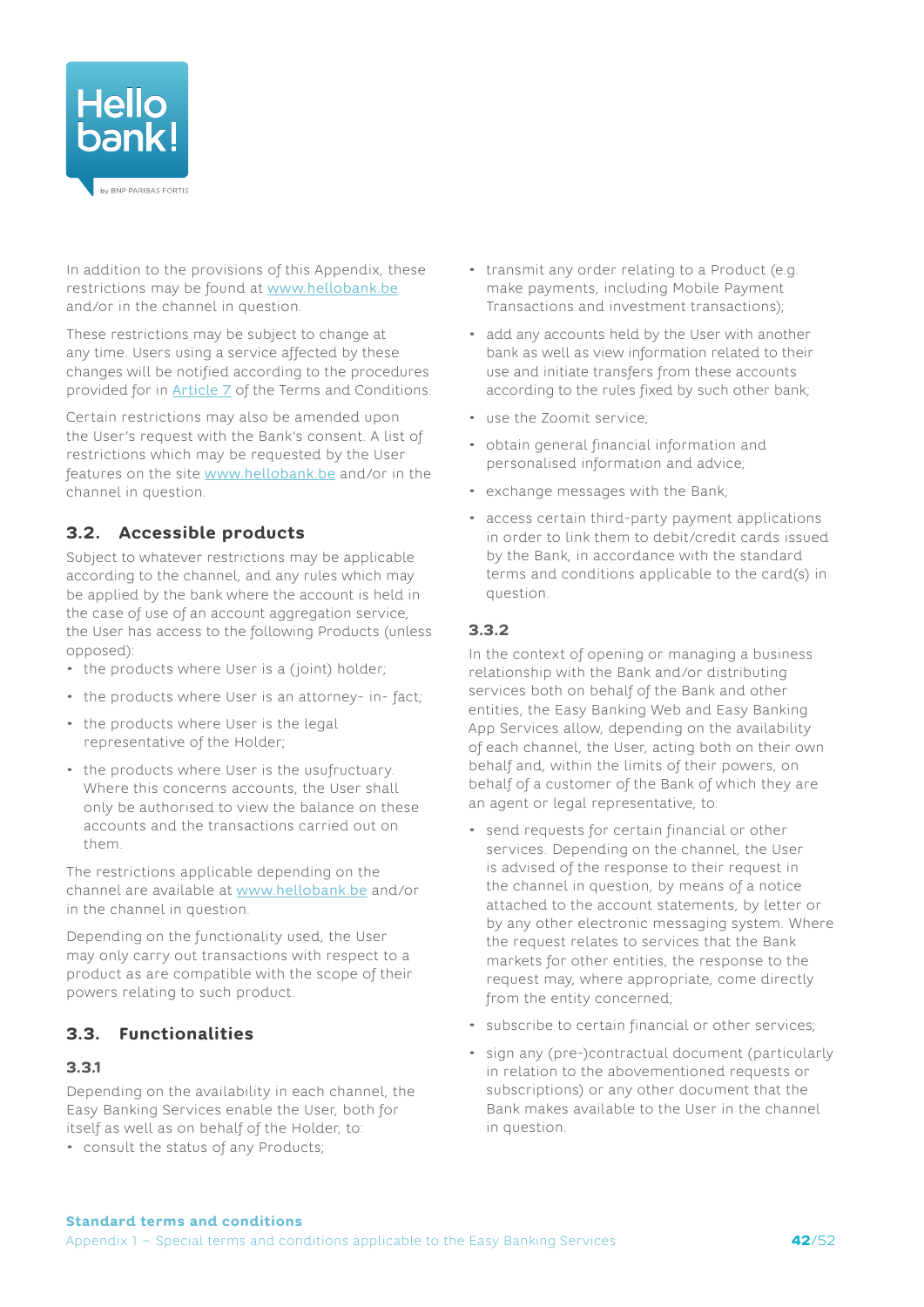

In this context, the User authorises the Bank to send them documents to be signed on behalf of a customer of the Bank and to send the signed copies to other User(s) when their signature is also required. Each User is responsible for the documents thus signed when they are made available to them or saved in their own Easy Banking Web/App Service.

## **3.4. Pre-contractual information**

When the User decides to carry out a transaction or enter into a contract using Easy Banking Web or Easy Banking App, they expressly choose to receive all pre-contractual information and all the contractual terms and conditions via this channel, rather than in hard copy format. The User may however still request that the Bank provides them with the hard copies.

## **3.5. E-Signature**

In the context of opening or managing a business relationship with the Bank and/or distributing services both on behalf of the Bank and on behalf of other entities and in order to comply with a request or instruction from the User, the Bank may ask the User to create an electronic signature that identifies them, that is uniquely associated with them and by which they state their intentions.

The signature is created under the control of the User. To this end, the User authorises the Bank, for the electronic data presented on the screen (e.g. in the form of a PDF file containing the clauses and terms and conditions of a service subscribed to by the User), to create or have created a certificate of electronic signature identifying the User and to create their electronic signature using the certificate in accordance with the BNP Paribas Fortis Instant CA standard terms and conditions for use of certificates available at [www.hellobank.be](http://www.hellobank.be) and shown on the screen before the User affixes their electronic signature.

# Article 4 - Limits

### **4.1. Transfers**

Transfers to an account with the Bank on which the principal is a (joint) Holder or attorney- in- fact are limited to the balance available on the account to be debited.

In all other cases, with the exception of transfers carried out at the customer's express request via one of the Bank's advisers (including via Click to call), transfers shall also be limited per principal account to the following amounts:

- Via Easy Banking Phone voice response computer (including transfers carried out using the Bank's self-service devices offering this functionality): maximum 5,000 euros per day and 10,000 euros per week;
- Via Easy Banking Web (including transfers carried out via Zoomit using this channel): maximum 300,000 euros per day.
- Via the Easy Banking App screen (including transfers carried out via Zoomit using this channel): maximum 25,000 euros per day.

The limits specified above apply separately for each of the Easy Banking Services.

Depending on the Authentication and Signature Process used or depending on the transaction type (e.g.: instant transfers), further restrictions and/or special rates may also apply per transaction. These restrictions can be found at [www.hellobank.be](http://www.hellobank.be) and/ or the channel in question.

The Bank reserves the right to reduce these limits in the event of any risk of fraud or similar misuse.

Notwithstanding the above, transfers initiated from accounts held with another bank shall be subject to such limits and caps as are defined by that bank.

## **4.2. Mobile payment transactions**

The following limits shall apply globally to Mobile Payment Transactions initiated via the Easy Banking App exploited by BNP Paribas Fortis and Hello Bank!:

• per calendar day: the User may pay one or more individuals a minimum amount of 0.50 euro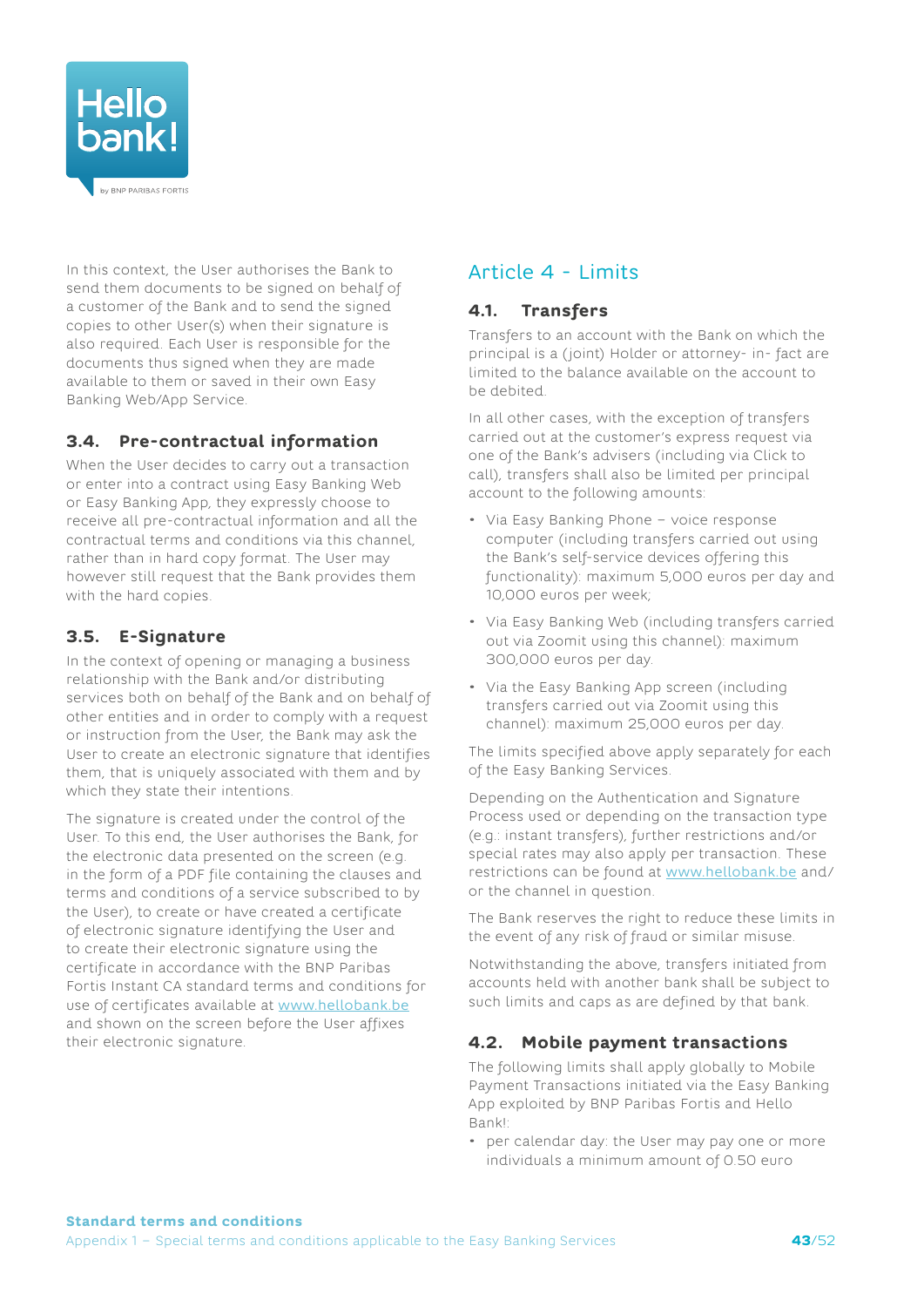

per transaction, for a maximum total amount of 250 euros;

- per calendar day: the User may pay one or more traders a minimum of 0.50 euro per transaction, for a maximum total amount of 500 euros;
- per calendar day: the User may receive a maximum total amount of 500 euros.

#### **4.3. Transactions on financial instruments**

For the purchase and sale via Easy Banking Web of financial instruments (in particular shares, investment funds and bonds), the limit is 250,000 euros per transaction.

## Article 5 - Obligations and responsibilities of the Holder and the User

## <span id="page-43-1"></span>**5.1. Device control and security**

The User is responsible for the security of the Device with which they access the Easy Banking Services.

They must take all necessary precautions and measures to protect the Device against any computer security threat, in particular viruses and spyware. They must install the necessary computer protection software and any updates on the Device.

At no time may the User assign control of the Device to a third party.

Accordingly, the User shall refrain from:

- allowing installation of a remotely controlled software on the Device;
- authorising a third party to save their own biometric details (fingerprints, facial features, etc.) upon activation of a recognition function using the User's biometric details as an Authentication Process;
- leaving the Device unsupervised when they are logged in to the Bank's systems and the secure session has not been closed using the "log off" button.

The User undertakes to comply with all other security measures found at [www.hellobank.be](http://www.hellobank.be) and/ or in the channel in question.

#### <span id="page-43-0"></span>**5.2. Security of the Authentication Process and Signature Process and Personalised Security Details, including authentication codes**

Use of an Authentication or Signature Process and, where applicable, an authentication code, shall always correspond to an instruction given to the Bank committing the User, the latter always ensuring that it does correspond.

The User is obliged to keep the following strictly confidential and under their exclusive control in order to ensure their security: Authentication Processes and Signature Processes, authentication codes and, more generally, all Personalised Security Details. To this end, the User shall, amongst other actions, respect the following security advice:

- as soon as they receive any Personalised Security Details, the User shall memorise them and, where applicable, destroy the document on which they were sent;
- subject to the provisions of the final paragraph of this Article, they shall not send their Personalised Security Details to anyone, not even to a family member or their friends;
- they shall never write their Personalised Security Details down, even in coded form, e.g. by hiding them in a false telephone number;
- when choosing their Personalised Security Details they shall avoid combinations that are too obvious (such as part of their date of birth, phone number, postcode, etc.) and refrain from choosing authentication details already used for other services;
- they shall enter their Personalised Security Details away from prying eyes, making sure that they are never being observed and that they cannot be seen without their knowledge. If the User notices anything out of the ordinary, they must inform the Bank immediately.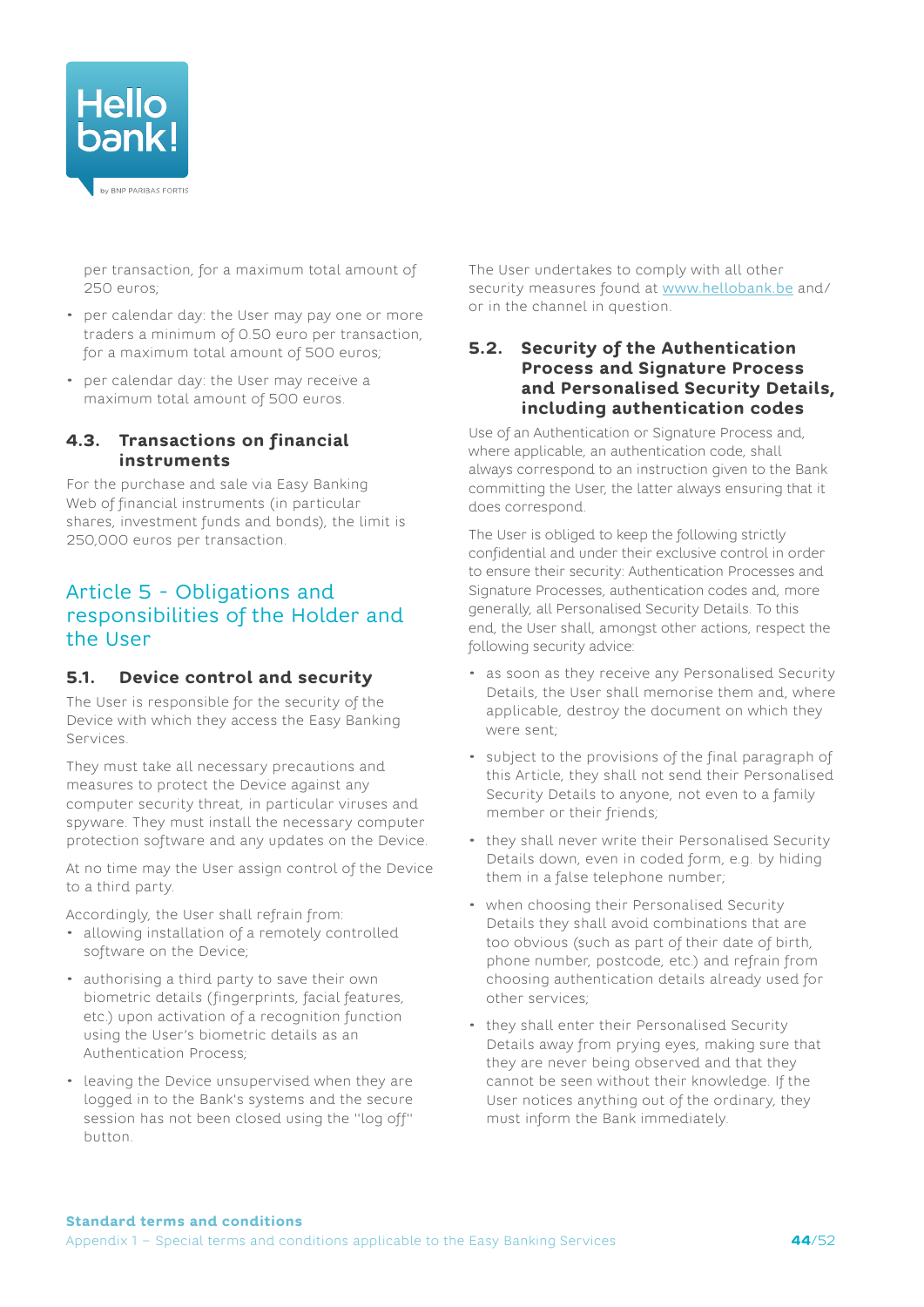

• if the confidentiality of their Personalised Security Details is compromised, the User shall change them immediately.

Subject to the provisions of the final paragraph of this Article, no-one has the right to ask the User for their Personalised Security Details – whether the police, insurance companies or the Bank, other than, with respect to the Bank, when it is acting in accordance with the authentication and signature processes described at [www.hellobank.be](http://www.hellobank.be) and/or in the channels.

In any case, in order to prevent any fraudulent use of their Authentication or Signature Processes, the User undertakes to comply with the security advice which can be found at [www.hellobank.be](http://www.hellobank.be), and also in the channel in question. When the Authentication or Signature Process emanates from a third party, the User also undertakes to comply with the security advice provided by such third party.

Access to the Holder's accounts by a third-party service provider referred to in **[Article 8](#page-46-0)** of this Appendix requires use of an Authentication or Signature Process by the Holder so that the Bank can allow this access.

To this end, they will be redirected to Easy Banking Web or App to execute this process. Alternatively, the third party may request the User to communicate an authentication code via its own website or app, or to disclose a Personalised Security Detail. The Holder must then comply with the requirements in [Article](#page-46-0) 8 of this Appendix.

#### <span id="page-44-0"></span>**5.3. Notification in the case of loss, theft or risk of fraudulent use of an Authentication or Signature Process issued by the Bank or of any Personalised Security Detail**

In the case of loss, theft or risk of fraudulent use of an Authentication Process or a Signature Process issued by the Bank or of any Personalised Security Detail, the User or the Holder shall immediately notify the Bank (Easy Banking Centre) or a third party designated by the Bank (e.g. CARD STOP) as soon as they are aware of it.

All information on the terms and conditions of access to the Easy Banking Centre or to a third party designated by the Bank can be found at [www.hellobank.be](http://www.hellobank.be). In the event of inaccessibility to the Easy Banking Centre, the User or the Holder shall issue the notification as soon as the service is once again available, or as soon as reasonably possible.

#### <span id="page-44-1"></span>**5.4. Notification in the case of loss, theft or risk of fraudulent use of an Authentication or Signature Process issued by a third party or of any Personalised Security Detail**

In the case of loss, theft or risk of fraudulent use of an Authentication Process or a Signature Process issued by a third party or of any Personalised Security Detail, the User or the Holder shall immediately notify such third party or subcontractor designated by as they are aware of it, in accordance with the instructions provided by such third party. All information on the terms and conditions of notification is available from the issuer of the Authentication or Signature Process.

## **5.5. Reporting events to the police**

Events notified under [Article 5.3](#page-44-0) and [5.4](#page-44-1) must be reported to the police authorities within 24 hours of their detection.

#### **5.6. Responsibility in the case of fraudulent use of an Authentication Process, a Signature Process or any Personalised Security Detail**

Prior to the notification referred to in **[Article](#page-44-0) 5.3** or [5.4](#page-44-1), the Holder shall be deemed responsible for the consequences resulting from the loss, theft or fraudulent use of one of their Authentication or Signature Processes or any of their Personalised Security Data (or any such process or data relating to the User), up to a maximum amount of 50 euros, except in the event of gross negligence or fraud, in which case this limit shall not applicable.

By way of derogation from paragraph 1, the Holder shall not bear any loss if:

**1.** the loss, theft or misuse could not be detected by the Holder or the User before the payment made under cover of such process, unless one of them has acted fraudulently; or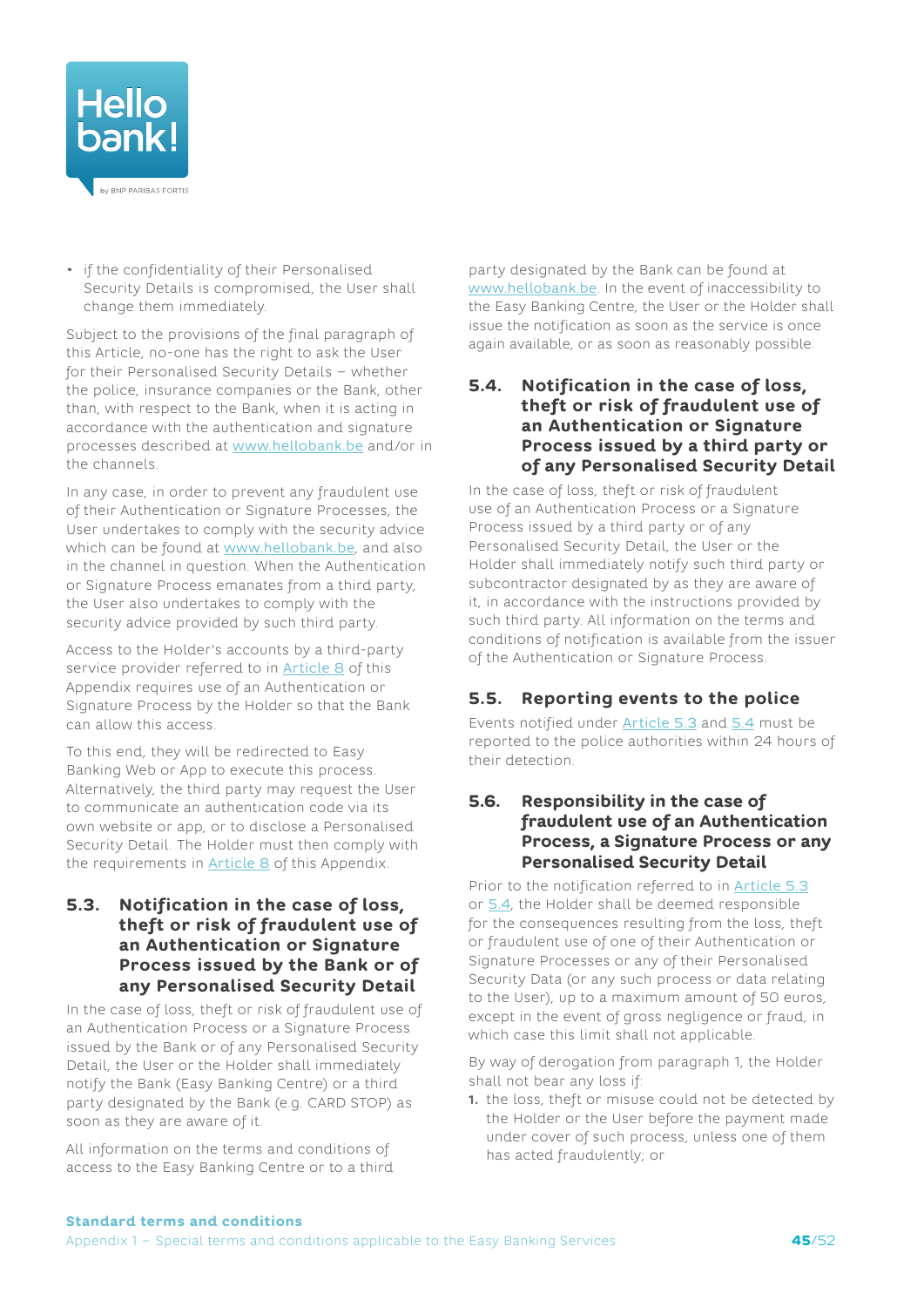

**2.** the loss is due to the acts or default of an employee, agent or branch of the Bank or of an entity to which its activities have been outsourced.

The limits on liability provided for in these two paragraphs do not apply to a Holder acting for professional purposes.

Once a notification as referred to in [Article](#page-44-0) 5.3 or [5.4](#page-44-1) has occurred, the Holder will no longer be liable for the consequences resulting from the loss or theft of their Authentication or Signature Processes or Personalised Security Details (or any such process or data relating to the User), unless the Bank can prove that the Holder or the User has acted fraudulently.

## **5.7. Gross negligence**

Depending on the factual circumstances, and without prejudice to the discretion of the courts, the following shall be deemed to constitute gross negligence on the part of the Holder or the User:

- failure to report the loss, theft or risk of fraudulent use of their Authentication or Signature Processes or of their Personalised Security Data;
- failure to familiarise themselves regularly with the situation of their accounts and the transactions recorded on them, if the consequence of this failure is to delay the detection and notification of fraudulent use of the Authentication or Signature Processes or Personalised Security Details;
- failure to follow the security advice set out in the Terms and Conditions and in this Appendix or at [www.hellobank.be](http://www.hellobank.be) and/or in the channels in question.
- noting or saving any Personalised Security Details on any medium whatsoever, including on or in the Device;
- disclosure of any Personalised Security Details, including an authentication code, to a person other than the service provider referred to in [Article](#page-46-0) 8 of this Appendix, except where such violence is threatened against the User or Holder or a member of their family, their property, or where there is imminent threat of such violence;
- disclosure of any Personalised Security Details, including an authentication code, over an internet site or a telephone app, other than those proposed by the Bank or a service provider as referred to in [Article](#page-46-0) 8, the User is expected to respect the standard rules of computer security set out under the security advice of **[Article](#page-43-0) 5.2**;
- disclosure of any Personalised Security Details, including an authentication code by telephone, except in the case of the Authentication Process required by the Bank when the User makes a telephone call to the Bank (Easy Banking Centre) in the context of the Easy Banking Phone Service;
- allowing a third party to take control of the Device remotely;
- applying an Authentication or Signature Process without checking that it corresponds to the instruction which the User intends to issue to the Bank;
- failure to report to the police authorities the loss or theft of their Authentication or Signature Processes or their Personalised Security Details within 24 hours of becoming aware of the facts;
- more generally, failure to fulfil one of the obligations set out in [Articles 5.1 to 5.5](#page-43-1).

## Article 6 - Obligations and liability of the Bank

#### **6.1. Delivery of the Authentication and Signature Processes**

The Bank shall bear the risks related to the delivery of an Authentication or Signature Process to the User.

### **6.2. Continuity of the Easy Banking Services**

The Bank shall use its best endeavours in designing and developing programs and software for accessing the Easy Banking Services. The Bank will do all in its power to ensure continuity of the services and the security of its systems. However, the Bank may, without being liable for compensation, suspend services in order to maintain equipment or the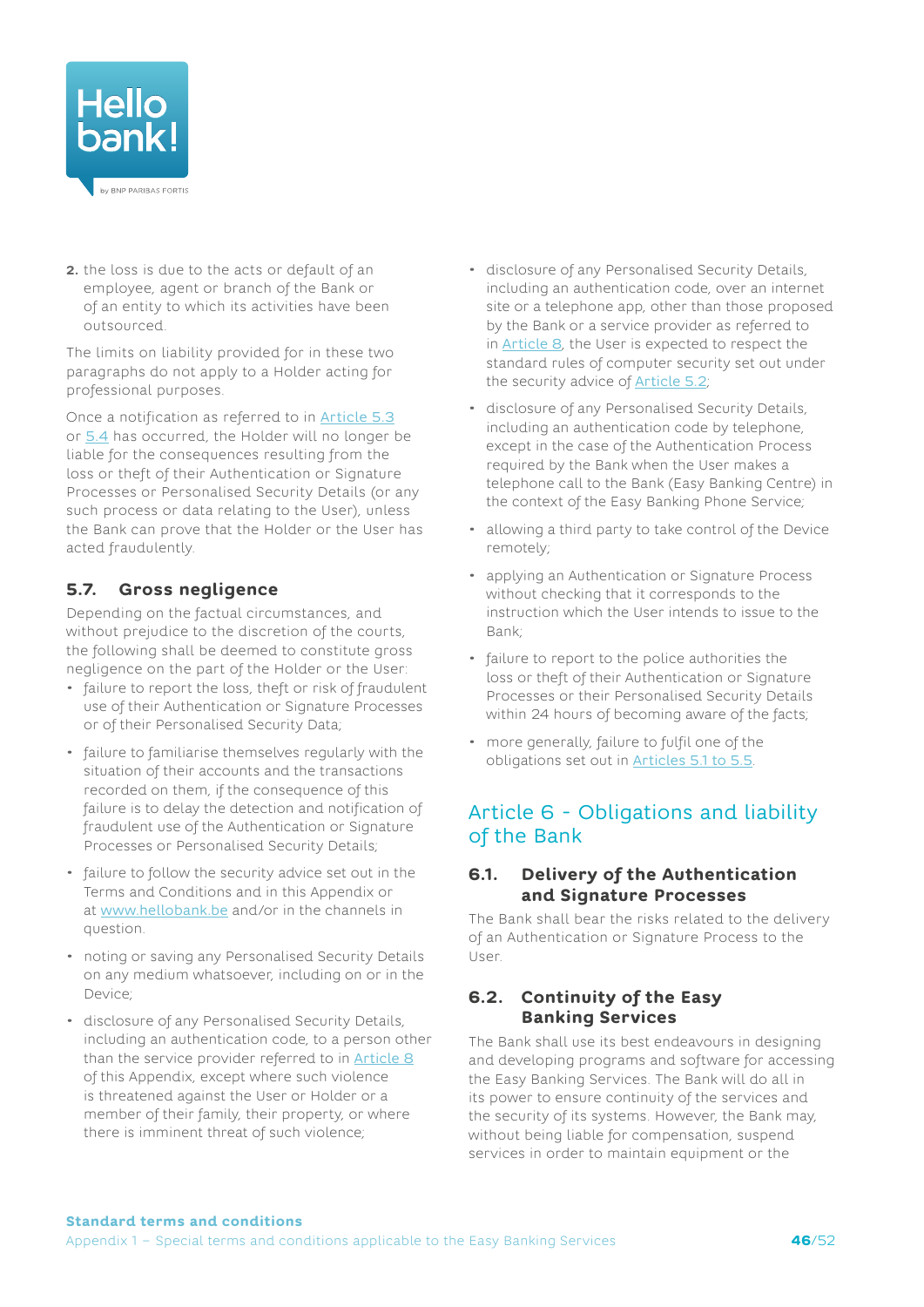

existing software, or to install new versions of the software, provided that such suspension is limited to a reasonable period of time.

# Article 7 - Intellectual property

The software, programs and applications made available to the User by the Bank in connection with the Easy Banking Services shall remain the property of the Bank and/or persons that have assigned operating rights therein to the Bank.

The User is accorded a strictly personal, non-exclusive and non-transferable right to use such software, programs and applications. Such right only allows access to the content of the programs and applications, the right to view them and to use them in accordance with their intended purpose and, within this scope, to complete any necessary actions such as loading, displaying or saving. The User must not make such software, programs and applications available to any third parties, whether in full or in part, for free or in exchange for payment; nor may they copy, translate, adapt, compile or modify in any manner whatsoever, in full or in part, the software, programs and applications without the explicit authorisation of the Bank.

It is strictly prohibited for any other party to use the software, programs and applications of the Bank, to apply them or share them as part of or from another website, application or computer program, for example to extract information via the Easy Banking Services or to perform certain transactions.

This Article is without prejudice to the rights of the Holder referred to in [Article 8](#page-46-0) of this Appendix.

## <span id="page-46-0"></span>Article 8 - Access to the Holder's accounts by accredited or registered third-party service providers

#### <span id="page-46-2"></span>**8.1.**

The Holder may issue instructions to a third-party service provider to access the information on the Holder's accounts with the Bank and accessible online, and/or to give the Bank the Holder's

instructions to execute payment transactions from the Holder's accounts with the Bank and accessible online and/or to question the Bank regarding availability of funds on the Holder's accounts with the Bank, accessible online and which are linked to a payment instrument linked to a card issued by this third-party service provider.

Before using its services, the Holder must ensure that the third-party service provider is duly authorised as a credit institution or payment institution to provide payment initiation and/or account information services and/or to request confirmation of the availability of funds.

Where the Holder has used a duly authorised thirdparty payment initiation service provider, they will contact the Bank in order to notify and rectify an unauthorised or incorrectly executed transaction. In this case, [Article 44](#page-27-0) of the Terms and Conditions applies.

## <span id="page-46-1"></span>**8.2.**

All instructions issued by a third-party service provider will be regarded as valid instructions from the Holder for the purposes of these Terms and Conditions, and will be processed by virtue thereof in the same way as an instruction issued by the Holder directly to the Bank.

## **8.3.**

The Bank reserves the right to refuse an instruction referred to in [Article 8.2.](#page-46-1) in the same cases as those in which the Bank has the right to refuse an instruction given directly by the Holder.

## **8.4.**

The Bank may refuse access to the Holder's accounts and therefore refuse an instruction referred to in [Article 8.2](#page-46-1) where there are justified and documented grounds relating to unauthorised use or fraudulent activities of the third-party service provider referred to in [Article 8.1](#page-46-2).

The Bank shall first inform the Holder of its intention to refuse such access and shall state its reasons, unless it is not reasonably possible to do so, in which case the Bank shall inform the Holder immediately thereafter. In each case, the Bank will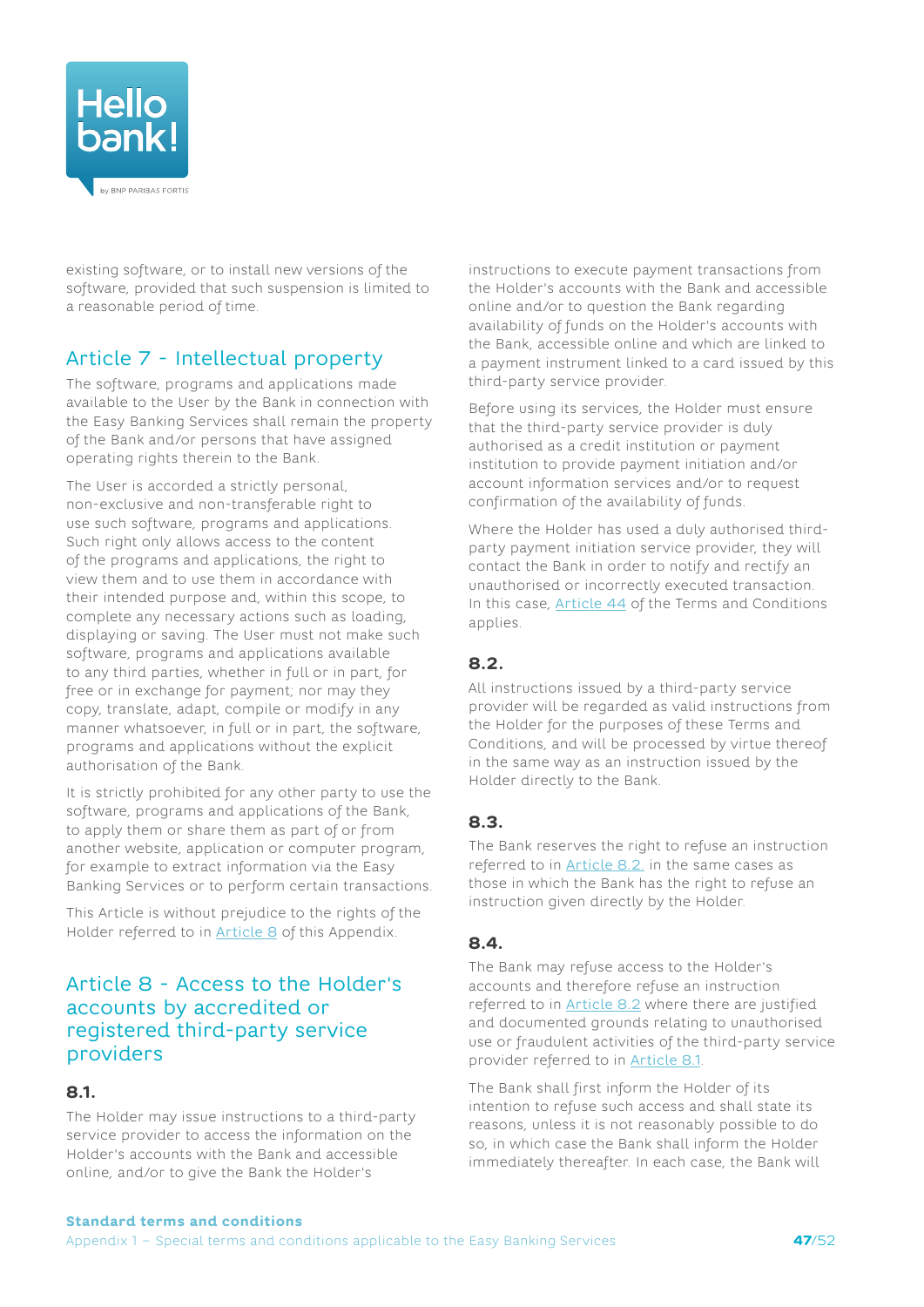

inform the Holder in the manner it considers most appropriate given the circumstances and will not be required to inform the Holder when this would compromise its reasonable security measures or when such information is prohibited by or under the law. When the Bank refuses access to the Holder's accounts, it must notify the competent authority.

# Article 9 - Use of recordings as proof

Electronic communications (including telephone calls) shall be recorded in accordance with the Bank's Privacy Notice.

These recordings constitute full proof of the content of the electronic communication, and especially, of the orders and/or requests made by the User.

When the electronic communications concern services which the Bank markets for other companies, the Bank is authorised to send the recordings of these electronic communications to the company concerned, for the purposes described above.

If the User or the Holder considers that there has been an error or irregularity in the recording system, they shall be required to prove this.

## Article 10 - Suspension of the service

The Bank reserves the right to suspend, in full or in part, the User's access to the Easy Banking Services in the following circumstances:

- the Easy Banking Service has been used for illicit or immoral purposes;
- the integrity, security (including by use of a Device that has been subject to jailbreaking) or the reputation of the Bank has been compromised or is at risk of being compromised;
- errors or successive failures in the use of an Authentication or Signature Process;
- use in contravention of the Terms and Conditions and of this Appendix in particular;
- risk of abuse or fraud;
- blockage of Products.

The User may request, at any time, deactivation of all or part of the Easy Banking Services, in relation to all or certain Products concerned.

## Article 11 - Termination of the Easy Banking Services

Access to the Easy Banking Services, or to certain of them, shall automatically be removed if the terms of access set out in **[Article 1](#page-39-1)** of this Appendix are no longer being respected.

The Bank also reserves the right to bring an end to all or part of the Easy Banking Services with two months' prior notice.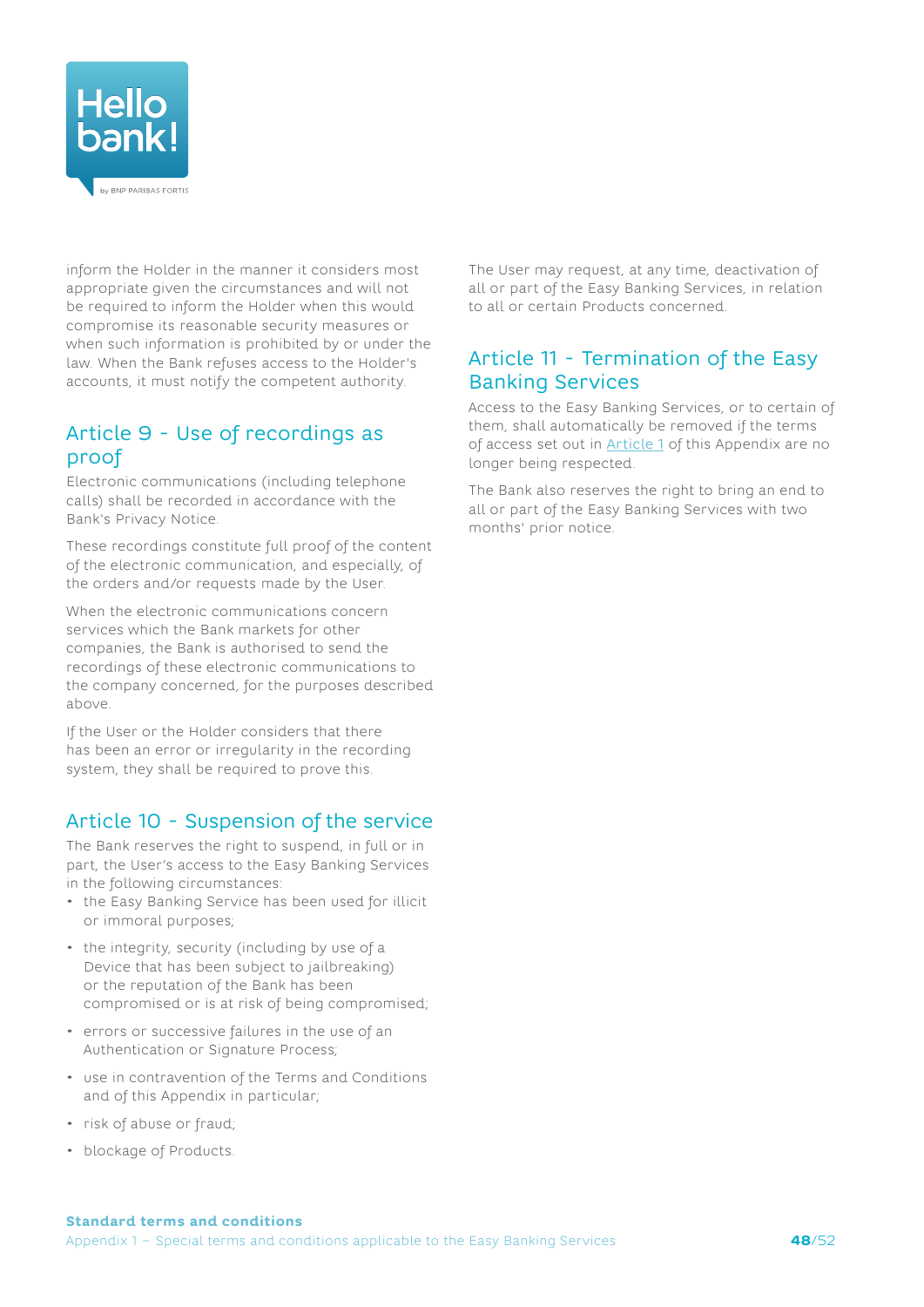<span id="page-48-0"></span>

# <span id="page-48-1"></span>Appendix 2 - Zoomit Service Regulations

## Article 1 - Purpose of the Zoomit Service Regulations

The purpose of the Zoomit Service Regulations (hereinafter the Regulations) is to describe the Isabel Zoomit Service as proposed by the Bank in the content of Easy Banking Web and App, and to determine the rights and obligations associated with this service.

All Users have automatic access to the Zoomit functionality and therefore have access to the Documents as Addressee or, if so agreed by the Addressee, as Authorised User. Use of this functionality shall automatically entail the application of the terms and conditions of this Appendix.

In the event of any contradiction between the provisions of this Appendix and the provisions of [Appendix](#page-39-1) 1 or other provisions of the Terms and Conditions, the provisions of Appendix 2 shall prevail.

# Article 2 - Definitions

#### **2.1**

Unless otherwise stated in these Regulations, the definitions set out in [Appendix](#page-39-1) 1 are applicable to these Regulations.

## **2.2**

In addition to these definitions, the following definitions are used in these Regulations:

- **Access Code:** means the unique and confidential identifier of a commercial and/or non-sensitive Document that may be issued by the Sender and communicated to the corresponding Addressee to obtain access to the Document (e.g. on a hard copy bill), as described in more detail in the specifications of the Zoomit product.
- **Addressee:** means the natural person, legal entity, unincorporated joint venture or public authority, customer of the Sender, to which

Documents are sent via Zoomit. If appropriate, the Addressee stipulates which Users may access the Documents via Easy Banking Web or App.

- **Authorised User:** the User who has access to the Documents via the Zoomit functionality, having received authorisation from the Addressee to access the Documents.
- **Document:** means any electronic document, containing financial data or not (including but not limited to invoices, credit notes, payslips) made available to one or more Addressees by a Sender using Zoomit.
- **Isabel:** Isabel SA/NV, with its registered office at Boulevard de l'Impératrice/Keizerinlaan 13/15, B-1000 Brussels, Belgium, Register of Companies 0455 530 509, the company the Bank uses to offer Zoomit.
- **Sender:** means an entity issuing Documents of which it is the official owner and which makes them available to one or more Addressees using Zoomit, in accordance with the corresponding agreement entered into with Isabel.
- **Zoomit:** means the Isabel service allowing Senders to securely make the Documents available to Addressees, and the Addressees and/or Authorised Users to recover, consult, save, manage and pay for these, securely, using Easy Banking Web or App.

# Article 3 - Description of Zoomit

Zoomit permits:

**1.** secure availability to the Addressee and Authorised Users, of electronic documents of any kind issued by Senders to the Addressee's address.

The Bank's role is limited to providing, in Easy Banking Web and/or App and for the corresponding account(s), a secure link to the Isabel system described at [www.zoomit.be](http://www.zoomit.be).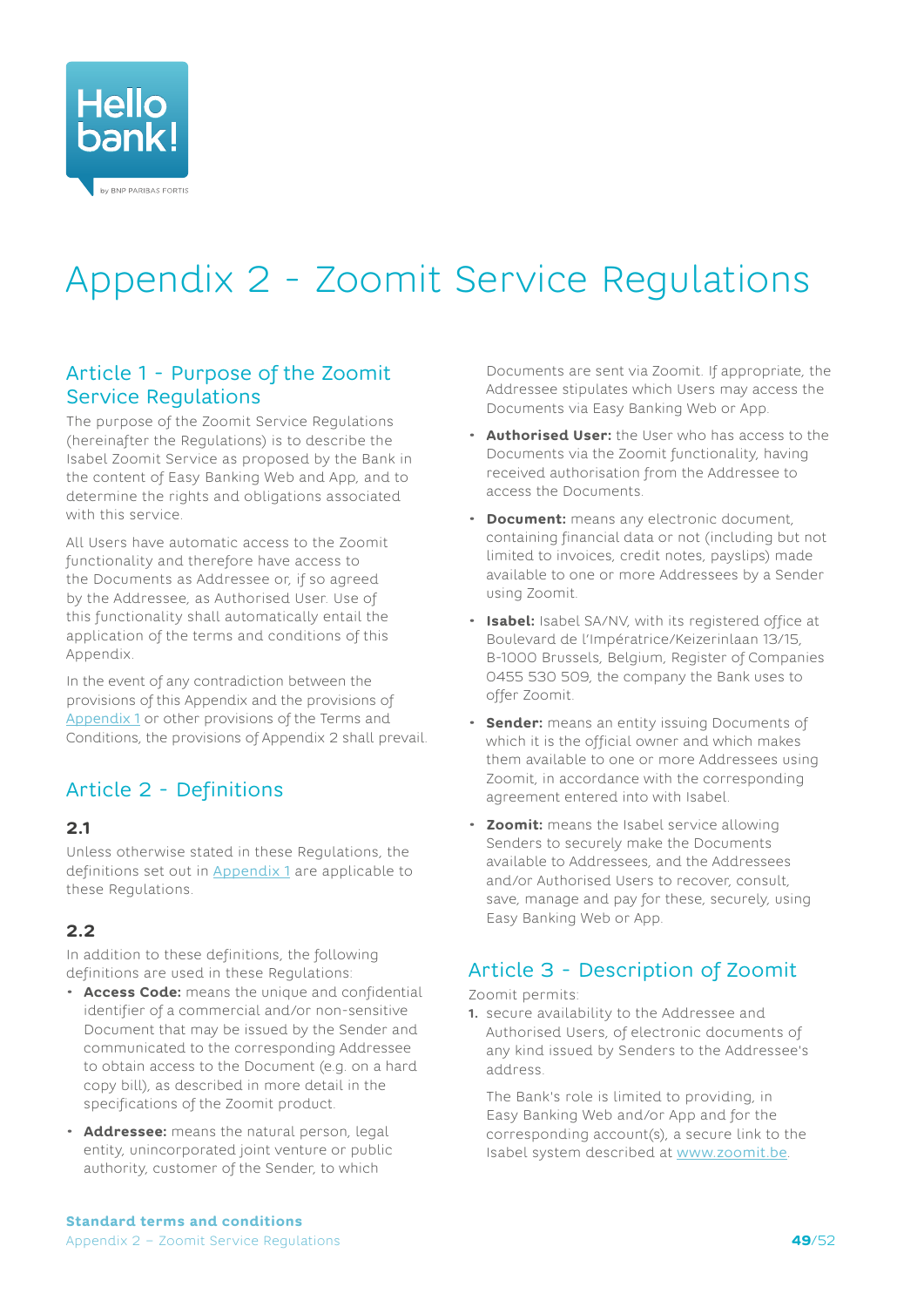

After the compatibility test (see [Article 7](#page-50-0) of this Appendix), the Isabel system redirects the Addressee and each of its Authorised Users to the servers specified by the Sender and enables the consultation and downloading of the available document(s).

The documents do not pass through the Bank's or Isabel's systems, and the Bank has no access to them.

**2.** Easy payment of bills.

Zoomit allows the automatic encryption, in order of payment, of any payment data provided by the Sender.

Payment is executed exclusively by the Bank, as part of Easy Banking Web or Easy Banking App and on the instructions of the Addressee or its Authorised Users.

The "Document", "Bills to pay" categories and other categories of document presentation, along with the "Payment initiated", "Cancelled" or "Refused" (or similar), etc. statuses, are for information only. They have no effective connection to and do not constitute proof of payment.

These statuses may be changed manually by the Addressee and its Authorised Users.

<span id="page-49-0"></span>Payment is proven by bank statements.

## Article 4 - Relationship between the Sender and the Addressee

Only the Sender is responsible, in accordance with its agreement with the Addressee:

- **1.** for the decision to conclude an agreement with Isabel for the purposes of making Documents available via Zoomit and, as relevant, the decision to terminate this arrangement;
- **2.** for acquiring, as controller, the Addressee's consent and for processing its personal data and those of the Authorised Users for availability of Documents;
- **3.** for the content, accuracy, frequency and duration of availability of the Documents;
- **4.** for stopping or continuing the simultaneous expedition of the Documents via any other means, and the subsequent mode of their availability and/or re-expedition should the consent referred to in point 2. be withdrawn;
- **5.** for inclusion or not of any advertising in the Documents, limited to the products and services of the Sender;
- **6.** for defining the level of sensitivity of the Documents for the purposes of the compatibility test, and for the provision where applicable, of an Access code for the document(s) to the Addressee and its Authorised Users;
- **7.** for the security and content of the servers on which the Addressee's Documents are stored;
- **8.** for the relationship between itself and the Addressee on the one hand, and itself and Isabel, on the other hand.

## <span id="page-49-1"></span>Article 5 - Responsibility of the Addressee and of the Authorised User

The Addressee is responsible for consenting, in the framework of the Easy Banking Web or App, to the Sender's own conditions, in order to receive Documents via Zoomit and to effectively provide access to the service for every Sender. It is also responsible for designating Authorised Users.

The latter may also give the consent referred to above, within the limits fixed in [Article 7](#page-50-0).

The Addressee and the Authorised User are also responsible:

- **1.** for compliance with the provisions of this Appendix, and with any guidelines communicated relating to Zoomit, including in relation to the security of Easy Banking Web or App and/or Zoomit;
- **2.** for management and use of their Authentication and Signature Processes, in connection with the processing of Documents;
- **3.** for reading the Documents made available via Zoomit and, if need be, their processing and payment;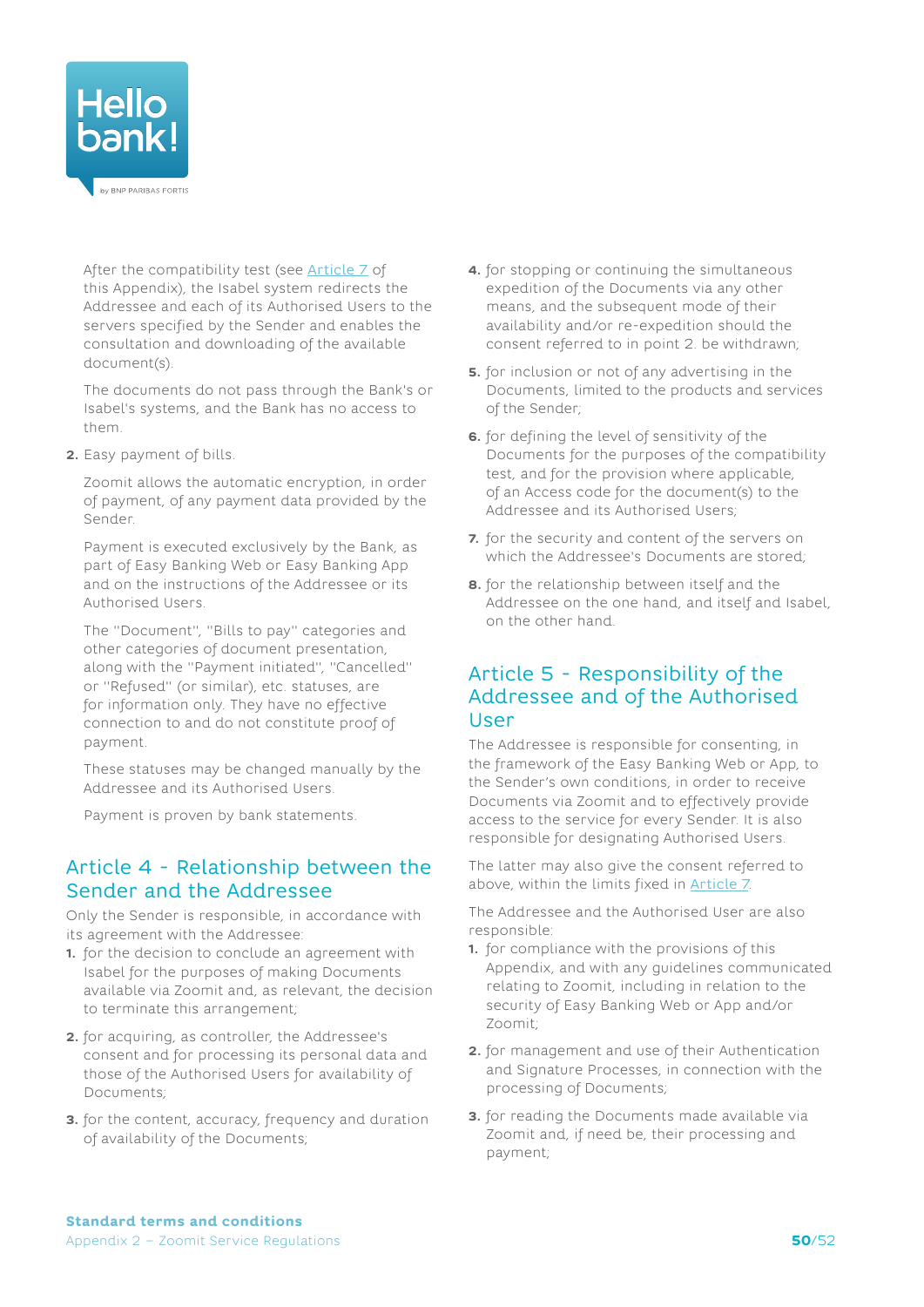

- **4.** for the conservation of any documents that are no longer available, whether at the end of a period specified by the Sender, at the end of the contractual relationship between the Addressee and the Sender, or in the event of termination of the Zoomit service;
- **5.** for contacting the Sender, where applicable via the Addressee, in the event of any queries or disputes relating to the content, accuracy or sensitivity level of a Document.

## Article 6 - Responsibility of the Bank and Isabel

Other than in the event of fraud or gross negligence, the Bank and Isabel accept no liability:

- **1.** for the compatibility of Zoomit with the requirements and wishes of the Addressee and its Authorised Users, including their computer systems;
- **2.** for the elements referred to in [Articles 4](#page-49-0) and [5](#page-49-1);
- **3.** for the reliability and solvency of a Sender or any third party;
- **4.** for the unavailability of Zoomit in the case of a force majeure event, due to a third party or in the event of an announced or unannounced temporary suspension, including all maintenance and improvement works;
- **5.** for the inaccessibility or incorrect access to the Document(s) because of inaccurate or incomplete data supplied to the Bank or to the Sender;
- **6.** for any indirect damage or intangible damage of a financial, commercial or any other nature, such as loss of time, loss of clientele or loss caused to clientele, loss of data, loss of income, loss of earnings, increase in general costs, disruption of commercial activities, legal action by third parties, loss of reputation or of expected savings, which arise from or are associated with use of Zoomit.

Should the Bank and/or Isabel be required to pay any compensation, its (their) liability shall, in all cases, be limited to compensation of proven direct damages.

The overall liability of the Bank and/or Isabel with respect to Zoomit shall be limited, regardless of the gravity of the error, to 25,000 euros.

# <span id="page-50-0"></span>Article 7 - Compatibility test

Access to each Document is subject to a compatibility test between the identification data of the Addressee and of the account and, where applicable, the name of the Authorised User, as known to the Bank and as specified by the Sender for each Document.

The test shall be conducted by Isabel on behalf of the Bank and the Sender, according to an obligation of means.

The User expressly designated as Addressee of the Document may provide the consent referred to in point 5. and consult it whatever the sensitivity level determined by the Sender.

An Authorised User may, for any Document other than those designated "Critical", provide consent and consult it using the Access Code provided by the Sender or, where applicable, in accordance with a sworn statement of honour submitted by the Sender, or, in the case of a Document designated "Commercial", if the company number matches.

When an Addressee provides its own consent, an Authorised User loses all access rights to the Document unless the Addressee grants it a right of consultation.

## Article 8 - Data protection

The personal data of the Addressee and of its Authorised Users, shall be processed by the Bank in the context of and for the purposes of Zoomit (including the compatibility test), in its capacity as data controller, and by Isabel SA in its capacity as subcontractor, in accordance with the Bank's Privacy Notice.

The Addressee and its Authorised Users expressly agree to the Bank informing them of the availability of Documents before the consent referred to in [Article](#page-49-1) 5.

For this purpose, they agree to (i) identification by the Bank,using the Addressee's transaction